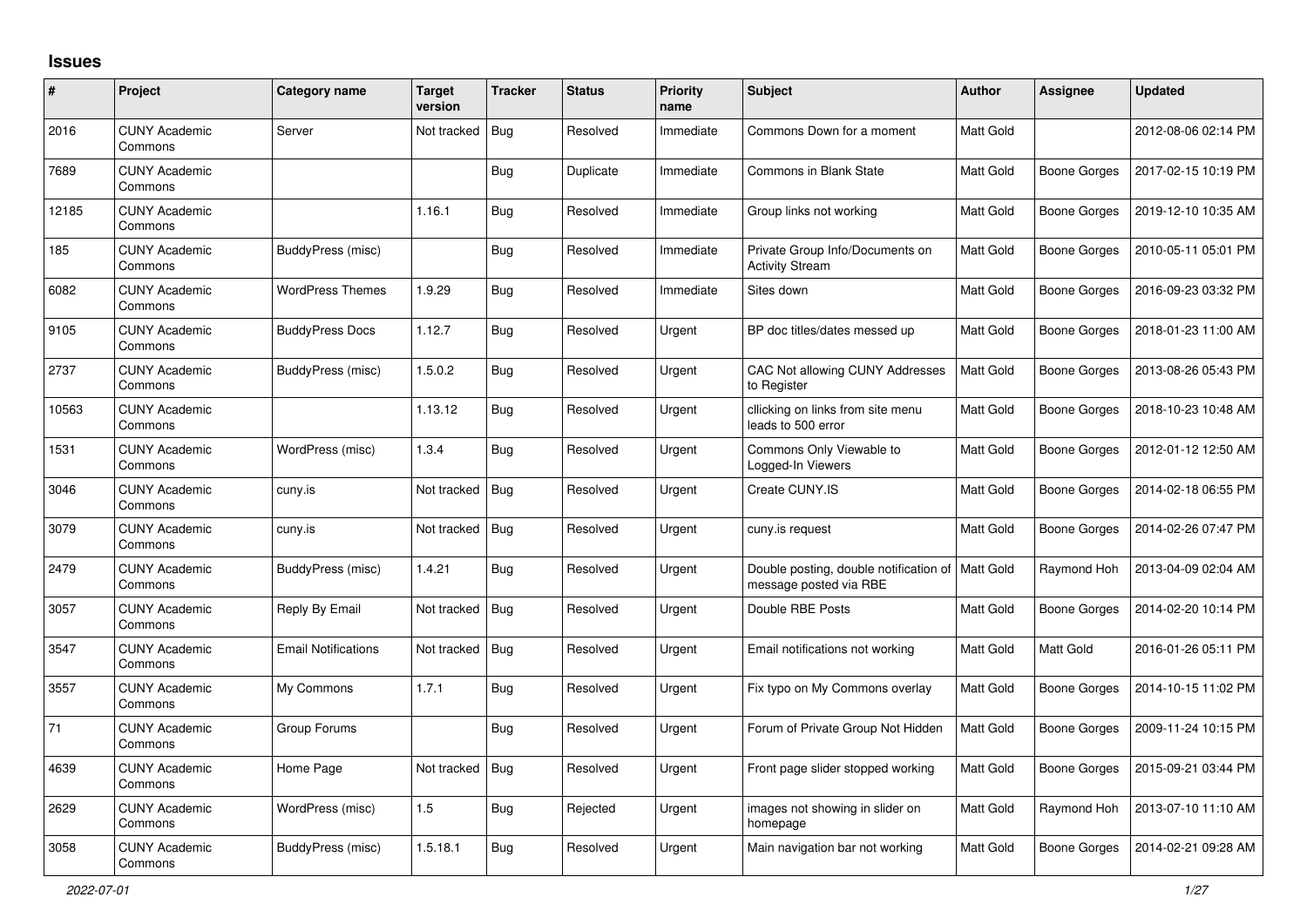| $\pmb{\#}$ | Project                         | Category name              | <b>Target</b><br>version | <b>Tracker</b> | <b>Status</b> | <b>Priority</b><br>name | <b>Subject</b>                                                   | <b>Author</b>    | <b>Assignee</b>     | <b>Updated</b>      |
|------------|---------------------------------|----------------------------|--------------------------|----------------|---------------|-------------------------|------------------------------------------------------------------|------------------|---------------------|---------------------|
| 3598       | <b>CUNY Academic</b><br>Commons | Reply By Email             |                          | <b>Bug</b>     | Resolved      | Urgent                  | RBE message not posted                                           | <b>Matt Gold</b> | Boone Gorges        | 2014-10-27 09:34 PM |
| 126        | <b>CUNY Academic</b><br>Commons | Upgrades                   |                          | <b>Bug</b>     | Resolved      | Urgent                  | Report of Lost Forum Attachments<br>after Upgrade                | Matt Gold        | Boone Gorges        | 2009-12-09 03:23 PM |
| 6869       | <b>CUNY Academic</b><br>Commons | <b>Email Notifications</b> |                          | Bug            | Resolved      | Urgent                  | Report: Email notifications not going<br>out                     | Matt Gold        | Raymond Hoh         | 2016-11-29 09:44 PM |
| 2773       | NYCDH Community Site            |                            |                          | <b>Bug</b>     | Resolved      | Urgent                  | Severe site weirdness                                            | Matt Gold        | Raymond Hoh         | 2018-02-21 07:13 PM |
| 14896      | <b>CUNY Academic</b><br>Commons |                            |                          | Bug            | Resolved      | Urgent                  | site down for maintenance                                        | Matt Gold        | <b>Boone Gorges</b> | 2021-10-26 11:01 AM |
| 2034       | <b>CUNY Academic</b><br>Commons | WordPress (misc)           | 1.4.2                    | <b>Bug</b>     | Resolved      | Urgent                  | Spacing issue on reply-by-email                                  | Matt Gold        | Raymond Hoh         | 2012-08-13 02:41 PM |
| 2762       | <b>NYCDH Community Site</b>     |                            |                          | Bug            | Resolved      | Urgent                  | Unable to Delete Spam Groups                                     | Matt Gold        | Raymond Hoh         | 2013-09-04 11:23 PM |
| 2729       | <b>CUNY Academic</b><br>Commons | BuddyPress (misc)          | 1.5.0.2                  | <b>Bug</b>     | Resolved      | Urgent                  | Update Positions to Include Missing<br>Colleges                  | <b>Matt Gold</b> | <b>Boone Gorges</b> | 2013-08-26 09:54 AM |
| 165        | <b>CUNY Academic</b><br>Commons | Wiki                       |                          | Bug            | Resolved      | Urgent                  | White Screen of Death on Commons<br>MediaWiki                    | Matt Gold        | Boone Gorges        | 2010-02-28 12:44 PM |
| 3393       | <b>CUNY Academic</b><br>Commons | <b>WordPress Themes</b>    | Not tracked              | Bug            | Resolved      | Urgent                  | Widgets reset on JITP                                            | <b>Matt Gold</b> | Matt Gold           | 2014-09-01 08:51 PM |
| 1829       | <b>CUNY Academic</b><br>Commons | WordPress (misc)           |                          | Bug            | Rejected      | High                    | 'No Image' checkbox on Featured<br>Content widget is not working | Matt Gold        | Dominic Giglio      | 2012-07-04 06:02 PM |
| 9977       | <b>CUNY Academic</b><br>Commons | <b>WordPress Plugins</b>   | 1.13.5                   | <b>Bug</b>     | Rejected      | High                    | <b>ACERT</b> website down                                        | Matt Gold        | Boone Gorges        | 2018-07-03 02:09 PM |
| 360        | <b>CUNY Academic</b><br>Commons | BuddyPress (misc)          | 1.0.3                    | <b>Bug</b>     | Resolved      | High                    | <b>Activity Feed Problems</b>                                    | Matt Gold        | <b>Boone Gorges</b> | 2010-09-28 11:45 AM |
| 2775       | <b>CUNY Academic</b><br>Commons | BuddyPress (misc)          | 1.5.1.1                  | Bug            | Resolved      | High                    | Add Lehman College to List of<br>Colleges in Profiles            | Matt Gold        | <b>Boone Gorges</b> | 2013-09-06 04:40 PM |
| 2380       | <b>CUNY Academic</b><br>Commons | commonsinabox.org          |                          | <b>Bug</b>     | Resolved      | High                    | Add search to Commonsinabox.org                                  | Matt Gold        | Boone Gorges        | 2013-03-20 11:41 AM |
| 2538       | <b>CUNY Academic</b><br>Commons | WordPress (misc)           | 1.4.25                   | Bug            | Resolved      | High                    | Add security plugins                                             | Matt Gold        | Boone Gorges        | 2013-04-22 10:37 AM |
| 115        | <b>CUNY Academic</b><br>Commons | Upgrades                   |                          | <b>Bug</b>     | Resolved      | High                    | Alliw spreadsheet attachments on<br>forum posts                  | Matt Gold        | Boone Gorges        | 2009-12-06 12:13 AM |
| 340        | <b>CUNY Academic</b><br>Commons | BuddyPress (misc)          | 1.1                      | Bug            | Resolved      | High                    | BP Admin Bar Menu Mouseover<br>Areas Too Sensitive               | Matt Gold        | Boone Gorges        | 2010-12-01 09:48 AM |
| 4180       | <b>CUNY Academic</b><br>Commons | WordPress (misc)           | Not tracked              | Bug            | Resolved      | High                    | Cache issues: site deletion process                              | <b>Matt Gold</b> | Boone Gorges        | 2016-02-07 10:05 PM |
| 205        | <b>CUNY Academic</b><br>Commons | BuddyPress (misc)          |                          | <b>Bug</b>     | Resolved      | High                    | <b>Cannot Create Account</b>                                     | Matt Gold        | <b>Boone Gorges</b> | 2010-05-20 03:18 PM |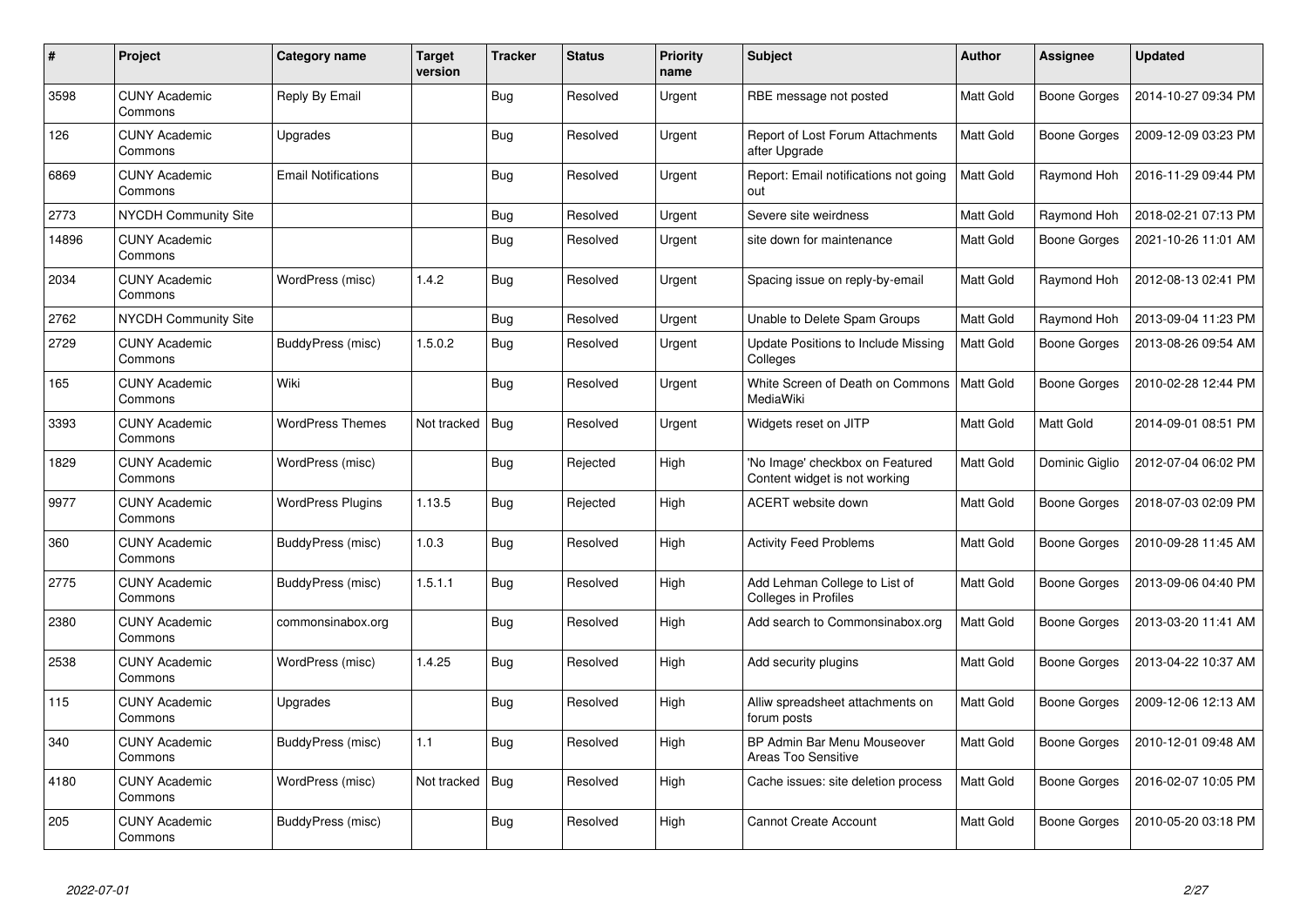| #     | Project                         | <b>Category name</b>       | Target<br>version | <b>Tracker</b> | <b>Status</b> | <b>Priority</b><br>name | <b>Subject</b>                                                                  | Author           | <b>Assignee</b>     | <b>Updated</b>      |
|-------|---------------------------------|----------------------------|-------------------|----------------|---------------|-------------------------|---------------------------------------------------------------------------------|------------------|---------------------|---------------------|
| 2349  | <b>CUNY Academic</b><br>Commons | commonsinabox.org          |                   | <b>Bug</b>     | Resolved      | High                    | CBOX header image position off                                                  | Matt Gold        | <b>Boone Gorges</b> | 2012-12-15 10:21 PM |
| 98    | <b>CUNY Academic</b><br>Commons | Wiki                       |                   | Bug            | Resolved      | High                    | CICDev Authentication request on<br>wiki                                        | Matt Gold        | Lucas Thurston      | 2009-12-03 11:45 AM |
| 12341 | <b>CUNY Academic</b><br>Commons |                            |                   | Bug            | Abandoned     | High                    | Commons down                                                                    | Matt Gold        |                     | 2020-02-11 10:45 AM |
| 2892  | <b>CUNY Academic</b><br>Commons | BuddyPress (misc)          |                   | <b>Bug</b>     | Rejected      | High                    | Commons homepage - blog column                                                  | Matt Gold        | Boone Gorges        | 2013-11-14 01:00 PM |
| 4660  | <b>CUNY Academic</b><br>Commons | Events                     | Not tracked       | Bug            | Resolved      | High                    | Creating new event leads to<br>whitescreen                                      | <b>Matt Gold</b> | <b>Boone Gorges</b> | 2015-09-22 05:56 PM |
| 3648  | <b>CUNY Academic</b><br>Commons | cuny.is                    | Not tracked       | Bug            | Resolved      | High                    | cuny.is request                                                                 | Matt Gold        | <b>Boone Gorges</b> | 2014-11-11 06:54 PM |
| 49    | <b>CUNY Academic</b><br>Commons |                            |                   | Bug            | Resolved      | High                    | Development Site Showing Up in<br>Google Results                                | Matt Gold        | Zach Davis          | 2009-10-20 06:23 PM |
| 5691  | <b>CUNY Academic</b><br>Commons | Blogs (BuddyPress)         | Future<br>release | Bug            | Assigned      | High                    | Differing numbers on Sites display                                              | Matt Gold        | Raymond Hoh         | 2016-06-13 01:37 PM |
| 2245  | <b>CUNY Academic</b><br>Commons | WordPress (misc)           | 1.4.15            | Bug            | Resolved      | High                    | Domain mapping issues -- Site<br>warnings                                       | Matt Gold        | Dominic Giglio      | 2012-12-27 03:59 PM |
| 1418  | <b>CUNY Academic</b><br>Commons | Wiki                       | 1.3               | Bug            | Resolved      | High                    | Don't see BP Admin Bar on cdev<br>Wiki page                                     | Matt Gold        | Boone Gorges        | 2011-12-09 08:58 AM |
| 3164  | <b>CUNY Academic</b><br>Commons | Reply By Email             | 1.6.7.1           | Bug            | Resolved      | High                    | Duplicate RBE messages                                                          | Matt Gold        | Raymond Hoh         | 2014-06-24 12:23 PM |
| 2564  | <b>CUNY Academic</b><br>Commons | WordPress (misc)           | 1.4.32            | Bug            | Resolved      | High                    | Editing blog posts connected to<br>groups creates activity<br>item/notification | <b>Matt Gold</b> | <b>Boone Gorges</b> | 2013-07-17 08:39 AM |
| 11174 | <b>CUNY Academic</b><br>Commons | <b>Email Notifications</b> | 1.14.8            | <b>Bug</b>     | Resolved      | High                    | Email notifications of spammed<br>comment on groupblog                          | Matt Gold        | Raymond Hoh         | 2019-03-11 11:42 PM |
| 3205  | <b>CUNY Academic</b><br>Commons | <b>Commons Profile</b>     | 1.6.3             | Bug            | Resolved      | High                    | Email profile field not showing up                                              | Matt Gold        | <b>Boone Gorges</b> | 2014-05-12 02:18 PM |
| 1995  | <b>CUNY Academic</b><br>Commons | WordPress (misc)           | 1.3.17            | Bug            | Rejected      | High                    | Featured Content Box Only<br>Rendering on Login                                 | Matt Gold        | Boone Gorges        | 2012-07-15 10:21 AM |
| 455   | <b>CUNY Academic</b><br>Commons | WordPress (misc)           |                   | Bug            | Resolved      | High                    | Fix errors caused by More Privacy<br><b>Options Disabling</b>                   | Matt Gold        | <b>Boone Gorges</b> | 2010-12-08 10:47 PM |
| 3428  | <b>CUNY Academic</b><br>Commons | Twitter page               | 1.6.14            | <b>Bug</b>     | Resolved      | High                    | Fix typo on Twitter page                                                        | Matt Gold        | Dominic Giglio      | 2014-09-01 08:53 PM |
| 2280  | <b>CUNY Academic</b><br>Commons | commonsinabox.org          | Not tracked   Bug |                | Resolved      | High                    | Forum links not working                                                         | Matt Gold        | Boone Gorges        | 2012-11-20 12:33 PM |
| 8582  | NYCDH Community Site            |                            |                   | Bug            | Resolved      | High                    | Forum post doesn't work                                                         | Matt Gold        | Raymond Hoh         | 2018-02-21 07:13 PM |
| 2582  | NYCDH Community Site            |                            |                   | Bug            | Rejected      | High                    | Forum posting/notification problem                                              | Matt Gold        | Raymond Hoh         | 2013-05-20 09:16 PM |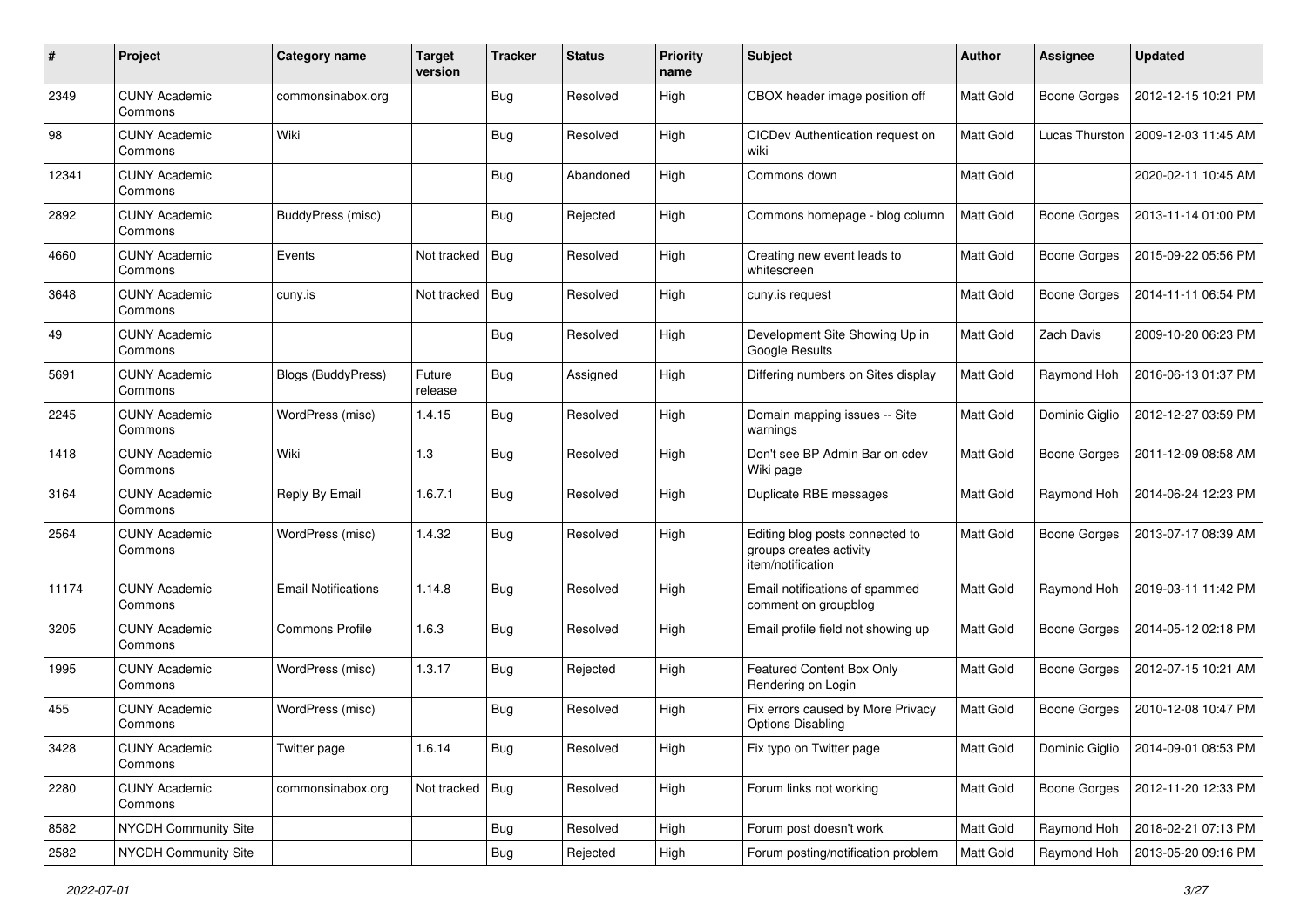| $\#$  | <b>Project</b>                  | Category name              | Target<br>version | <b>Tracker</b> | <b>Status</b> | <b>Priority</b><br>name | <b>Subject</b>                                            | <b>Author</b>    | Assignee            | <b>Updated</b>      |
|-------|---------------------------------|----------------------------|-------------------|----------------|---------------|-------------------------|-----------------------------------------------------------|------------------|---------------------|---------------------|
| 10789 | <b>CUNY Academic</b><br>Commons | <b>Email Notifications</b> | 1.14.2            | <b>Bug</b>     | Resolved      | High                    | Forum Posts not generating email<br>notifications         | Matt Gold        | <b>Boone Gorges</b> | 2018-12-10 07:19 PM |
| 3601  | <b>CUNY Academic</b><br>Commons | <b>Email Notifications</b> | 1.7.3             | <b>Bug</b>     | Resolved      | High                    | Forum replies do not show up on the<br>group homepage     | <b>Matt Gold</b> | Raymond Hoh         | 2014-11-10 01:24 PM |
| 3480  | <b>CUNY Academic</b><br>Commons | WordPress (misc)           | Not tracked       | Bug            | Resolved      | High                    | Games site shows up as<br>archived/suspended              | <b>Matt Gold</b> | <b>Boone Gorges</b> | 2014-09-21 09:34 PM |
| 4010  | <b>CUNY Academic</b><br>Commons | <b>WordPress Plugins</b>   | 1.7.20            | <b>Bug</b>     | Resolved      | High                    | GC Digital Fellows site down                              | Matt Gold        |                     | 2015-04-22 10:30 AM |
| 9112  | <b>CUNY Academic</b><br>Commons |                            | Not tracked       | Bug            | Resolved      | High                    | <b>GCDI</b> site down                                     | <b>Matt Gold</b> | <b>Boone Gorges</b> | 2018-01-23 10:18 PM |
| 1362  | <b>CUNY Academic</b><br>Commons | WordPress (misc)           | Not tracked       | <b>Bug</b>     | Resolved      | High                    | Google Malware Warning                                    | <b>Matt Gold</b> |                     | 2011-11-23 12:15 PM |
| 3608  | <b>CUNY Academic</b><br>Commons | <b>Email Notifications</b> | 1.7.3             | Bug            | Resolved      | High                    | Group email plain-text formatting<br>problem              | Matt Gold        | Raymond Hoh         | 2014-11-11 12:19 PM |
| 4816  | <b>CUNY Academic</b><br>Commons | Group Invitations          | 1.8.15            | <b>Bug</b>     | Resolved      | High                    | Group invite email notifications not<br>received          | Matt Gold        | Boone Gorges        | 2015-10-26 11:56 AM |
| 15135 | <b>CUNY Academic</b><br>Commons | Toolbar                    | 1.19.1            | Bug            | Resolved      | High                    | Header design spacing                                     | Matt Gold        | <b>Boone Gorges</b> | 2022-01-11 04:41 PM |
| 469   | <b>CUNY Academic</b><br>Commons | WordPress (misc)           | Not tracked       | Bug            | Resolved      | High                    | Help with a blog using a deleted<br>theme                 | Matt Gold        | <b>Boone Gorges</b> | 2010-12-13 05:09 PM |
| 444   | <b>CUNY Academic</b><br>Commons | WordPress (misc)           | 1.1.1             | Bug            | Resolved      | High                    | Hero Slides Not Showing Up in<br>Firefox                  | Matt Gold        | <b>Boone Gorges</b> | 2010-12-08 08:41 AM |
| 220   | <b>CUNY Academic</b><br>Commons | <b>BuddyPress (misc)</b>   |                   | <b>Bug</b>     | Resolved      | High                    | Hidden Groups showing up in<br>homepage group listing     | Matt Gold        | <b>Boone Gorges</b> | 2010-05-07 10:30 AM |
| 3910  | <b>CUNY Academic</b><br>Commons | Home Page                  | 1.7.15.2          | Bug            | Resolved      | High                    | Home Page Display Errors                                  | Matt Gold        | Boone Gorges        | 2015-03-17 10:21 AM |
| 5179  | <b>CUNY Academic</b><br>Commons | Homepage Slides            | 1.9.6             | <b>Bug</b>     | Resolved      | High                    | homepage slider image broken                              | Matt Gold        | Raymond Hoh         | 2016-02-01 11:26 PM |
| 1116  | <b>CUNY Academic</b><br>Commons | WordPress (misc)           | Not tracked       | Bug            | Resolved      | High                    | Image Upload Error                                        | Matt Gold        |                     | 2011-08-27 08:44 AM |
| 1916  | <b>CUNY Academic</b><br>Commons | WordPress (misc)           | 1.3.14            | Bug            | Resolved      | High                    | Images Breaking on Help Blog and<br><b>Ground Control</b> | Matt Gold        | <b>Boone Gorges</b> | 2012-05-26 07:54 PM |
| 1231  | <b>CUNY Academic</b><br>Commons | WordPress (misc)           | Not tracked       | Bug            | Duplicate     | High                    | Inaccessible Site on the Commons                          | Matt Gold        |                     | 2011-10-13 08:56 AM |
| 507   | <b>CUNY Academic</b><br>Commons | BuddyPress (misc)          | 1.1.6             | Bug            | Resolved      | High                    | Invite Anyone Rejects CUNY Email<br>Addresses             | Matt Gold        | <b>Boone Gorges</b> | 2010-12-21 11:26 AM |
| 106   | <b>CUNY Academic</b><br>Commons | Upgrades                   |                   | Bug            | Resolved      | High                    | <b>ITPF09 Forum Issue</b>                                 | <b>Matt Gold</b> | <b>Boone Gorges</b> | 2009-12-03 04:49 PM |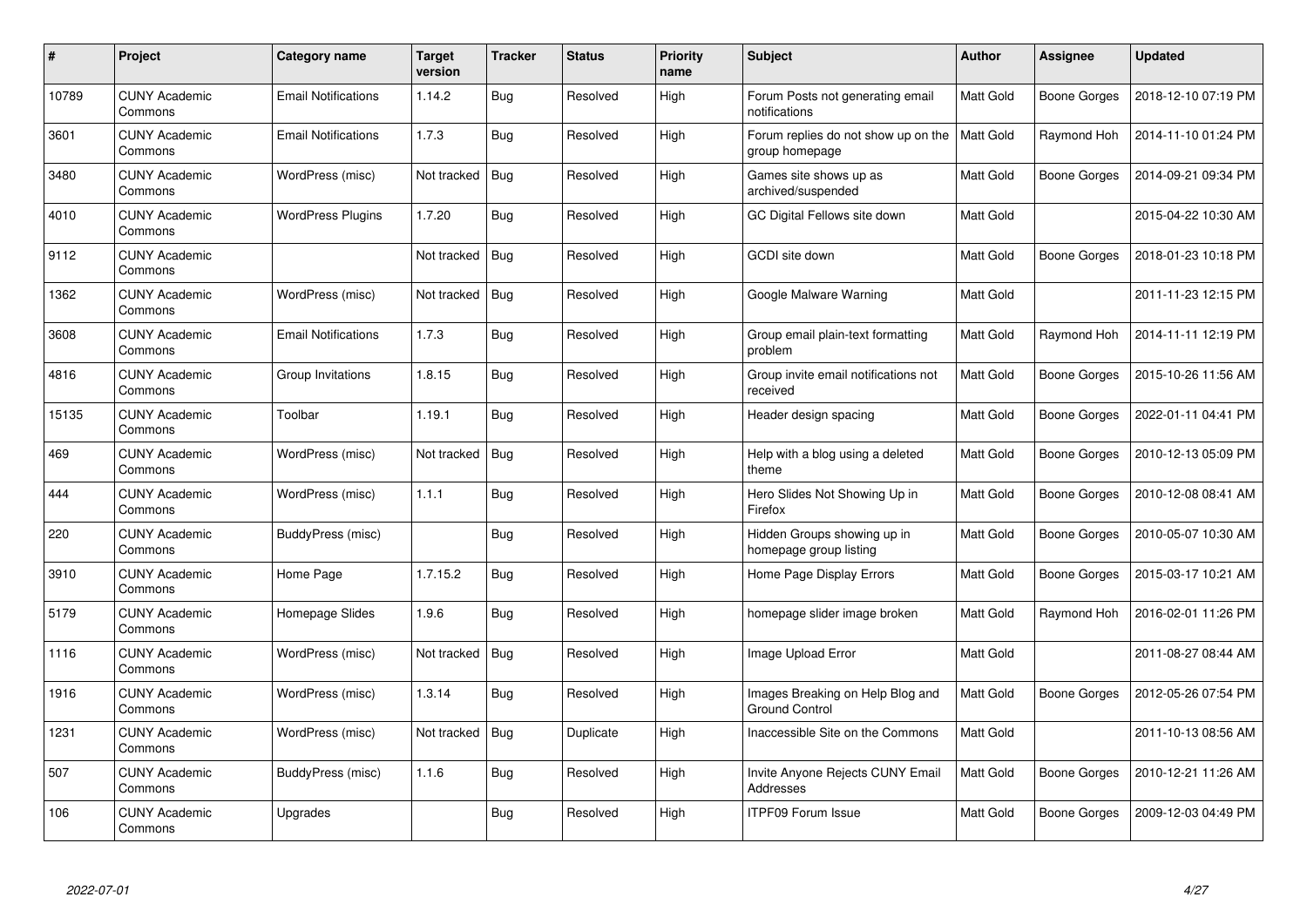| $\pmb{\#}$ | Project                         | Category name            | Target<br>version | <b>Tracker</b> | <b>Status</b> | <b>Priority</b><br>name | <b>Subject</b>                                                       | <b>Author</b>    | <b>Assignee</b>     | <b>Updated</b>      |
|------------|---------------------------------|--------------------------|-------------------|----------------|---------------|-------------------------|----------------------------------------------------------------------|------------------|---------------------|---------------------|
| 476        | <b>CUNY Academic</b><br>Commons | WordPress (misc)         | 1.1.3             | <b>Bug</b>     | Resolved      | High                    | Limited Email Domains List Empty<br>After Site Upgrade               | Matt Gold        | <b>Boone Gorges</b> | 2010-12-13 07:02 PM |
| 107        | <b>CUNY Academic</b><br>Commons | Upgrades                 |                   | <b>Bug</b>     | Resolved      | High                    | Log In Problem                                                       | <b>Matt Gold</b> | Boone Gorges        | 2009-12-04 12:02 AM |
| 3555       | <b>CUNY Academic</b><br>Commons | Publicity                | Not tracked       | Bug            | Resolved      | High                    | Mailchimp email display issue                                        | Matt Gold        | Matt Gold           | 2017-11-15 05:47 PM |
| 5022       | <b>CUNY Academic</b><br>Commons | Wiki                     | 1.9.1             | Bug            | Resolved      | High                    | Main nav bar different on wiki page                                  | Matt Gold        | <b>Boone Gorges</b> | 2015-12-11 09:31 PM |
| 568        | <b>CUNY Academic</b><br>Commons | BuddyPress (misc)        | 1.1.10            | <b>Bug</b>     | Resolved      | High                    | Member reports trouble uploading<br>documents to groups              | Matt Gold        | Boone Gorges        | 2011-02-10 02:33 PM |
| 1754       | <b>CUNY Academic</b><br>Commons | WordPress (misc)         | 1.3.10            | Bug            | Resolved      | High                    | Members receiving dev site<br>comment spam                           | Matt Gold        | Boone Gorges        | 2012-03-20 01:05 PM |
| 209        | <b>CUNY Academic</b><br>Commons | <b>BuddyPress (misc)</b> |                   | <b>Bug</b>     | Resolved      | High                    | Members Report that Forum<br>Attachments not working                 | Matt Gold        | <b>Boone Gorges</b> | 2010-05-14 12:13 PM |
| 574        | <b>CUNY Academic</b><br>Commons | <b>BuddyPress (misc)</b> | 1.1.10            | <b>Bug</b>     | Resolved      | High                    | Members unable to read documents<br>posted to groups                 | Matt Gold        | Boone Gorges        | 2011-02-10 03:01 PM |
| 451        | <b>CUNY Academic</b><br>Commons | <b>BuddyPress (misc)</b> | Not tracked       | Bug            | Resolved      | High                    | Members Unable to Upload<br>Documents to Groups                      | <b>Matt Gold</b> | Boone Gorges        | 2010-12-09 12:32 PM |
| 2230       | <b>CUNY Academic</b><br>Commons | WordPress (misc)         | 1.4.10            | Bug            | Resolved      | High                    | MESTC page scrambled                                                 | <b>Matt Gold</b> | Dominic Giglio      | 2012-11-20 02:39 PM |
| 163        | <b>CUNY Academic</b><br>Commons | WordPress (misc)         |                   | <b>Bug</b>     | Resolved      | High                    | Missing plugins                                                      | Matt Gold        | <b>Boone Gorges</b> | 2010-05-11 08:38 PM |
| 111        | <b>CUNY Academic</b><br>Commons | Upgrades                 |                   | <b>Bug</b>     | Resolved      | High                    | More Privacy Options and BP Feed                                     | Matt Gold        | <b>Boone Gorges</b> | 2010-02-25 12:24 PM |
| 15239      | <b>CUNY Academic</b><br>Commons | Group Forums             | 1.19.3            | Bug            | Resolved      | High                    | multiple notifications of forum post                                 | Matt Gold        | Raymond Hoh         | 2022-02-01 10:10 PM |
| 1453       | <b>CUNY Academic</b><br>Commons | <b>BuddyPress (misc)</b> |                   | <b>Bug</b>     | Rejected      | High                    | Multiple problems with featured<br>image widget for blog posts       | Matt Gold        | Dominic Giglio      | 2012-07-02 04:22 PM |
| 4196       | <b>CUNY Academic</b><br>Commons |                          |                   | Bug            | Rejected      | High                    | News feed weirdness                                                  | Matt Gold        | <b>Boone Gorges</b> | 2015-06-25 03:41 PM |
| 346        | <b>CUNY Academic</b><br>Commons | BuddyPress (misc)        | 1.0.3             | <b>Bug</b>     | Resolved      | High                    | News Nav Bar Link on Wiki Pages<br>Points to Wrong Page              | Matt Gold        | <b>Boone Gorges</b> | 2010-09-20 05:28 PM |
| 222        | <b>CUNY Academic</b><br>Commons | BuddyPress (misc)        |                   | Bug            | Resolved      | High                    | No way for group admins to invite<br>new members                     | Matt Gold        | <b>Boone Gorges</b> | 2010-05-11 09:02 PM |
| 2055       | <b>CUNY Academic</b><br>Commons | WordPress (misc)         | 1.4.3             | Bug            | Resolved      | High                    | Non-CUNY Sign-Ups not enabled                                        | Matt Gold        | <b>Boone Gorges</b> | 2012-08-23 12:51 PM |
| 1068       | <b>CUNY Academic</b><br>Commons | WordPress (misc)         | 1.2.5             | <b>Bug</b>     | Rejected      | High                    | Notification of Update in a Private<br>Group Shows up in Public Feed | Matt Gold        | Boone Gorges        | 2011-07-21 11:27 PM |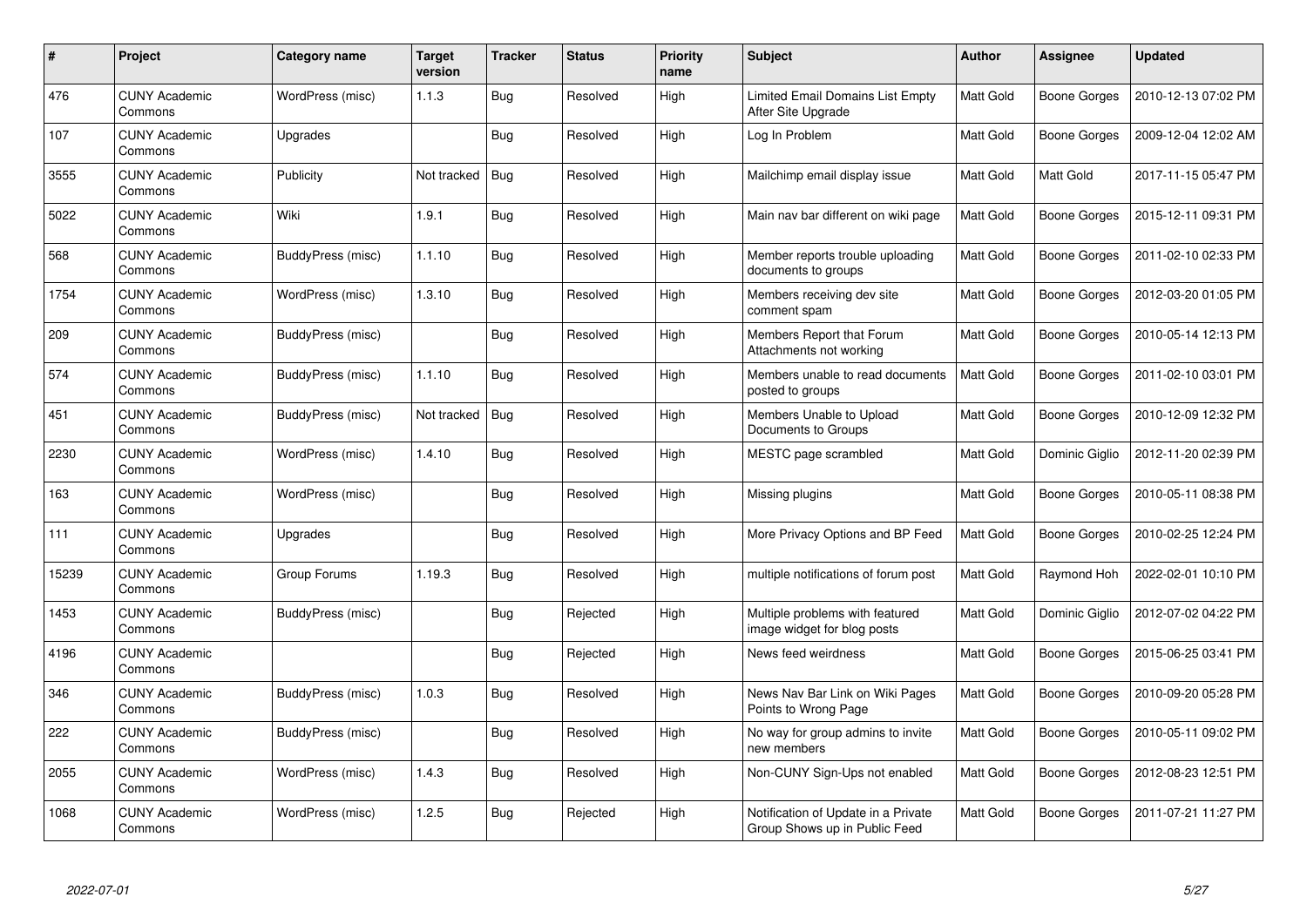| #     | Project                         | Category name              | <b>Target</b><br>version | <b>Tracker</b> | <b>Status</b> | <b>Priority</b><br>name | Subject                                                                         | Author           | Assignee            | <b>Updated</b>      |
|-------|---------------------------------|----------------------------|--------------------------|----------------|---------------|-------------------------|---------------------------------------------------------------------------------|------------------|---------------------|---------------------|
| 10970 | <b>CUNY Academic</b><br>Commons | Reply By Email             | Not tracked              | Bug            | Resolved      | High                    | Post by email failure                                                           | Matt Gold        | Raymond Hoh         | 2019-01-22 12:05 PM |
| 3853  | <b>CUNY Academic</b><br>Commons | BuddyPress (misc)          | 1.7.16                   | <b>Bug</b>     | Resolved      | High                    | Post erroneously ascribed to wrong<br>author in activity feed                   | <b>Matt Gold</b> | Raymond Hoh         | 2015-03-21 01:13 PM |
| 2046  | <b>CUNY Academic</b><br>Commons | <b>BuddyPress (misc)</b>   | 1.4.3                    | Bug            | Resolved      | High                    | <b>RBE Delayed Post</b>                                                         | Matt Gold        | Raymond Hoh         | 2012-08-27 11:55 AM |
| 3563  | <b>CUNY Academic</b><br>Commons | Reply By Email             | Not tracked              | Bug            | Resolved      | High                    | RBE posting lags                                                                | Matt Gold        | <b>Boone Gorges</b> | 2014-10-21 11:33 AM |
| 13500 | <b>CUNY Academic</b><br>Commons | <b>Email Notifications</b> |                          | <b>Bug</b>     | Rejected      | High                    | Received multiple notifications for a<br>single post                            | <b>Matt Gold</b> | Raymond Hoh         | 2022-04-27 04:29 PM |
| 8023  | <b>CUNY Academic</b><br>Commons | Reply By Email             | 1.10.18                  | Bug            | Resolved      | High                    | Reply to CAC Message gets posted<br>to forum                                    | Matt Gold        | Raymond Hoh         | 2017-04-25 02:35 PM |
| 137   | <b>CUNY Academic</b><br>Commons | Upgrades                   |                          | Bug            | Resolved      | High                    | Reports of Inability to<br>Attach/Download Attachments to<br>Forum Posts        | Matt Gold        | <b>Boone Gorges</b> | 2009-12-10 11:41 AM |
| 256   | <b>CUNY Academic</b><br>Commons | <b>BuddyPress (misc)</b>   | Not tracked              | Bug            | Resolved      | High                    | Security warnings on site                                                       | Matt Gold        | <b>Boone Gorges</b> | 2014-05-01 09:23 AM |
| 7907  | <b>CUNY Academic</b><br>Commons | WordPress (misc)           |                          | Bug            | Resolved      | High                    | Site header image shows up for<br>logged in user but not for logged out<br>user | Matt Gold        | <b>Boone Gorges</b> | 2017-04-04 03:16 PM |
| 1547  | <b>CUNY Academic</b><br>Commons | WordPress (misc)           | 1.3.5                    | <b>Bug</b>     | Resolved      | High                    | Spam Registrations                                                              | Matt Gold        | <b>Boone Gorges</b> | 2012-01-16 08:23 PM |
| 2019  | <b>CUNY Academic</b><br>Commons | WordPress (misc)           | 1.4                      | Bug            | Resolved      | High                    | Unable to Add New User to Blog                                                  | Matt Gold        | <b>Boone Gorges</b> | 2012-08-08 04:21 PM |
| 457   | <b>CUNY Academic</b><br>Commons | BuddyPress (misc)          | 1.1.2                    | Bug            | Resolved      | High                    | Unable to Upload Documents as<br>Forum Attachments                              | Matt Gold        | <b>Boone Gorges</b> | 2010-12-10 06:56 PM |
| 100   | <b>CUNY Academic</b><br>Commons | Upgrades                   |                          | <b>Bug</b>     | Resolved      | High                    | Unclickable title links on group forum                                          | Matt Gold        | <b>Boone Gorges</b> | 2009-12-03 09:19 AM |
| 48    | <b>CUNY Academic</b><br>Commons | Group Forums               |                          | Bug            | Resolved      | High                    | <b>Unsubscribed Users Receiving</b><br>Commons Forum Posts via Email            | Matt Gold        | <b>Boone Gorges</b> | 2009-10-17 07:01 PM |
| 87    | <b>CUNY Academic</b><br>Commons | Upgrades                   |                          | Bug            | Resolved      | High                    | Upgrade MediaWiki Skin                                                          | Matt Gold        | <b>Boone Gorges</b> | 2009-12-03 08:24 AM |
| 301   | <b>CUNY Academic</b><br>Commons | BuddyPress (misc)          |                          | Bug            | Resolved      | High                    | User unable to upload documents                                                 | Matt Gold        | <b>Boone Gorges</b> | 2010-08-25 12:06 PM |
| 2738  | <b>CUNY Academic</b><br>Commons | BuddyPress (misc)          | 1.5.0.2                  | <b>Bug</b>     | Resolved      | High                    | Users Unable to Change Email<br><b>Address in Settings</b>                      | Matt Gold        | Boone Gorges        | 2013-08-28 09:05 PM |
| 2018  | <b>CUNY Academic</b><br>Commons | WordPress (misc)           | 1.4                      | <b>Bug</b>     | Resolved      | High                    | WP Nav Bar Overflow                                                             | Matt Gold        | Boone Gorges        | 2012-08-06 12:58 PM |
| 3655  | <b>CUNY Academic</b><br>Commons | Group Forums               | Not tracked   Bug        |                | Resolved      | High                    | xlsx attachments not allowed in<br>forums                                       | Matt Gold        | <b>Boone Gorges</b> | 2014-11-21 10:41 AM |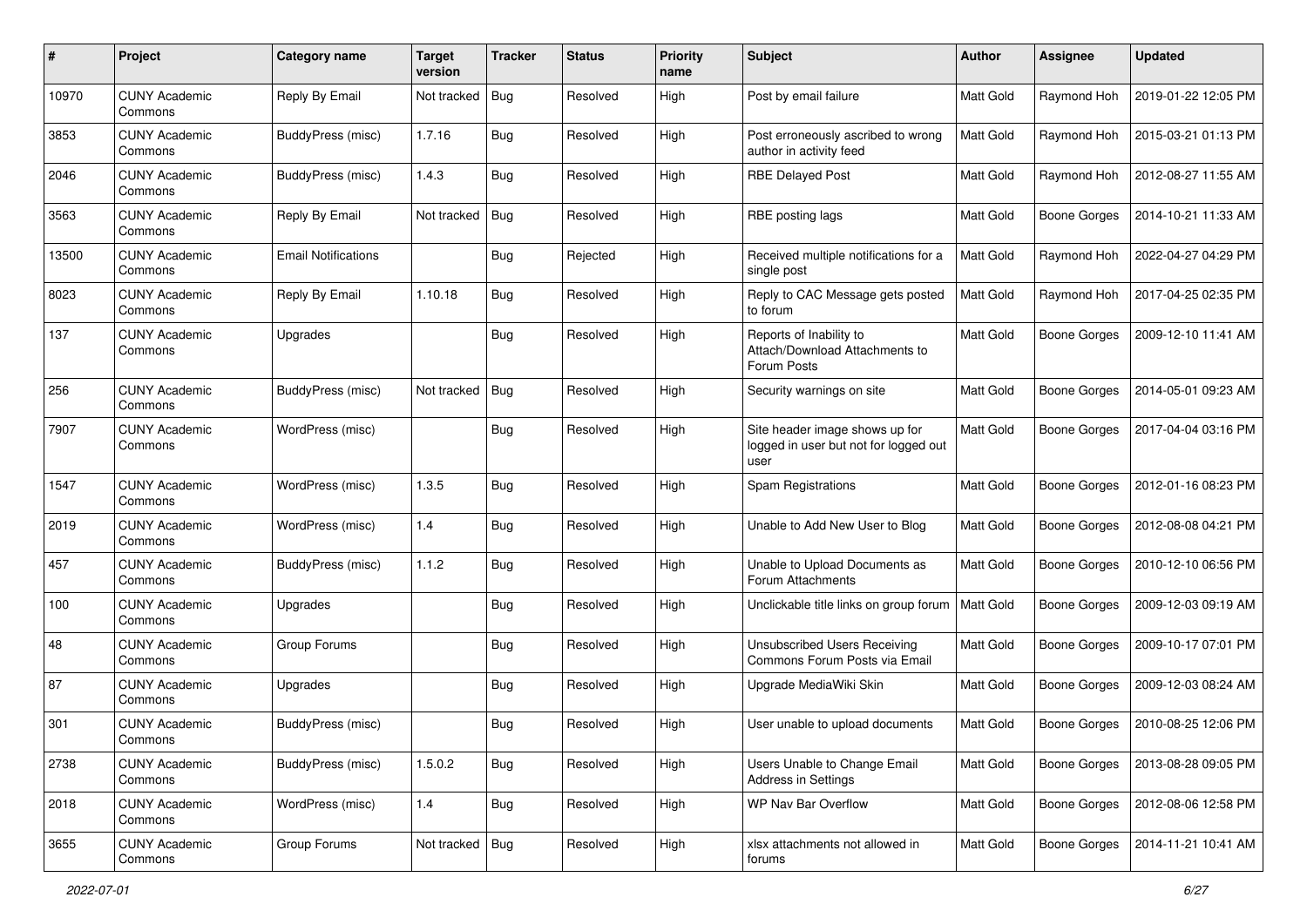| $\#$  | Project                         | Category name      | <b>Target</b><br>version | <b>Tracker</b> | <b>Status</b> | <b>Priority</b><br>name | <b>Subject</b>                                                                                  | Author           | <b>Assignee</b>     | <b>Updated</b>      |
|-------|---------------------------------|--------------------|--------------------------|----------------|---------------|-------------------------|-------------------------------------------------------------------------------------------------|------------------|---------------------|---------------------|
| 12581 | <b>CUNY Academic</b><br>Commons | cuny.is            | Not tracked              | Bug            | Rejected      | High                    | YOURLS shortlinks not working                                                                   | <b>Matt Gold</b> | <b>Boone Gorges</b> | 2020-03-27 10:25 AM |
| 11800 | <b>CUNY Academic</b><br>Commons | Groups (misc)      | 1.15.9                   | Bug            | Resolved      | Normal                  | 'CUNY-wide' Campus option not<br>saving on groups/sites                                         | Matt Gold        | <b>Boone Gorges</b> | 2019-08-27 04:17 PM |
| 3293  | <b>CUNY Academic</b><br>Commons | BuddyPress (misc)  |                          | <b>Bug</b>     | Rejected      | Normal                  | 'Page Not Found' Message<br>Received After Clicking on<br>View/Reply Link in Email Notification | <b>Matt Gold</b> | Boone Gorges        | 2014-07-02 08:47 PM |
| 4602  | <b>CUNY Academic</b><br>Commons | Group Forums       | Future<br>release        | Bug            | Duplicate     | Normal                  | "Home" button in forum search leads<br>to CAC homepage rather than group<br>homepage            | <b>Matt Gold</b> | Raymond Hoh         | 2015-11-09 06:43 PM |
| 2265  | <b>CUNY Academic</b><br>Commons |                    | Not tracked              | Bug            | Rejected      | Normal                  | "Need Support" widget in cbox<br>documentation                                                  | Matt Gold        | Boone Gorges        | 2012-11-20 01:07 PM |
| 6671  | <b>CUNY Academic</b><br>Commons | Reply By Email     | Not tracked              | Bug            | Assigned      | Normal                  | "Post too often" RBE error message                                                              | <b>Matt Gold</b> | Raymond Hoh         | 2016-11-11 09:55 AM |
| 10538 | <b>CUNY Academic</b><br>Commons |                    |                          | Bug            | Resolved      | Normal                  | "This Site Can't be Reached"                                                                    | <b>Matt Gold</b> | <b>Boone Gorges</b> | 2018-10-16 09:39 PM |
| 12136 | <b>CUNY Academic</b><br>Commons | <b>Group Files</b> | 1.18.0                   | <b>Bug</b>     | Resolved      | Normal                  | "You must login" group file warning<br>shows after log in                                       | Matt Gold        | <b>Boone Gorges</b> | 2020-12-08 11:31 AM |
| 2288  | <b>CUNY Academic</b><br>Commons | commonsinabox.org  |                          | Bug            | Rejected      | Normal                  | […] issue occurring on<br>commonsinabox.org                                                     | Matt Gold        | Boone Gorges        | 2012-12-11 01:17 AM |
| 2858  | <b>CUNY Academic</b><br>Commons | BuddyPress (misc)  | 1.5.7                    | Bug            | Resolved      | Normal                  | […] redux                                                                                       | Matt Gold        | Boone Gorges        | 2013-10-30 10:08 PM |
| 7715  | <b>CUNY Academic</b><br>Commons | Reply By Email     |                          | Bug            | Resolved      | Normal                  | 4 notifications of a single post by<br>email                                                    | Matt Gold        | Raymond Hoh         | 2017-02-23 04:09 PM |
| 35    | <b>CUNY Academic</b><br>Commons | Group Forums       |                          | Bug            | Resolved      | Normal                  | 404 Email Notification Settings Links                                                           | Matt Gold        | Boone Gorges        | 2009-12-10 09:24 PM |
| 10164 | <b>CUNY Academic</b><br>Commons | Group Forums       | 1.13.8                   | <b>Bug</b>     | Resolved      | Normal                  | A few oddities related to a<br>cross-posted forum post                                          | Matt Gold        | Boone Gorges        | 2018-08-17 10:12 AM |
| 266   | <b>CUNY Academic</b><br>Commons | BuddyPress (misc)  | 1.0.1                    | <b>Bug</b>     | Resolved      | Normal                  | <b>Account Deletion Process</b>                                                                 | <b>Matt Gold</b> | <b>Boone Gorges</b> | 2010-07-19 11:07 AM |
| 1344  | <b>CUNY Academic</b><br>Commons | BuddyPress (misc)  | 1.3                      | Bug            | Resolved      | Normal                  | Activity Feed Items not Appearing in<br>Group                                                   | Matt Gold        | <b>Boone Gorges</b> | 2011-11-14 11:26 AM |
| 1672  | <b>CUNY Academic</b><br>Commons | BuddyPress (misc)  | 1.3.11                   | Bug            | Resolved      | Normal                  | Activity replies in groups                                                                      | Matt Gold        | Boone Gorges        | 2012-04-04 09:37 AM |
| 11209 | <b>CUNY Academic</b><br>Commons | BuddyPress (misc)  | 1.14.11                  | Bug            | Resolved      | Normal                  | Activity timestamp errors                                                                       | Matt Gold        | Raymond Hoh         | 2019-04-23 12:27 PM |
| 11016 | <b>CUNY Academic</b><br>Commons | Home Page          | 1.14.7                   | <b>Bug</b>     | Resolved      | Normal                  | Activity timestamps on homepage<br>are borked                                                   | Matt Gold        | Raymond Hoh         | 2019-02-26 02:04 PM |
| 119   | <b>CUNY Academic</b><br>Commons | Upgrades           |                          | <b>Bug</b>     | Resolved      | Normal                  | Add "Create a Group" to BP Admin<br>bar at bottom of My Groups listing                          | Matt Gold        | CIC Michael         | 2010-05-11 04:40 PM |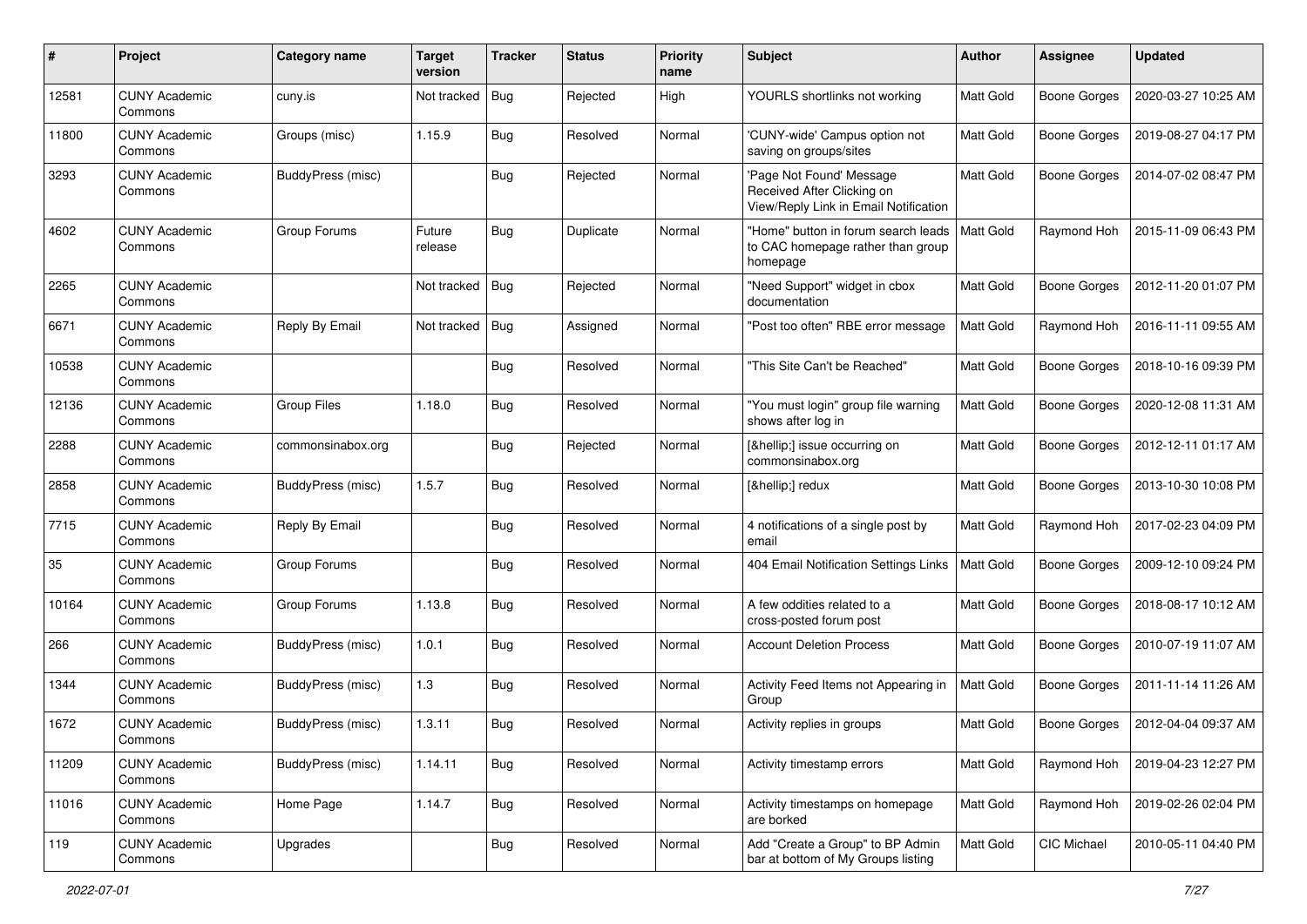| #     | Project                         | Category name              | <b>Target</b><br>version | <b>Tracker</b> | <b>Status</b> | <b>Priority</b><br>name | Subject                                                                                  | Author           | <b>Assignee</b>     | <b>Updated</b>      |
|-------|---------------------------------|----------------------------|--------------------------|----------------|---------------|-------------------------|------------------------------------------------------------------------------------------|------------------|---------------------|---------------------|
| 6623  | <b>CUNY Academic</b><br>Commons | <b>Email Notifications</b> | 1.10.1                   | Bug            | Resolved      | Normal                  | Add blank line in cross-posted email<br>notifications                                    | <b>Matt Gold</b> | Daniel Jones        | 2016-11-08 01:07 PM |
| 16307 | <b>CUNY Academic</b><br>Commons |                            |                          | Bug            | New           | Normal                  | Add brief messaging to<br>accept/decline group membership<br>requests                    | <b>Matt Gold</b> | <b>Boone Gorges</b> | 2022-06-27 06:13 PM |
| 2645  | <b>CUNY Academic</b><br>Commons | commonsinabox.org          | Not tracked              | Bug            | Resolved      | Normal                  | Add CASCI site to Showcase                                                               | <b>Matt Gold</b> | scott voth          | 2014-02-08 11:07 AM |
| 2268  | <b>CUNY Academic</b><br>Commons |                            |                          | Bug            | Rejected      | Normal                  | Add CBOX icon to dashboard<br>menu?                                                      | <b>Matt Gold</b> | <b>Boone Gorges</b> | 2012-11-18 10:58 PM |
| 2517  | <b>CUNY Academic</b><br>Commons | WordPress (misc)           | 1.4.22                   | Bug            | Resolved      | Normal                  | Add Constant Contact Plugin                                                              | <b>Matt Gold</b> | <b>Boone Gorges</b> | 2013-03-20 01:53 PM |
| 3100  | <b>CUNY Academic</b><br>Commons | <b>WordPress Themes</b>    | 1.5.20                   | Bug            | Resolved      | Normal                  | <b>Add Customizr Theme</b>                                                               | Matt Gold        | <b>Boone Gorges</b> | 2014-03-11 10:35 PM |
| 2520  | <b>CUNY Academic</b><br>Commons | WordPress (misc)           | 1.4.22                   | Bug            | Resolved      | Normal                  | Add Edit Flow Plugin                                                                     | Matt Gold        | <b>Boone Gorges</b> | 2013-03-20 02:01 PM |
| 546   | <b>CUNY Academic</b><br>Commons | BuddyPress (misc)          | 1.1.8                    | Bug            | Resolved      | Normal                  | Add Group/Group Blog Author<br>Syncing on an Automated Basis to<br>the Group Blog Plugin | Matt Gold        | <b>Boone Gorges</b> | 2011-02-03 08:44 AM |
| 2273  | <b>CUNY Academic</b><br>Commons | commonsinabox.org          | Not tracked              | Bug            | Resolved      | Normal                  | <b>Add Hosting</b><br>recommendations/minimum<br>requirements to CBOX<br>documentation   | Matt Gold        | scott voth          | 2014-02-09 11:37 AM |
| 777   | <b>CUNY Academic</b><br>Commons | WordPress (misc)           | Not tracked              | Bug            | Resolved      | Normal                  | Add Library Technology Journal<br>Article to Commons Buzz                                | Matt Gold        | scott voth          | 2011-06-19 01:00 PM |
| 795   | <b>CUNY Academic</b><br>Commons | Wiki                       | Not tracked              | Bug            | Resolved      | Normal                  | Add Links to Other Articles to<br>Wikipedia Page                                         | Matt Gold        | scott voth          | 2011-06-19 01:00 PM |
| 3201  | <b>CUNY Academic</b><br>Commons | commonsinabox.org          | Not tracked              | Bug            | Resolved      | Normal                  | Add MuseCommons to the<br>Showcase                                                       | Matt Gold        | scott voth          | 2014-07-12 01:29 PM |
| 95    | <b>CUNY Academic</b><br>Commons | Upgrades                   |                          | <b>Bug</b>     | Resolved      | Normal                  | Add News/Dev Blog feeds to News<br>Page                                                  | Matt Gold        | <b>Boone Gorges</b> | 2009-12-09 12:23 PM |
| 2918  | <b>CUNY Academic</b><br>Commons | WordPress (misc)           | 1.5.11                   | Bug            | Resolved      | Normal                  | Add Sensitive WP Theme                                                                   | Matt Gold        | <b>Boone Gorges</b> | 2013-12-03 03:17 PM |
| 1549  | <b>CUNY Academic</b><br>Commons | WordPress (misc)           | 1.3.5                    | Bug            | Resolved      | Normal                  | Add SOPA Protest Plugin                                                                  | Matt Gold        | <b>Boone Gorges</b> | 2012-01-17 06:19 PM |
| 727   | <b>CUNY Academic</b><br>Commons | WordPress (misc)           | 1.2.1                    | <b>Bug</b>     | Resolved      | Normal                  | Add The Erudite Theme                                                                    | Matt Gold        | Raymond Hoh         | 2011-05-01 05:02 AM |
| 2210  | <b>CUNY Academic</b><br>Commons | WordPress (misc)           | 1.4.9                    | <b>Bug</b>     | Resolved      | Normal                  | Add Twenty Twelve Theme                                                                  | Matt Gold        | <b>Boone Gorges</b> | 2012-11-01 10:26 AM |
| 2429  | <b>CUNY Academic</b><br>Commons | WordPress (misc)           |                          | <b>Bug</b>     | Rejected      | Normal                  | Add User Switching Plugin?                                                               | Matt Gold        | <b>Boone Gorges</b> | 2013-02-28 10:51 AM |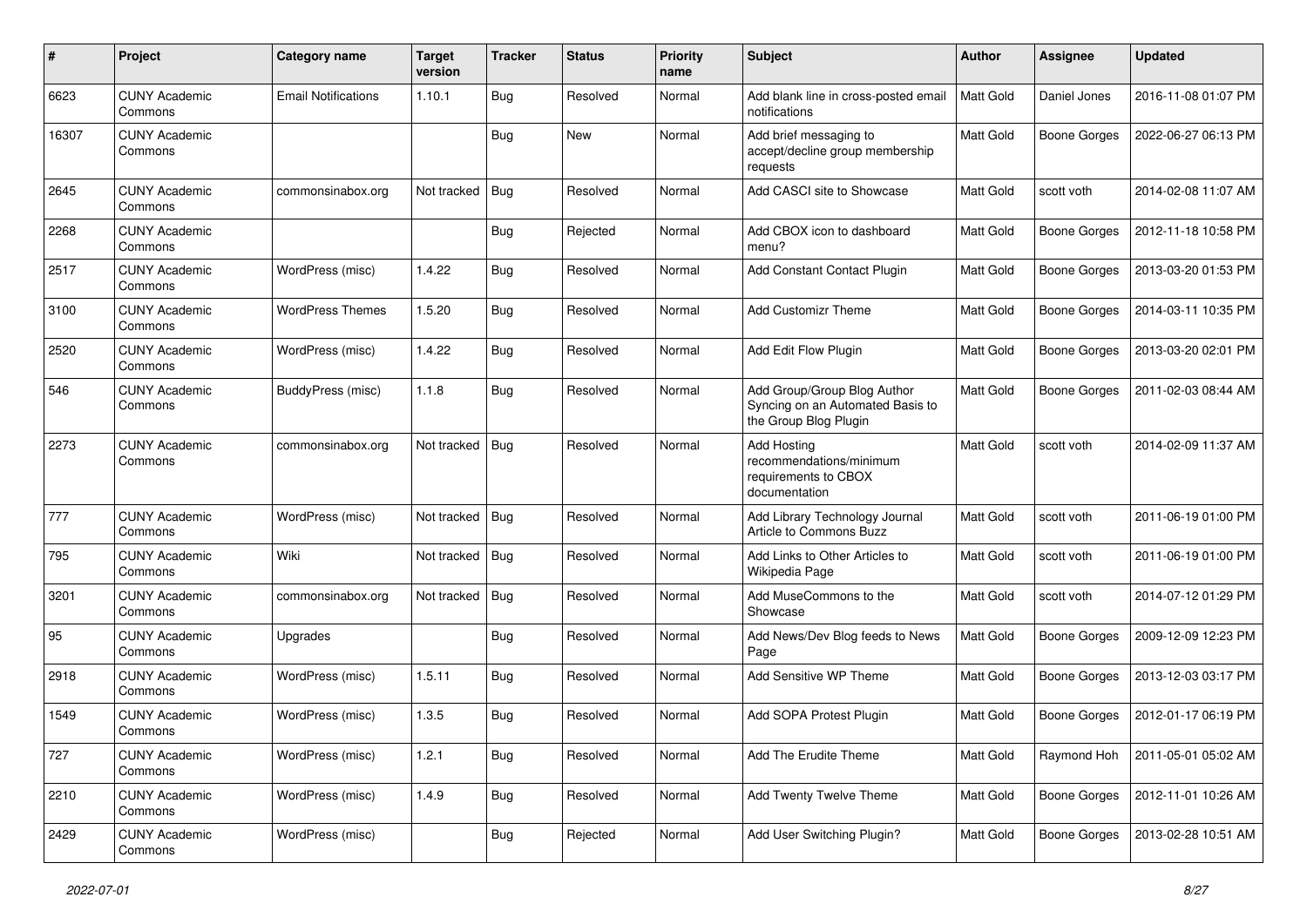| $\#$  | Project                         | Category name            | Target<br>version | <b>Tracker</b> | <b>Status</b> | <b>Priority</b><br>name | <b>Subject</b>                                                                   | <b>Author</b>    | <b>Assignee</b>     | <b>Updated</b>      |
|-------|---------------------------------|--------------------------|-------------------|----------------|---------------|-------------------------|----------------------------------------------------------------------------------|------------------|---------------------|---------------------|
| 4111  | <b>CUNY Academic</b><br>Commons | commonsinabox.org        | Not tracked       | Bug            | Resolved      | Normal                  | Add Virginia DH site to CBOX<br>showcase                                         | <b>Matt Gold</b> | scott voth          | 2015-06-08 10:01 PM |
| 2960  | <b>CUNY Academic</b><br>Commons | WordPress (misc)         | 1.5.16            | Bug            | Resolved      | Normal                  | Add WP Accessibility Plugin                                                      | Matt Gold        | Boone Gorges        | 2014-02-01 02:55 PM |
| 5516  | <b>CUNY Academic</b><br>Commons | Social Paper             | 1.9.19            | <b>Bug</b>     | Rejected      | Normal                  | Adding a link to Social Paper jumps<br>position to top of page                   | Matt Gold        | <b>Boone Gorges</b> | 2016-06-21 09:54 PM |
| 13581 | <b>CUNY Academic</b><br>Commons | Group Library            |                   | <b>Bug</b>     | Rejected      | Normal                  | Adding link to library didn't generate<br>notification email                     | Matt Gold        | Raymond Hoh         | 2020-11-17 12:33 PM |
| 56    | <b>CUNY Academic</b><br>Commons | <b>BuddyPress (misc)</b> |                   | <b>Bug</b>     | Resolved      | Normal                  | Addition of a Profile Field Option<br>Removes Existing One                       | Matt Gold        | Zach Davis          | 2009-10-27 05:14 PM |
| 10209 | <b>CUNY Academic</b><br>Commons | BuddyPress (misc)        | 1.13.8            | <b>Bug</b>     | Resolved      | Normal                  | Additional login prompt                                                          | Matt Gold        | Raymond Hoh         | 2018-08-29 03:23 PM |
| 84    | <b>CUNY Academic</b><br>Commons | Upgrades                 |                   | Bug            | Resolved      | Normal                  | Additional QA round                                                              | Matt Gold        | Zach Davis          | 2010-05-11 04:54 PM |
| 3574  | <b>CUNY Academic</b><br>Commons | My Commons               |                   | <b>Bug</b>     | Duplicate     | Normal                  | Address awkward possessive cases<br>on My Commons page                           | Matt Gold        | Raymond Hoh         | 2015-04-13 04:41 PM |
| 2733  | <b>CUNY Academic</b><br>Commons | <b>Public Portfolio</b>  | 1.6               | Bug            | Resolved      | Normal                  | Address UX issues in Profile<br>submenu on admin bar                             | Matt Gold        | Chris Stein         | 2014-03-31 10:52 PM |
| 1419  | <b>CUNY Academic</b><br>Commons | Wiki                     | 1.3               | <b>Bug</b>     | Rejected      | Normal                  | Ajax autosuggest on wiki tags not<br>working                                     | Matt Gold        | Boone Gorges        | 2011-12-12 03:51 PM |
| 2833  | <b>CUNY Academic</b><br>Commons | Group Files              | 1.6               | <b>Bug</b>     | Resolved      | Normal                  | Allow silent file deletions                                                      | Matt Gold        | Boone Gorges        | 2014-03-21 03:50 PM |
| 2755  | <b>CUNY Academic</b><br>Commons | BuddyPress (misc)        | 1.5.1             | Bug            | Resolved      | Normal                  | Alphabetize list of colleges in<br>positions drop-down                           | Matt Gold        | <b>Boone Gorges</b> | 2013-08-29 09:30 AM |
| 5221  | <b>CUNY Academic</b><br>Commons | Reply By Email           | 1.10              | <b>Bug</b>     | Resolved      | Normal                  | Alter Error messages for RBE                                                     | Matt Gold        | Raymond Hoh         | 2016-10-24 02:11 AM |
| 1412  | <b>CUNY Academic</b><br>Commons | BuddyPress (misc)        | 1.3               | Bug            | Resolved      | Normal                  | Alter text on pop-up message about<br>role field                                 | Matt Gold        | <b>Boone Gorges</b> | 2011-12-08 12:58 PM |
| 2845  | <b>CUNY Academic</b><br>Commons | BuddyPress (misc)        | 1.5.7             | Bug            | Resolved      | Normal                  | Anchor errors with bp activity items<br>created from associated blog<br>postings | Matt Gold        | <b>Boone Gorges</b> | 2013-11-01 08:15 PM |
| 470   | <b>CUNY Academic</b><br>Commons | WordPress (misc)         | 1.0.3             | Bug            | Duplicate     | Normal                  | Atahualpa Theme problems<br>following site upgrade                               | Matt Gold        | Boone Gorges        | 2010-12-13 10:59 AM |
| 4315  | <b>CUNY Academic</b><br>Commons | WordPress (misc)         | Not tracked       | <b>Bug</b>     | Resolved      | Normal                  | Authentication request                                                           | Matt Gold        | Boone Gorges        | 2015-07-21 05:55 PM |
| 2684  | <b>CUNY Academic</b><br>Commons | WordPress (misc)         |                   | <b>Bug</b>     | Rejected      | Normal                  | Authentication/Cookie problems                                                   | <b>Matt Gold</b> | <b>Boone Gorges</b> | 2013-07-25 10:09 PM |
| 9235  | <b>CUNY Academic</b><br>Commons | Reply By Email           | 1.14              | <b>Bug</b>     | Resolved      | Normal                  | Better RBE error messaging when<br>duplicate content is detected                 | Matt Gold        | Raymond Hoh         | 2018-11-14 10:35 AM |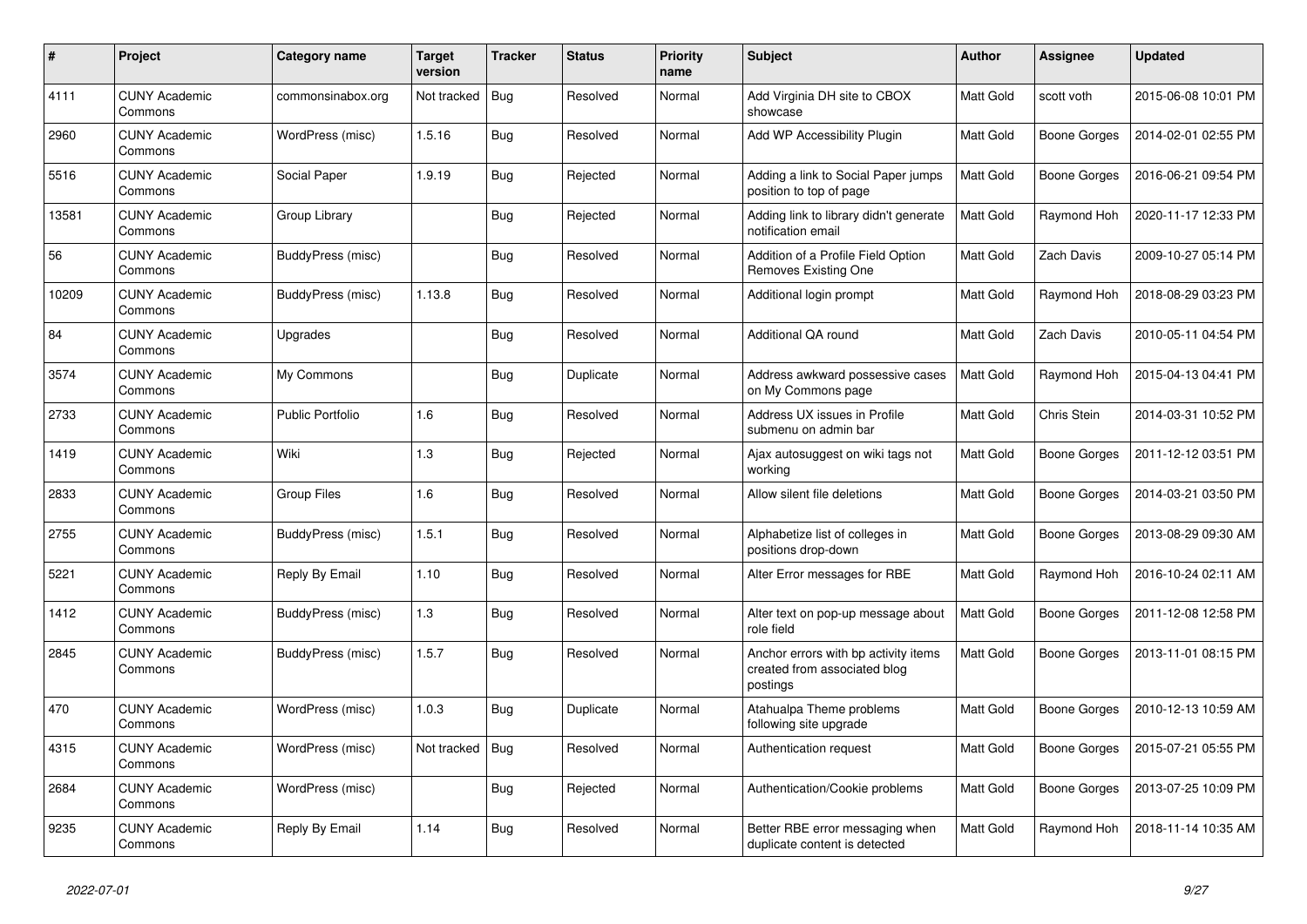| #    | Project                         | Category name     | Target<br>version | <b>Tracker</b> | <b>Status</b> | <b>Priority</b><br>name | <b>Subject</b>                                                                | <b>Author</b>    | Assignee            | <b>Updated</b>      |
|------|---------------------------------|-------------------|-------------------|----------------|---------------|-------------------------|-------------------------------------------------------------------------------|------------------|---------------------|---------------------|
| 173  | <b>CUNY Academic</b><br>Commons | BuddyPress (misc) |                   | <b>Bug</b>     | Resolved      | Normal                  | Blockquote display cut off in mac<br>browsers                                 | <b>Matt Gold</b> | Boone Gorges        | 2010-05-11 04:58 PM |
| 5556 | <b>CUNY Academic</b><br>Commons | WordPress (misc)  | 1.9.16            | Bug            | Resolved      | Normal                  | Blog comment leads to unauthorized<br>post warning                            | Matt Gold        | Boone Gorges        | 2016-05-21 11:12 PM |
| 419  | <b>CUNY Academic</b><br>Commons | WordPress (misc)  | 1.1.1             | Bug            | Resolved      | Normal                  | <b>Blog/Blog Post Featured Content</b><br>Widget Errors                       | Matt Gold        | <b>CIC Michael</b>  | 2010-12-07 08:14 AM |
| 65   | <b>CUNY Academic</b><br>Commons | WordPress (misc)  |                   | <b>Bug</b>     | Resolved      | Normal                  | Blogs not accepting doc and docx<br>files as extensions                       | Matt Gold        | Matt Gold           | 2009-11-17 10:04 PM |
| 8793 | <b>CUNY Academic</b><br>Commons | Help/Codex        | 1.12.3            | Bug            | Resolved      | Normal                  | Bold email address on help page                                               | Matt Gold        | Paige Dupont        | 2017-11-28 11:21 AM |
| 5128 | <b>CUNY Academic</b><br>Commons | Group Forums      | 1.9.5             | <b>Bug</b>     | Resolved      | Normal                  | Botched forum display of posting to<br>multiple groups info                   | Matt Gold        | Daniel Jones        | 2016-01-19 03:13 PM |
| 482  | <b>CUNY Academic</b><br>Commons | WordPress (misc)  | 1.1.4             | <b>Bug</b>     | Resolved      | Normal                  | BP Admin Bar Display Error                                                    | Matt Gold        | Boone Gorges        | 2010-12-16 08:45 AM |
| 109  | <b>CUNY Academic</b><br>Commons | Upgrades          |                   | Bug            | Resolved      | Normal                  | BP Admin Bar doesn't appear on<br>login screen                                | <b>Matt Gold</b> | Boone Gorges        | 2010-05-11 05:21 PM |
| 796  | <b>CUNY Academic</b><br>Commons | Wiki              | 1.2.4             | <b>Bug</b>     | Resolved      | Normal                  | BP Admin Bar Header Margin                                                    | Matt Gold        | Raymond Hoh         | 2011-06-07 02:37 PM |
| 235  | <b>CUNY Academic</b><br>Commons | BuddyPress (misc) |                   | Bug            | Resolved      | Normal                  | BP Admin Bar Not Appearing on<br>Help Blog                                    | Matt Gold        | Boone Gorges        | 2010-05-20 06:15 PM |
| 82   | <b>CUNY Academic</b><br>Commons | Upgrades          |                   | Bug            | Resolved      | Normal                  | BP Admin Styles/Subdomain blogs                                               | Matt Gold        | CIC Michael         | 2010-05-20 03:10 PM |
| 1321 | <b>CUNY Academic</b><br>Commons | BuddyPress (misc) | 1.2.5             | <b>Bug</b>     | Duplicate     | Normal                  | BP Doc Comment Doesn't Show Up<br>on Doc (but does appear in group<br>stream) | Matt Gold        | Boone Gorges        | 2011-11-04 08:04 AM |
| 2651 | NYCDH Community Site            |                   |                   | Bug            | Rejected      | Normal                  | BP Doc save button returns users to<br>doc directory instead of to group      | <b>Matt Gold</b> | <b>Boone Gorges</b> | 2013-08-02 12:47 PM |
| 992  | <b>CUNY Academic</b><br>Commons | BuddyPress (misc) | 1.2.5             | <b>Bug</b>     | Resolved      | Normal                  | BP Docs comments show up on WP<br>Dashboard                                   | Matt Gold        | Boone Gorges        | 2011-07-19 02:17 PM |
| 806  | <b>CUNY Academic</b><br>Commons | BuddyPress (misc) | 1.2.4             | <b>Bug</b>     | Resolved      | Normal                  | <b>BP Docs Notification Throttling</b><br>Issues                              | Matt Gold        | Boone Gorges        | 2011-06-08 12:17 PM |
| 3289 | <b>NYCDH Community Site</b>     |                   |                   | <b>Bug</b>     | Resolved      | Normal                  | BP Docs revision overflowing div<br>containers                                | Matt Gold        | Raymond Hoh         | 2014-06-26 05:19 PM |
| 3265 | <b>CUNY Academic</b><br>Commons | Reply By Email    | Not tracked       | Bug            | Resolved      | Normal                  | BPE Duplicate message issue                                                   | Matt Gold        | Matt Gold           | 2014-06-11 10:59 PM |
| 783  | <b>CUNY Academic</b><br>Commons | BuddyPress (misc) | 1.2.4             | <b>Bug</b>     | Resolved      | Normal                  | Broken Avatar Images                                                          | Matt Gold        | Boone Gorges        | 2011-06-06 02:49 PM |
| 138  | <b>CUNY Academic</b><br>Commons | BuddyPress (misc) |                   | Bug            | Resolved      | Normal                  | Broken Links in Forum Notification<br>Emails                                  | Matt Gold        | Boone Gorges        | 2010-03-02 07:59 PM |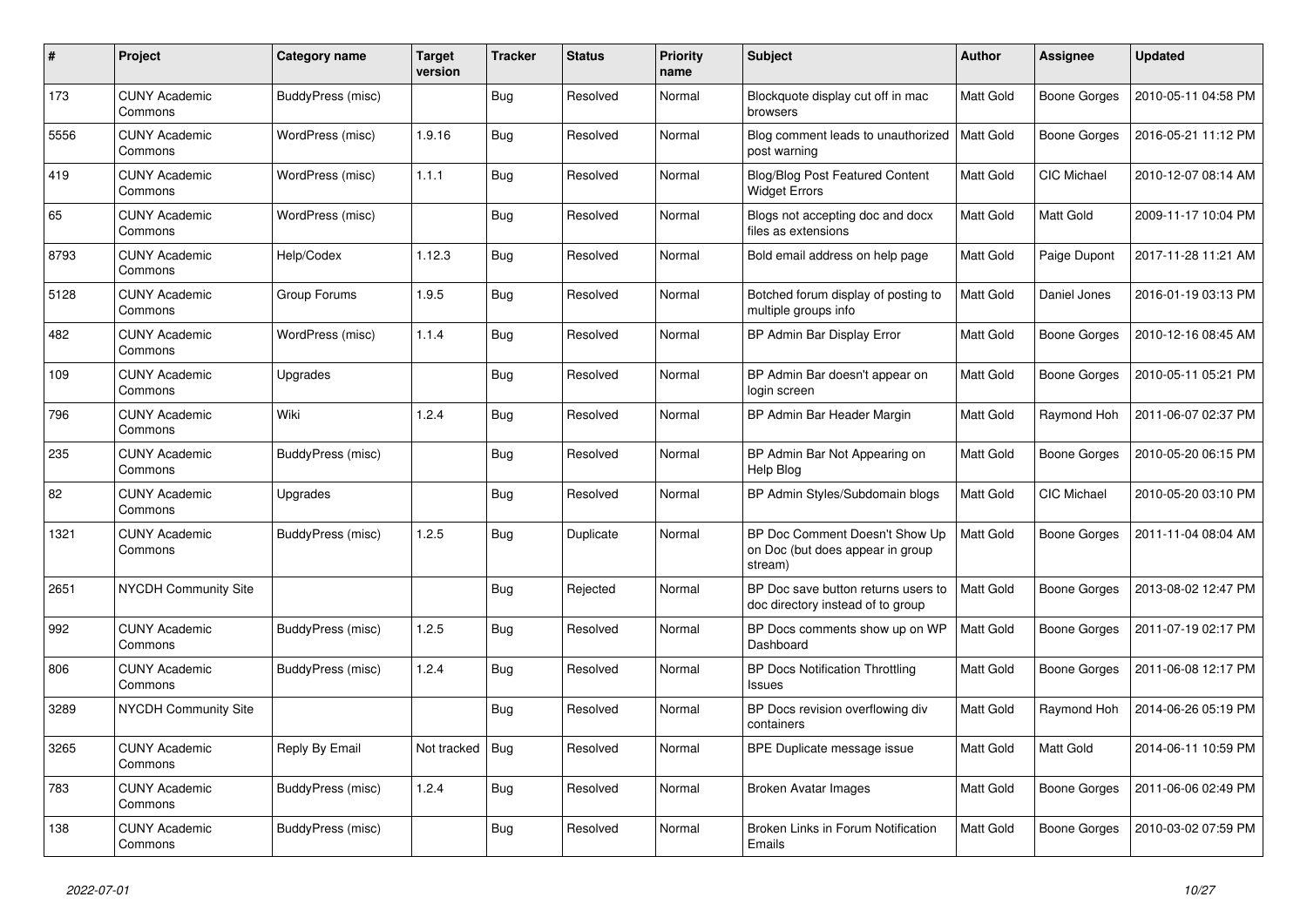| $\#$           | Project                         | Category name             | <b>Target</b><br>version | <b>Tracker</b> | <b>Status</b> | <b>Priority</b><br>name | <b>Subject</b>                                                   | <b>Author</b>    | <b>Assignee</b>     | <b>Updated</b>      |
|----------------|---------------------------------|---------------------------|--------------------------|----------------|---------------|-------------------------|------------------------------------------------------------------|------------------|---------------------|---------------------|
| 15228          | <b>CUNY Academic</b><br>Commons | <b>BuddyPress (misc)</b>  | 1.19.3                   | <b>Bug</b>     | Resolved      | Normal                  | Broken site icon in "Sites Across<br><b>CUNY Listing</b>         | <b>Matt Gold</b> | Raymond Hoh         | 2022-01-26 07:48 PM |
| 3581           | <b>CUNY Academic</b><br>Commons | <b>BuddyPress Docs</b>    | 1.7.1                    | <b>Bug</b>     | Resolved      | Normal                  | <b>BuddyPress Docs Line Break issue</b>                          | Matt Gold        | <b>Boone Gorges</b> | 2014-10-20 02:56 PM |
| 3809           | <b>CUNY Academic</b><br>Commons | BuddyPress (misc)         | 1.7.17                   | Bug            | Resolved      | Normal                  | BuddyPress member filters not<br>working correctly               | Matt Gold        | Matt Gold           | 2015-03-22 01:03 AM |
| $\overline{7}$ | <b>CUNY Academic</b><br>Commons | BuddyPress (misc)         |                          | <b>Bug</b>     | Resolved      | Normal                  | BuddyPress theme error on iPhone                                 | Matt Gold        | <b>Boone Gorges</b> | 2009-09-15 07:39 PM |
| 2293           | <b>CUNY Academic</b><br>Commons | commonsinabox.org         |                          | <b>Bug</b>     | Resolved      | Normal                  | Building community on<br>commonsinabox.org - add members<br>page | Matt Gold        | Chris Stein         | 2012-11-25 03:43 PM |
| 9148           | <b>CUNY Academic</b><br>Commons | Layout                    | 1.12.11                  | <b>Bug</b>     | Resolved      | Normal                  | CAC on Microsoft Edge                                            | Matt Gold        | Matt Gold           | 2018-03-27 11:34 AM |
| 1657           | <b>CUNY Academic</b><br>Commons | BuddyPress (misc)         | 1.3.10                   | <b>Bug</b>     | Resolved      | Normal                  | Caching Issues                                                   | Matt Gold        |                     | 2012-04-04 10:17 AM |
| 3654           | <b>CUNY Academic</b><br>Commons | Group Forums              | 1.7.4                    | Bug            | Resolved      | Normal                  | can only attached one file to a forum<br>post                    | <b>Matt Gold</b> | <b>Boone Gorges</b> | 2014-11-21 10:42 AM |
| 9107           | <b>CUNY Academic</b><br>Commons | Non-CUNY sign up<br>codes | 1.12.7                   | Bug            | Resolved      | Normal                  | Can't add group to non-CUNY<br>sign-up code                      | Matt Gold        | Boone Gorges        | 2018-01-23 04:15 PM |
| 810            | <b>CUNY Academic</b><br>Commons | <b>BuddyPress (misc)</b>  | 1.2.4                    | <b>Bug</b>     | Resolved      | Normal                  | Can't see all blogs in "My Blogs"                                | Matt Gold        | <b>Boone Gorges</b> | 2011-07-12 10:51 PM |
| 315            | <b>CUNY Academic</b><br>Commons | WordPress (misc)          | 1.0.3                    | <b>Bug</b>     | Resolved      | Normal                  | Can't upload images to gallery                                   | Matt Gold        | Boone Gorges        | 2010-09-08 02:24 PM |
| 4057           | <b>CUNY Academic</b><br>Commons | <b>BuddyPress Docs</b>    | 1.8.1                    | <b>Bug</b>     | Resolved      | Normal                  | Canceling edit mode of BP Doc<br>reloads editing screen          | Matt Gold        | <b>Boone Gorges</b> | 2015-06-01 03:08 PM |
| 2274           | <b>CUNY Academic</b><br>Commons | commonsinabox.org         | Not tracked              | Bug            | Rejected      | Normal                  | CBOX - group names on group<br>pages                             | Matt Gold        | Boone Gorges        | 2012-11-20 02:05 PM |
| 2270           | <b>CUNY Academic</b><br>Commons | commonsinabox.org         | Not tracked              | Bug            | Rejected      | Normal                  | CBOX group sign up - default email<br>setting                    | Matt Gold        | Boone Gorges        | 2012-11-20 03:51 PM |
| 3823           | <b>CUNY Academic</b><br>Commons | commonsinabox.org         | Not tracked              | Bug            | Resolved      | Normal                  | CBOX styling issue                                               | Matt Gold        | Boone Gorges        | 2015-02-23 03:33 PM |
| 2275           | <b>CUNY Academic</b><br>Commons | commonsinabox.org         | Not tracked              | Bug            | Resolved      | Normal                  | CBOX support requests                                            | Matt Gold        | Boone Gorges        | 2012-11-20 02:05 PM |
| 2971           | JustPublics@365<br>MediaCamp    |                           |                          | <b>Bug</b>     | Resolved      | Normal                  | <b>CBOX Theme Error</b>                                          | Matt Gold        | Raymond Hoh         | 2014-01-24 09:00 PM |
| 2284           | <b>CUNY Academic</b><br>Commons | commonsinabox.org         |                          | Bug            | Rejected      | Normal                  | cbox.org forum link error from profile<br>page                   | Matt Gold        | Boone Gorges        | 2012-11-20 08:02 PM |
| 1853           | <b>CUNY Academic</b><br>Commons | WordPress (misc)          | Not tracked              | Bug            | Resolved      | Normal                  | CDev public?                                                     | Matt Gold        |                     | 2012-04-24 06:20 PM |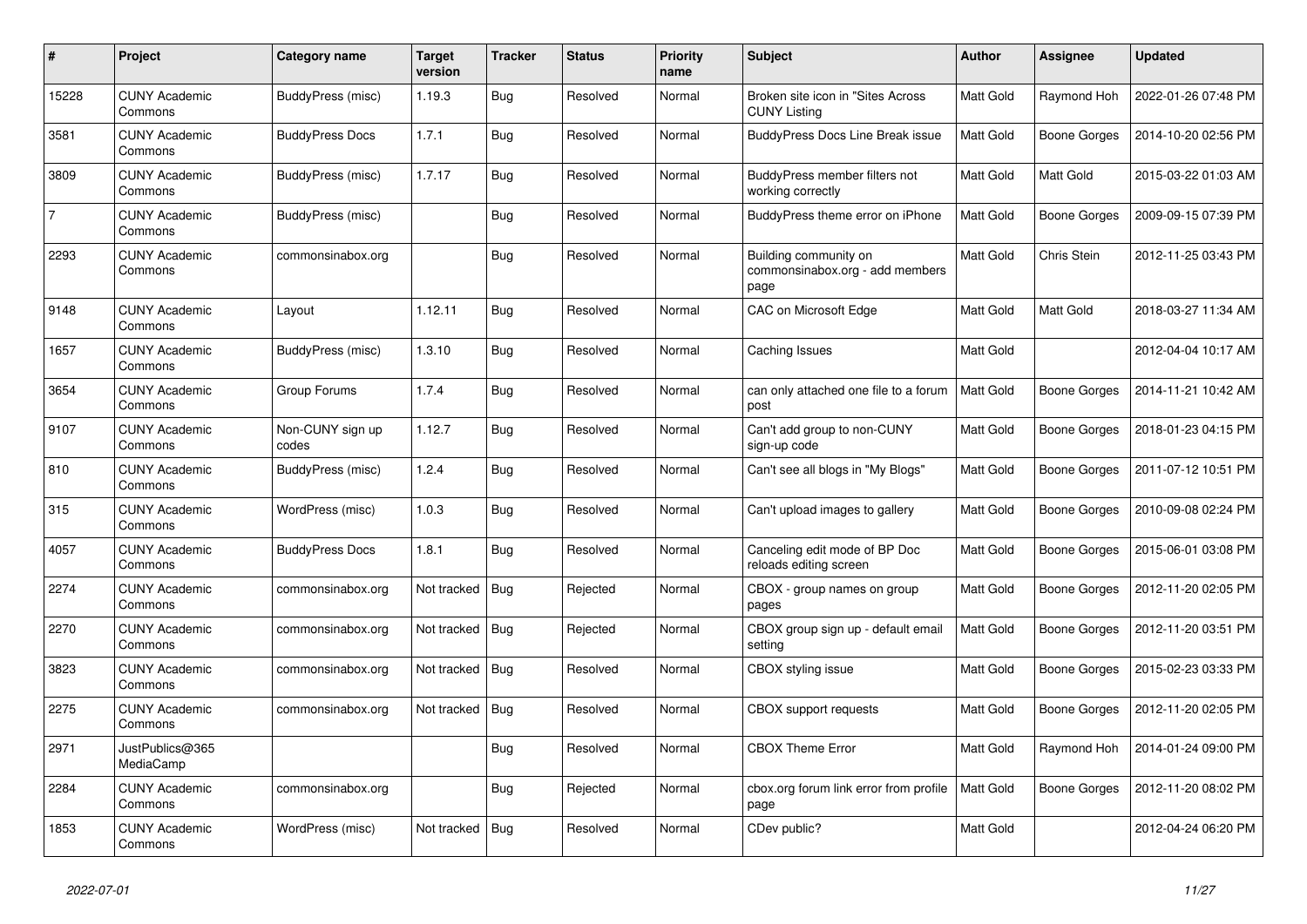| $\#$  | Project                         | Category name           | Target<br>version | <b>Tracker</b> | <b>Status</b> | <b>Priority</b><br>name | <b>Subject</b>                                                     | <b>Author</b>    | Assignee            | <b>Updated</b>      |
|-------|---------------------------------|-------------------------|-------------------|----------------|---------------|-------------------------|--------------------------------------------------------------------|------------------|---------------------|---------------------|
| 1902  | <b>CUNY Academic</b><br>Commons | WordPress (misc)        | Not tracked       | Bug            | Resolved      | Normal                  | CF access to home page slide<br>creation                           | Matt Gold        | Boone Gorges        | 2012-05-22 09:04 AM |
| 2029  | <b>CUNY Academic</b><br>Commons | WordPress (misc)        | 1.4.11            | <b>Bug</b>     | Resolved      | Normal                  | CForms error                                                       | <b>Matt Gold</b> | Dominic Giglio      | 2012-11-17 02:15 PM |
| 2267  | <b>CUNY Academic</b><br>Commons |                         |                   | <b>Bug</b>     | Resolved      | Normal                  | Change "Cbox" to "CBOX" in<br>Dashboard Menu                       | Matt Gold        | <b>Boone Gorges</b> | 2012-11-18 11:01 PM |
| 4079  | <b>CUNY Academic</b><br>Commons | Events                  | 1.8.6             | <b>Bug</b>     | Resolved      | Normal                  | Change ical label for Events<br>Calendar                           | Matt Gold        | Raymond Hoh         | 2015-07-22 04:16 PM |
| 2776  | <b>CUNY Academic</b><br>Commons | BuddyPress (misc)       | 1.5.2             | <b>Bug</b>     | Resolved      | Normal                  | Change Name of SPS in College list                                 | <b>Matt Gold</b> | Boone Gorges        | 2013-09-11 08:19 PM |
| 314   | <b>CUNY Academic</b><br>Commons | BuddyPress (misc)       | 1.0.2             | <b>Bug</b>     | Resolved      | Normal                  | Changing Blog Title in BuddyPress<br>Menus                         | Matt Gold        | Boone Gorges        | 2010-09-02 10:59 AM |
| 1117  | <b>CUNY Academic</b><br>Commons | BuddyPress (misc)       | 1.2.5             | Bug            | Resolved      | Normal                  | Character Display Error in Feed                                    | Matt Gold        | <b>Boone Gorges</b> | 2011-09-12 06:29 PM |
| 147   | <b>CUNY Academic</b><br>Commons | Group Forums            |                   | <b>Bug</b>     | Resolved      | Normal                  | <b>Character Limit on Forum Post Titles</b>                        | Matt Gold        | Boone Gorges        | 2009-12-22 10:38 PM |
| 285   | <b>CUNY Academic</b><br>Commons | WordPress (misc)        | Not tracked       | Bug            | Rejected      | Normal                  | <b>Check Commons mailserver</b><br>configuration                   | Matt Gold        |                     | 2010-12-21 11:58 AM |
| 91    | <b>CUNY Academic</b><br>Commons | Upgrades                |                   | Bug            | Resolved      | Normal                  | Check Plugin Styling                                               | Matt Gold        | Chris Stein         | 2010-05-11 05:02 PM |
| 1951  | <b>CUNY Academic</b><br>Commons | WordPress (misc)        | Not tracked       | Bug            | Resolved      | Normal                  | Check RSS feed of GCDI site                                        | Matt Gold        | <b>Boone Gorges</b> | 2012-07-19 10:00 PM |
| 456   | <b>CUNY Academic</b><br>Commons | BuddyPress (misc)       | Not tracked       | Bug            | Resolved      | Normal                  | <b>Check Sitewide Plugins</b>                                      | Matt Gold        | Boone Gorges        | 2010-12-21 12:31 PM |
| 174   | <b>CUNY Academic</b><br>Commons | BuddyPress (misc)       |                   | <b>Bug</b>     | Resolved      | Normal                  | College names no longer active links<br>on profiles                | Matt Gold        | Boone Gorges        | 2010-05-11 05:00 PM |
| 2044  | <b>CUNY Academic</b><br>Commons | WordPress (misc)        | 1.4.7             | <b>Bug</b>     | Resolved      | Normal                  | Comment field asks for name info<br>when user logged in            | Matt Gold        | Dominic Giglio      | 2012-10-11 08:34 PM |
| 1901  | <b>CUNY Academic</b><br>Commons | WordPress (misc)        | Not tracked       | Bug            | Rejected      | Normal                  | Commons Down                                                       | Matt Gold        |                     | 2012-05-22 09:59 AM |
| 14951 | <b>CUNY Academic</b><br>Commons |                         | Not tracked       | Bug            | Resolved      | Normal                  | Commons down                                                       | Matt Gold        | Boone Gorges        | 2021-11-23 04:21 PM |
| 3075  | <b>CUNY Academic</b><br>Commons | Server                  | Not tracked       | Bug            | Rejected      | Normal                  | Commons running slow?                                              | Matt Gold        | Boone Gorges        | 2014-05-06 01:45 PM |
| 5890  | <b>CUNY Academic</b><br>Commons | Commons Profile         | 1.9.24            | Bug            | Resolved      | Normal                  | Commons user profile erroneously<br>indicates a group for a member | Matt Gold        | Boone Gorges        | 2016-08-11 11:53 PM |
| 3769  | <b>CUNY Academic</b><br>Commons | <b>Public Portfolio</b> | 1.7.12            | Bug            | Resolved      | Normal                  | Completion mouseover on editing<br>version of profile is blank     | <b>Matt Gold</b> | <b>Boone Gorges</b> | 2015-02-12 09:13 AM |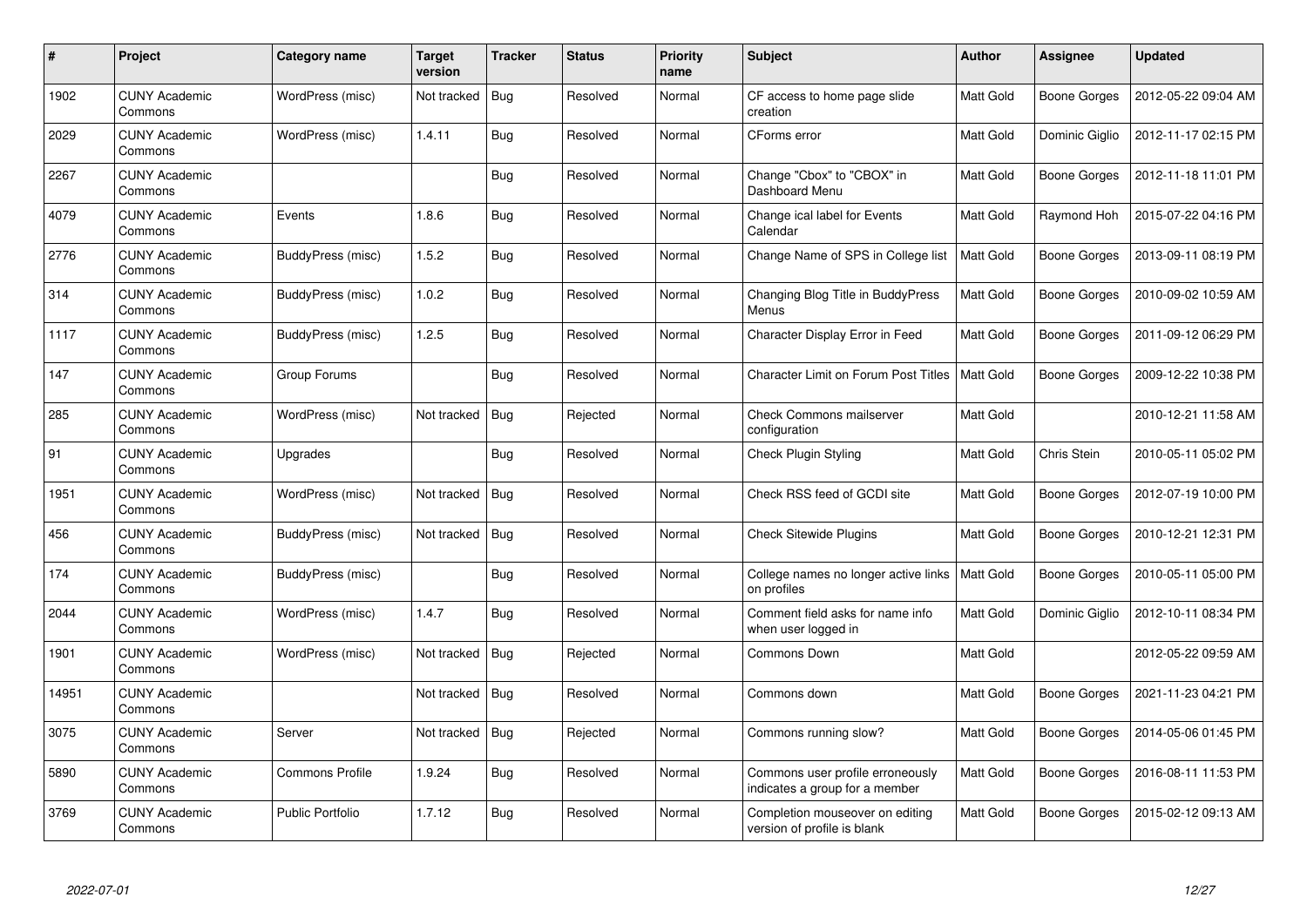| #     | Project                         | Category name            | <b>Target</b><br>version | <b>Tracker</b> | <b>Status</b> | <b>Priority</b><br>name | Subject                                                                            | Author           | Assignee            | <b>Updated</b>      |
|-------|---------------------------------|--------------------------|--------------------------|----------------|---------------|-------------------------|------------------------------------------------------------------------------------|------------------|---------------------|---------------------|
| 305   | <b>CUNY Academic</b><br>Commons | WordPress (misc)         | Not tracked              | <b>Bug</b>     | Resolved      | Normal                  | Confirmation emails not received                                                   | Matt Gold        | <b>Boone Gorges</b> | 2010-09-08 11:00 AM |
| 440   | <b>CUNY Academic</b><br>Commons | WordPress (misc)         | 1.1.1                    | <b>Bug</b>     | Resolved      | Normal                  | Conflict between Image Uploader<br>and CAC Featured Content Plugin                 | Matt Gold        | CIC Michael         | 2010-12-08 02:25 PM |
| 16306 | <b>CUNY Academic</b><br>Commons | Messages                 | 2.0.2                    | Bug            | Resolved      | Normal                  | Confusing messaging on send<br>message page                                        | Matt Gold        | Raymond Hoh         | 2022-06-29 11:31 AM |
| 1345  | <b>CUNY Academic</b><br>Commons | BuddyPress (misc)        | 1.3                      | Bug            | Resolved      | Normal                  | <b>Consider Adding BuddyPress Group</b><br>for Community Admins and Mods<br>Plugin | <b>Matt Gold</b> | <b>Boone Gorges</b> | 2011-11-28 03:17 PM |
| 8161  | <b>CUNY Academic</b><br>Commons |                          |                          | Bug            | Rejected      | Normal                  | Contact form info sent to Commons<br>email                                         | <b>Matt Gold</b> | <b>Boone Gorges</b> | 2017-05-21 10:52 PM |
| 13949 | <b>CUNY Academic</b><br>Commons |                          | Not tracked              | Bug            | New           | Normal                  | Continued debugging of runaway<br>MySQL connections                                | Matt Gold        | <b>Boone Gorges</b> | 2021-09-14 10:42 AM |
| 8463  | <b>CUNY Academic</b><br>Commons | <b>Public Portfolio</b>  | 1.11.9                   | Bug            | Resolved      | Normal                  | Continued issues with portfolio view<br>on mobile device                           | Matt Gold        | Daniel Jones        | 2017-08-13 07:44 PM |
| 3152  | <b>CUNY Academic</b><br>Commons | WordPress (misc)         |                          | Bug            | Rejected      | Normal                  | Cookie/Session weirdness                                                           | Matt Gold        | <b>Boone Gorges</b> | 2014-04-27 02:41 PM |
| 561   | <b>CUNY Academic</b><br>Commons | <b>BuddyPress (misc)</b> |                          | Bug            | Resolved      | Normal                  | <b>Copyright Violation</b>                                                         | Matt Gold        | Matt Gold           | 2011-02-05 03:10 PM |
| 81    | <b>CUNY Academic</b><br>Commons | Upgrades                 |                          | Bug            | Resolved      | Normal                  | Create a blog template                                                             | Matt Gold        | <b>CIC Michael</b>  | 2009-12-02 08:17 PM |
| 2770  | <b>CUNY Academic</b><br>Commons | WordPress (misc)         |                          | Bug            | Resolved      | Normal                  | Create Access to Network Admin<br>from new Admin Bar                               | Matt Gold        | <b>Boone Gorges</b> | 2013-09-10 12:31 PM |
| 2787  | <b>CUNY Academic</b><br>Commons |                          | Not tracked              | Bug            | Resolved      | Normal                  | Create annotated screenshot for<br>portfolio codex page                            | Matt Gold        | scott voth          | 2014-02-08 02:38 PM |
| 1551  | <b>CUNY Academic</b><br>Commons | WordPress (misc)         | 1.3.5                    | Bug            | Resolved      | Normal                  | Create Front-Page SOPA Protest<br>page                                             | <b>Matt Gold</b> | <b>Boone Gorges</b> | 2012-01-17 09:32 PM |
| 746   | <b>CUNY Academic</b><br>Commons | BuddyPress (misc)        | 1.3                      | Bug            | Resolved      | Normal                  | Create Pop-Up Login Overlay                                                        | Matt Gold        | Raymond Hoh         | 2011-05-16 06:32 PM |
| 3124  | <b>CUNY Academic</b><br>Commons | Design                   | 1.6                      | Bug            | Resolved      | Normal                  | Create small version of horizontal<br>logo image to include in HTML<br>Emails      | <b>Matt Gold</b> | <b>Boone Gorges</b> | 2014-04-01 03:40 PM |
| 381   | <b>CUNY Academic</b><br>Commons | WordPress (misc)         | 1.1                      | Bug            | Resolved      | Normal                  | Cull old themes from site                                                          | Matt Gold        | <b>Matt Gold</b>    | 2010-12-03 02:06 AM |
| 2959  | <b>CUNY Academic</b><br>Commons | WordPress (misc)         | Not tracked              | <b>Bug</b>     | Resolved      | Normal                  | <b>CUNY Academic Commons SEO</b><br>issues                                         | Matt Gold        | <b>Boone Gorges</b> | 2014-05-06 01:43 PM |
| 6126  | <b>CUNY Academic</b><br>Commons | Wiki                     | Not tracked $\vert$ Bug  |                | Resolved      | Normal                  | <b>CUNY DHI Guide</b>                                                              | Matt Gold        | Boone Gorges        | 2016-10-09 02:59 PM |
| 10597 | <b>CUNY Academic</b><br>Commons | cuny.is                  | Not tracked   Bug        |                | Resolved      | Normal                  | cuny.is admin unavailable                                                          | Matt Gold        | Boone Gorges        | 2018-10-25 01:44 PM |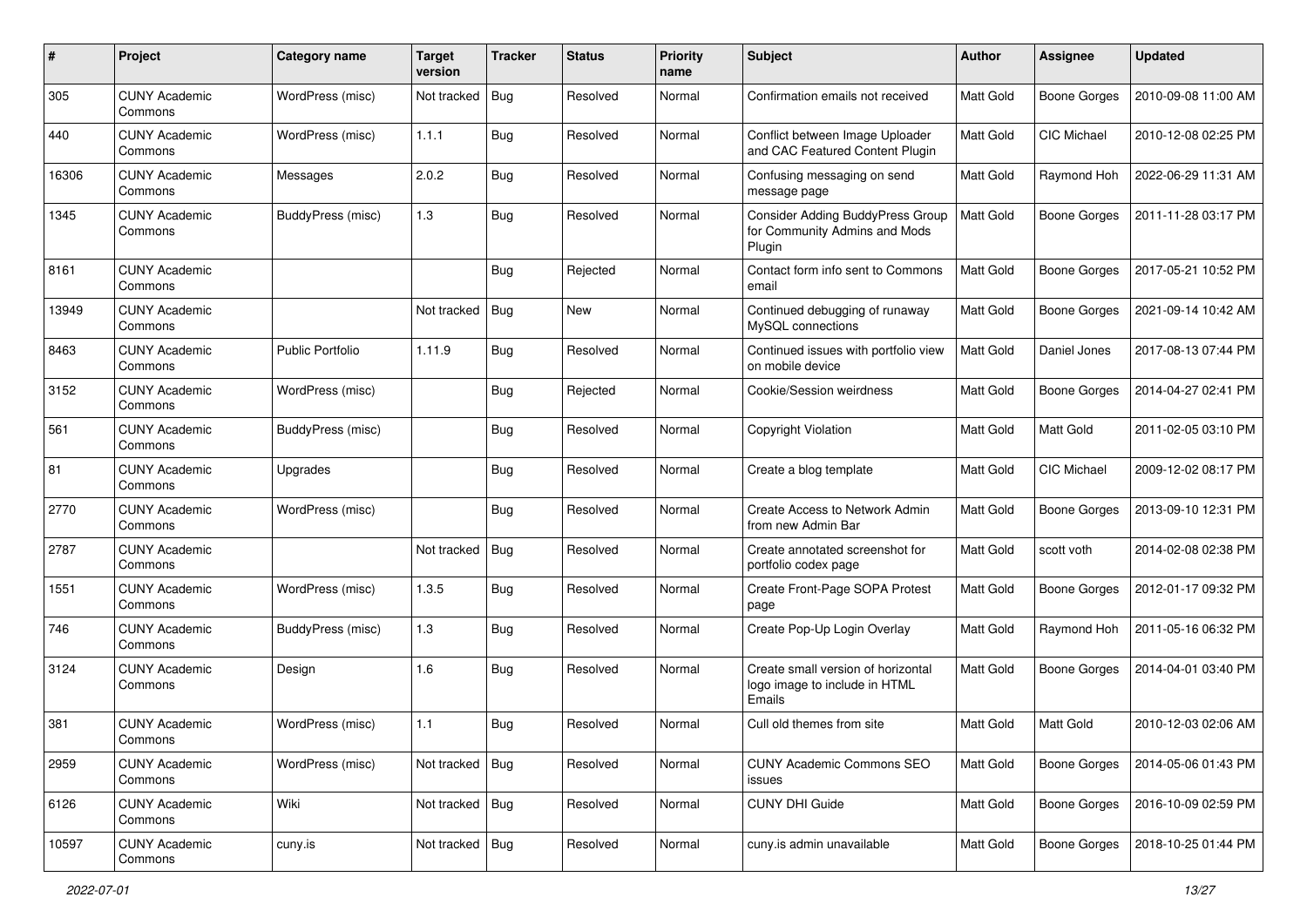| $\#$  | Project                         | Category name           | <b>Target</b><br>version | <b>Tracker</b> | <b>Status</b> | <b>Priority</b><br>name | Subject                                                              | Author           | <b>Assignee</b>     | <b>Updated</b>      |
|-------|---------------------------------|-------------------------|--------------------------|----------------|---------------|-------------------------|----------------------------------------------------------------------|------------------|---------------------|---------------------|
| 3788  | <b>CUNY Academic</b><br>Commons | cuny.is                 | 1.8.11                   | <b>Bug</b>     | Resolved      | Normal                  | <b>CUNY.is default links?</b>                                        | Matt Gold        | <b>Boone Gorges</b> | 2015-09-25 12:53 AM |
| 3799  | <b>CUNY Academic</b><br>Commons | cuny.is                 | 1.7.12                   | Bug            | Resolved      | Normal                  | cuny.is issue                                                        | Matt Gold        | <b>Boone Gorges</b> | 2015-02-10 09:07 PM |
| 12335 | <b>CUNY Academic</b><br>Commons | cuny.is                 |                          | Bug            | Rejected      | Normal                  | cuny.is issue                                                        | Matt Gold        | <b>Boone Gorges</b> | 2020-01-30 12:47 AM |
| 1784  | <b>CUNY Academic</b><br>Commons | BuddyPress (misc)       | 1.3.11                   | <b>Bug</b>     | Resolved      | Normal                  | Date/Content Problems on Forum<br>digest emails                      | <b>Matt Gold</b> | <b>Boone Gorges</b> | 2012-04-03 08:28 PM |
| 3131  | <b>CUNY Academic</b><br>Commons | Reply By Email          | Not tracked              | Bug            | Resolved      | Normal                  | Deactivated/Reactivated RBE                                          | <b>Matt Gold</b> | <b>Boone Gorges</b> | 2014-03-25 01:11 PM |
| 3163  | <b>CUNY Academic</b><br>Commons | Reply By Email          | Not tracked              | Bug            | Resolved      | Normal                  | Deactivated/Reactivated RBE                                          | Matt Gold        | Matt Gold           | 2014-04-10 10:50 AM |
| 3362  | <b>CUNY Academic</b><br>Commons | <b>Public Portfolio</b> | 1.7.1                    | Bug            | Resolved      | Normal                  | Default display of profiles with no<br>info added                    | Matt Gold        | <b>Boone Gorges</b> | 2014-10-21 02:44 PM |
| 9242  | <b>NYCDH Community Site</b>     |                         |                          | Bug            | Resolved      | Normal                  | Default subscription to NYCDH<br>Announcements group                 | Matt Gold        | Raymond Hoh         | 2018-02-22 12:47 PM |
| 556   | <b>CUNY Academic</b><br>Commons | WordPress (misc)        |                          | <b>Bug</b>     | Resolved      | Normal                  | Default Theme Broken after Upgrade   Matt Gold                       |                  | Matt Gold           | 2011-02-05 09:44 AM |
| 1931  | <b>CUNY Academic</b><br>Commons | WordPress (misc)        | Not tracked              | Bug            | Rejected      | Normal                  | Deleted Blog visible to admin, but<br>not to standard users          | Matt Gold        | <b>Boone Gorges</b> | 2012-06-12 09:14 AM |
| 2266  | <b>CUNY Academic</b><br>Commons | commonsinabox.org       |                          | <b>Bug</b>     | Resolved      | Normal                  | Demo slider                                                          | Matt Gold        | <b>Boone Gorges</b> | 2012-11-18 11:26 PM |
| 9051  | <b>CUNY Academic</b><br>Commons | Groups (misc)           | 1.13                     | Bug            | Duplicate     | Normal                  | Difficult to know how to change<br>group email address               | Matt Gold        | Raymond Hoh         | 2018-04-13 05:01 PM |
| 10325 | <b>NYCDH Community Site</b>     |                         |                          | <b>Bug</b>     | Resolved      | Normal                  | Digest email formatting                                              | Matt Gold        | Raymond Hoh         | 2018-09-14 09:34 PM |
| 13669 | <b>CUNY Academic</b><br>Commons | DiRT Integration        | 1.18.1                   | <b>Bug</b>     | Resolved      | Normal                  | Digital Research Tools showing up<br>in top nav for logged out users | Matt Gold        | <b>Boone Gorges</b> | 2020-12-08 05:11 PM |
| 3933  | <b>CUNY Academic</b><br>Commons | DiRT Integration        | Not tracked              | Bug            | Rejected      | Normal                  | DiRT Directory 'tool' directory shows<br>blank page                  | Matt Gold        | <b>Boone Gorges</b> | 2015-03-20 08:47 AM |
| 4798  | <b>CUNY Academic</b><br>Commons | DiRT Integration        | Not tracked              | Bug            | Resolved      | Normal                  | DiRT plugin seems to have<br>disappeared                             | <b>Matt Gold</b> | <b>Boone Gorges</b> | 2015-10-20 10:05 PM |
| 3864  | <b>CUNY Academic</b><br>Commons | <b>DiRT</b> Integration | 1.7.15                   | <b>Bug</b>     | Resolved      | Normal                  | DiRT Tools Group sidebar label<br>display                            | Matt Gold        | <b>Boone Gorges</b> | 2015-03-11 09:30 PM |
| 3865  | <b>CUNY Academic</b><br>Commons | Design                  | 1.7.15                   | <b>Bug</b>     | Resolved      | Normal                  | DiRT Tools listing in Group ><br>Manage                              | Matt Gold        | <b>Boone Gorges</b> | 2015-03-12 10:35 AM |
| 387   | <b>CUNY Academic</b><br>Commons | BuddyPress (misc)       | $1.1$                    | <b>Bug</b>     | Resolved      | Normal                  | Disable activity replies for group<br>announcements                  | Matt Gold        | Boone Gorges        | 2010-11-16 04:20 PM |
| 3688  | <b>CUNY Academic</b><br>Commons | <b>BuddyPress Docs</b>  | 1.7.6                    | <b>Bug</b>     | Resolved      | Normal                  | Doc creation didn't create email<br>notification                     | Matt Gold        | <b>Boone Gorges</b> | 2014-12-12 08:57 AM |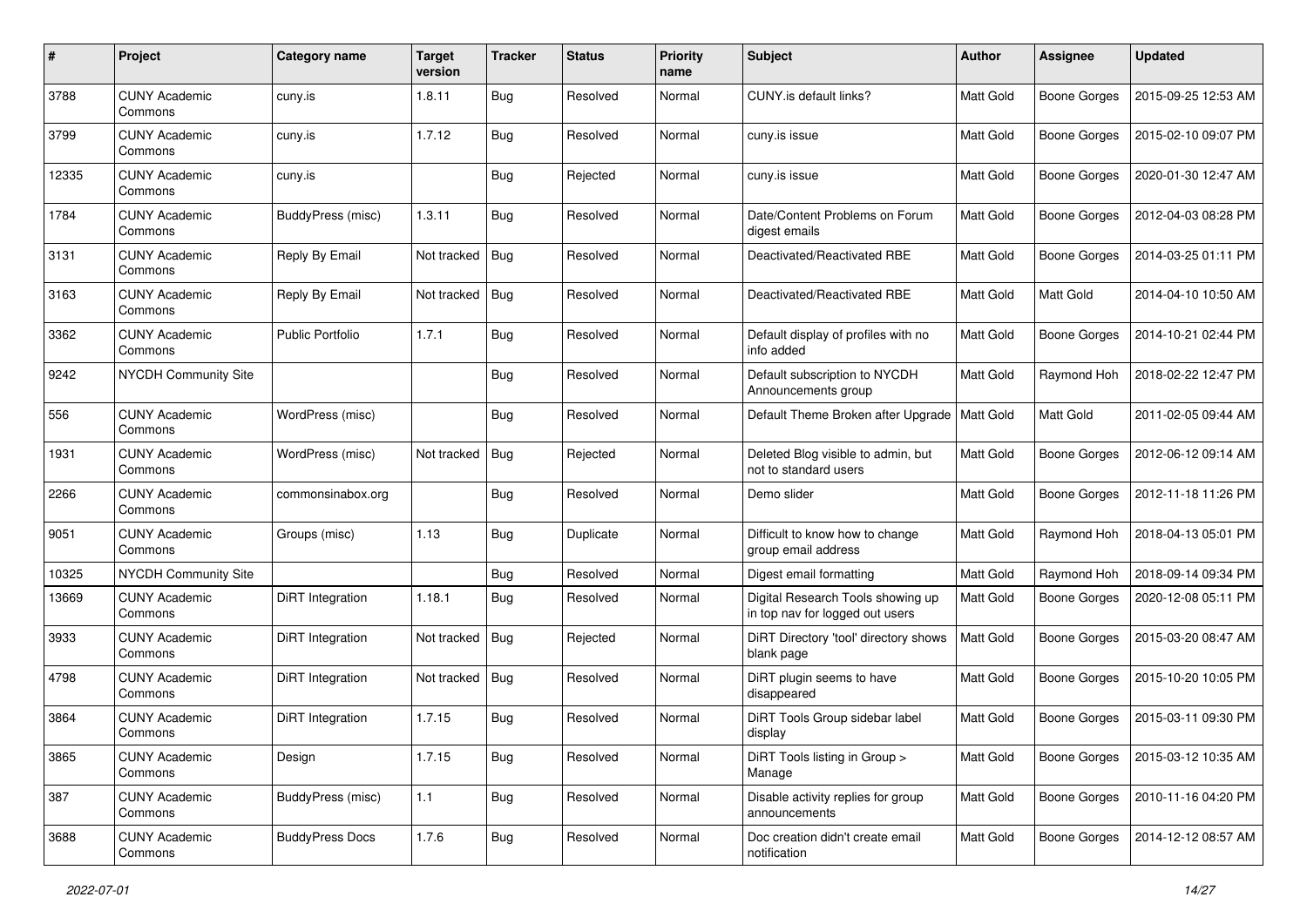| $\#$  | <b>Project</b>                  | Category name              | <b>Target</b><br>version | <b>Tracker</b> | <b>Status</b> | <b>Priority</b><br>name | <b>Subject</b>                                          | <b>Author</b>    | Assignee            | <b>Updated</b>      |
|-------|---------------------------------|----------------------------|--------------------------|----------------|---------------|-------------------------|---------------------------------------------------------|------------------|---------------------|---------------------|
| 9149  | <b>CUNY Academic</b><br>Commons | <b>BuddyPress Docs</b>     | 1.12.8                   | <b>Bug</b>     | Resolved      | Normal                  | Doc listing layout issue                                | Matt Gold        | <b>Boone Gorges</b> | 2018-02-13 10:36 AM |
| 4722  | <b>CUNY Academic</b><br>Commons | <b>BuddyPress Docs</b>     | Not tracked              | <b>Bug</b>     | Rejected      | Normal                  | Doc listing overflow issue                              | <b>Matt Gold</b> | <b>Boone Gorges</b> | 2015-10-11 10:09 PM |
| 89    | <b>CUNY Academic</b><br>Commons | Upgrades                   |                          | Bug            | Resolved      | Normal                  | Document Core Changes                                   | <b>Matt Gold</b> | <b>Boone Gorges</b> | 2010-05-11 04:41 PM |
| 2785  | <b>CUNY Academic</b><br>Commons | BuddyPress (misc)          | Not tracked              | <b>Bug</b>     | Resolved      | Normal                  | Don't see cuny.is shortlink for myself                  | Matt Gold        | <b>Boone Gorges</b> | 2013-09-12 10:56 AM |
| 4155  | <b>CUNY Academic</b><br>Commons | Group Forums               |                          | <b>Bug</b>     | Duplicate     | Normal                  | Don't see forum search                                  | Matt Gold        | <b>Boone Gorges</b> | 2015-06-16 12:32 PM |
| 3344  | <b>CUNY Academic</b><br>Commons | Layout                     | 1.6.11                   | <b>Bug</b>     | Resolved      | Normal                  | Double display of menu on profile<br>settings           | <b>Matt Gold</b> | Boone Gorges        | 2014-08-01 09:58 AM |
| 2827  | <b>CUNY Academic</b><br>Commons | BuddyPress (misc)          |                          | Bug            | Duplicate     | Normal                  | Double email notification                               | <b>Matt Gold</b> | Raymond Hoh         | 2013-10-11 01:53 PM |
| 4072  | <b>CUNY Academic</b><br>Commons | <b>Email Notifications</b> | 1.8.1                    | Bug            | Resolved      | Normal                  | Double email notification                               | Matt Gold        | Raymond Hoh         | 2015-05-26 03:05 AM |
| 2343  | <b>CUNY Academic</b><br>Commons | commonsinabox.org          | Not tracked              | Bug            | Rejected      | Normal                  | Double Notifications from<br>commonsinabox.org          | Matt Gold        | <b>Boone Gorges</b> | 2013-03-20 01:45 PM |
| 2045  | <b>CUNY Academic</b><br>Commons | BuddyPress (misc)          |                          | Bug            | Duplicate     | Normal                  | Double Post/RBE Notification                            | Matt Gold        | <b>Boone Gorges</b> | 2012-08-15 08:53 AM |
| 2857  | <b>CUNY Academic</b><br>Commons | BuddyPress (misc)          | Not tracked              | Bug            | Resolved      | Normal                  | Double posting via RBE                                  | Matt Gold        | <b>Boone Gorges</b> | 2013-11-01 02:55 PM |
| 2816  | <b>CUNY Academic</b><br>Commons | BuddyPress (misc)          | Future<br>release        | <b>Bug</b>     | Resolved      | Normal                  | Double posting/email notification                       | Matt Gold        | Raymond Hoh         | 2013-11-01 08:04 PM |
| 2036  | <b>CUNY Academic</b><br>Commons | WordPress (misc)           | 1.4.1                    | <b>Bug</b>     | Resolved      | Normal                  | Drop-down styling error                                 | Matt Gold        | Raymond Hoh         | 2012-08-11 01:31 PM |
| 3451  | <b>CUNY Academic</b><br>Commons | WordPress (misc)           | 1.7                      | <b>Bug</b>     | Resolved      | Normal                  | Edit delete blog text                                   | Matt Gold        | Raymond Hoh         | 2014-09-15 08:27 PM |
| 626   | <b>CUNY Academic</b><br>Commons | BuddyPress (misc)          | Not tracked              | Bug            | Resolved      | Normal                  | Edit Help Blog Post on Syncing<br>Group/Blog Authorship | Matt Gold        | Sarah Morgano       | 2011-10-13 11:29 AM |
| 8183  | <b>CUNY Academic</b><br>Commons | Group Blogs                | 1.11.2                   | <b>Bug</b>     | Resolved      | Normal                  | Edit of Post creates notification<br>emails             | Matt Gold        | Boone Gorges        | 2017-08-15 05:14 PM |
| 6350  | <b>CUNY Academic</b><br>Commons | Blogs (BuddyPress)         | 1.9.31                   | <b>Bug</b>     | Resolved      | Normal                  | Editing blog posts results in activity<br>items         | Matt Gold        | Boone Gorges        | 2016-10-18 09:24 PM |
| 14017 | <b>CUNY Academic</b><br>Commons | Group Blogs                | 1.18.8                   | Bug            | Resolved      | Normal                  | Editing of blog post leads to group<br>notification     | Matt Gold        | Raymond Hoh         | 2021-04-13 11:21 AM |
| 6629  | <b>CUNY Academic</b><br>Commons | <b>Email Notifications</b> | 1.10.2                   | Bug            | Resolved      | Normal                  | email footer demphasizes RBE                            | <b>Matt Gold</b> | Raymond Hoh         | 2016-11-20 09:23 AM |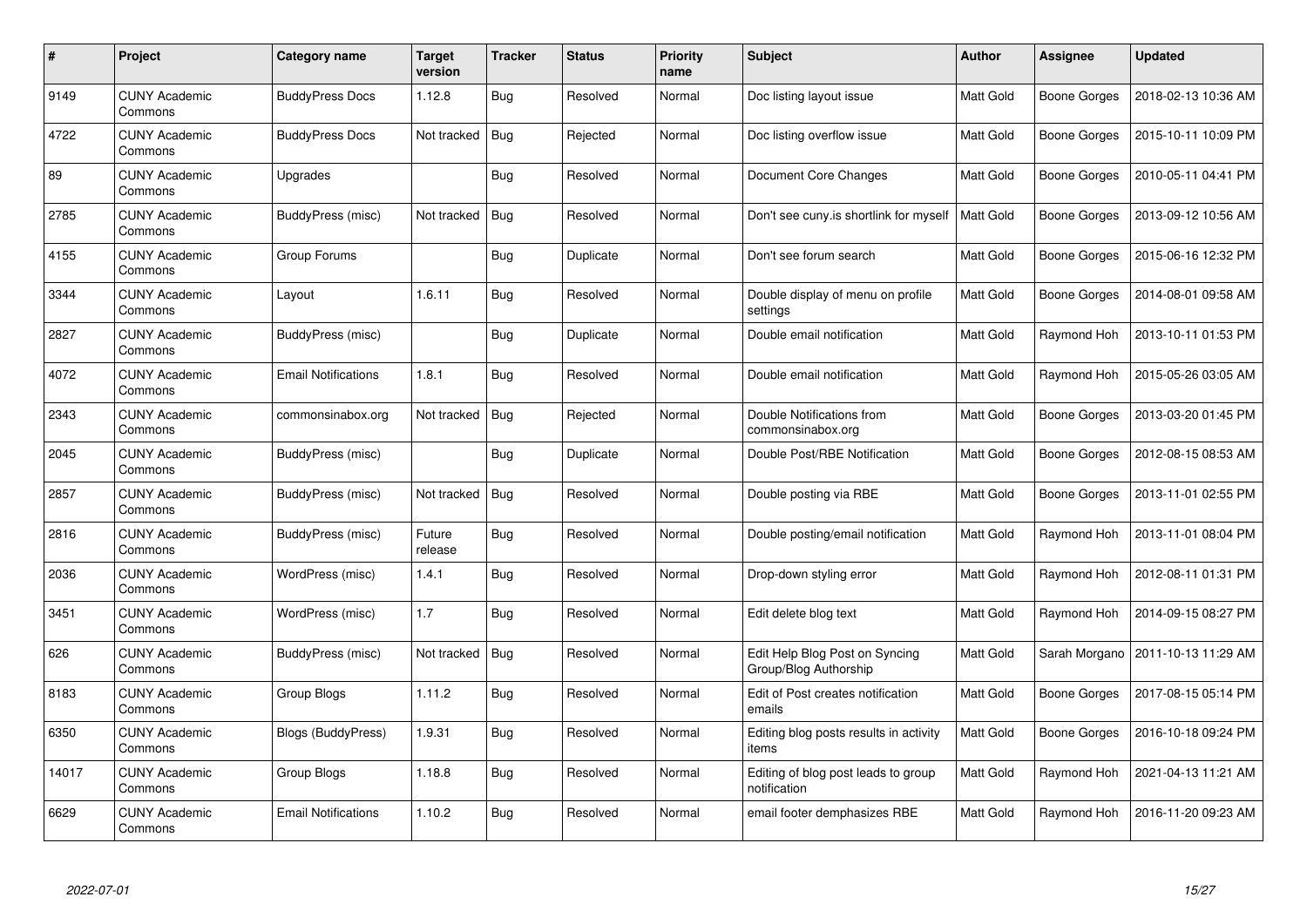| #     | Project                         | Category name              | Target<br>version | <b>Tracker</b> | <b>Status</b> | <b>Priority</b><br>name | <b>Subject</b>                                                            | <b>Author</b>    | Assignee            | <b>Updated</b>      |
|-------|---------------------------------|----------------------------|-------------------|----------------|---------------|-------------------------|---------------------------------------------------------------------------|------------------|---------------------|---------------------|
| 1953  | <b>CUNY Academic</b><br>Commons | BuddyPress (misc)          | 1.3.15            | <b>Bug</b>     | Resolved      | Normal                  | Email forum notification formatting<br>issue                              | Matt Gold        | <b>Boone Gorges</b> | 2012-06-21 03:32 PM |
| 2339  | <b>CUNY Academic</b><br>Commons | commonsinabox.org          | Not tracked       | Bug            | Resolved      | Normal                  | Email forum notification includes<br>relative link to post                | <b>Matt Gold</b> | Raymond Hoh         | 2013-01-08 04:24 PM |
| 9076  | <b>NYCDH Community Site</b>     |                            |                   | <b>Bug</b>     | Resolved      | Normal                  | Email group subscription reset<br>erroneously                             | Matt Gold        | Raymond Hoh         | 2018-09-25 09:52 AM |
| 4760  | <b>CUNY Academic</b><br>Commons | <b>Email Notifications</b> | Not tracked       | <b>Bug</b>     | Rejected      | Normal                  | email notification contains broken<br>image                               | Matt Gold        | <b>Boone Gorges</b> | 2015-10-11 10:24 PM |
| 3866  | <b>CUNY Academic</b><br>Commons | <b>Email Notifications</b> | 1.7.15            | Bug            | Resolved      | Normal                  | Email notification does not indicate<br>presence of an attachment         | <b>Matt Gold</b> | Boone Gorges        | 2015-03-12 10:35 AM |
| 9085  | <b>CUNY Academic</b><br>Commons | <b>Email Notifications</b> | 1.12.7            | Bug            | Resolved      | Normal                  | Email notification for group doc<br>creation                              | Matt Gold        | Raymond Hoh         | 2018-01-23 11:11 AM |
| 149   | <b>CUNY Academic</b><br>Commons | <b>BuddyPress (misc)</b>   |                   | <b>Bug</b>     | Resolved      | Normal                  | <b>Email Notifications and TinyMCE</b>                                    | Matt Gold        | <b>Boone Gorges</b> | 2010-01-08 09:33 PM |
| 638   | <b>CUNY Academic</b><br>Commons | BuddyPress (misc)          | 1.1.11            | <b>Bug</b>     | Resolved      | Normal                  | Email Notifications Include Odd<br>Characters                             | Matt Gold        | Boone Gorges        | 2011-03-16 11:06 AM |
| 9095  | <b>CUNY Academic</b><br>Commons | <b>Email Notifications</b> |                   | Bug            | Rejected      | Normal                  | Email notifications of events may not<br>be going out                     | Matt Gold        | Raymond Hoh         | 2018-01-19 04:58 PM |
| 450   | <b>CUNY Academic</b><br>Commons | BuddyPress (misc)          |                   | <b>Bug</b>     | Duplicate     | Normal                  | Email Notifications Summary vs. Full<br>Posts                             | Matt Gold        | <b>Boone Gorges</b> | 2010-12-08 07:30 AM |
| 9466  | <b>CUNY Academic</b><br>Commons | Reply By Email             | 1.12.11           | Bug            | Resolved      | Normal                  | email post notification does not post<br>notice of attachment             | Matt Gold        | Raymond Hoh         | 2018-03-27 12:48 PM |
| 247   | <b>CUNY Academic</b><br>Commons | BuddyPress (misc)          |                   | Bug            | Resolved      | Normal                  | Email problem on signup                                                   | Matt Gold        | <b>Boone Gorges</b> | 2010-05-18 03:09 PM |
| 14199 | <b>CUNY Academic</b><br>Commons | Email Notifications        |                   | Bug            | Resolved      | Normal                  | Email replies delayed                                                     | Matt Gold        | Raymond Hoh         | 2021-03-24 12:17 PM |
| 9489  | <b>CUNY Academic</b><br>Commons | Spam/Spam<br>Prevention    | 1.12.11           | <b>Bug</b>     | Resolved      | Normal                  | Email spam possibly related to CAC<br>form                                | Matt Gold        | Raymond Hoh         | 2018-03-26 05:28 PM |
| 7448  | <b>NYCDH Community Site</b>     |                            |                   | <b>Bug</b>     | Duplicate     | Normal                  | Email subscription changed                                                | Matt Gold        | Raymond Hoh         | 2018-02-21 07:20 PM |
| 241   | <b>CUNY Academic</b><br>Commons | BuddyPress (misc)          |                   | <b>Bug</b>     | Resolved      | Normal                  | <b>Emailed Group Activity Updates</b><br><b>Contain Escape Characters</b> | Matt Gold        | <b>Boone Gorges</b> | 2010-08-25 01:30 PM |
| 4763  | <b>NYCDH Community Site</b>     |                            |                   | <b>Bug</b>     | Resolved      | Normal                  | Embedded HTML link doesn't<br>appear in email notification                | Matt Gold        | Raymond Hoh         | 2015-10-10 10:11 AM |
| 5939  | <b>NYCDH Community Site</b>     |                            |                   | Bug            | Resolved      | Normal                  | Embedded link doesn't come<br>through CBOX/NYCDH email<br>notification    | Matt Gold        | Raymond Hoh         | 2018-02-21 07:16 PM |
| 204   | <b>CUNY Academic</b><br>Commons | BuddyPress (misc)          |                   | <b>Bug</b>     | Resolved      | Normal                  | Embiggen list of my groups                                                | <b>Matt Gold</b> | <b>Boone Gorges</b> | 2010-05-11 05:13 PM |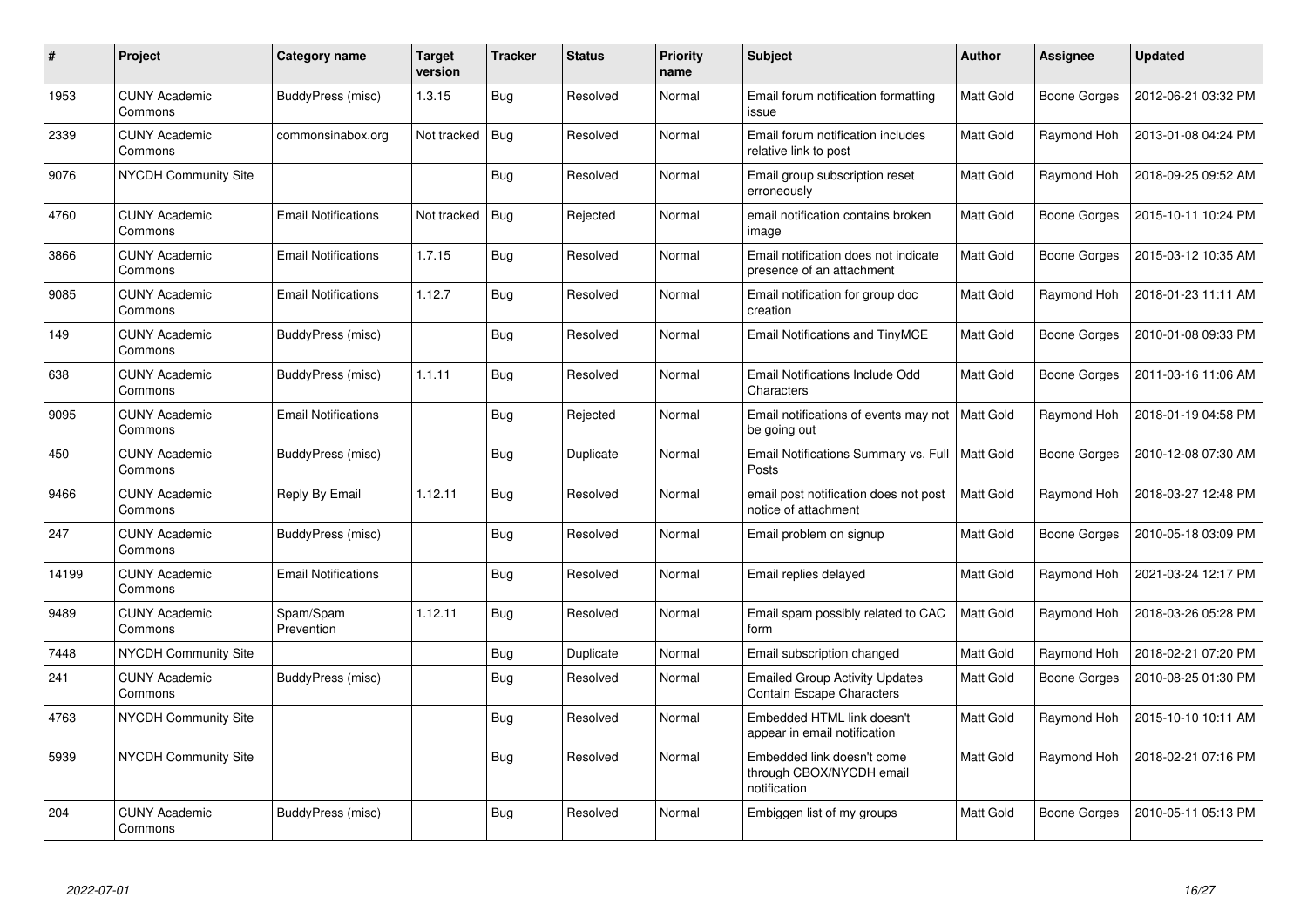| #     | Project                         | Category name            | Target<br>version | <b>Tracker</b> | <b>Status</b> | <b>Priority</b><br>name | <b>Subject</b>                                                                                | <b>Author</b>    | <b>Assignee</b>     | <b>Updated</b>      |
|-------|---------------------------------|--------------------------|-------------------|----------------|---------------|-------------------------|-----------------------------------------------------------------------------------------------|------------------|---------------------|---------------------|
| 9132  | <b>CUNY Academic</b><br>Commons | My Commons               | 1.12.8            | <b>Bug</b>     | Resolved      | Normal                  | empty activity items on My<br>Commons                                                         | Matt Gold        | Raymond Hoh         | 2018-02-13 10:49 AM |
| 1455  | <b>CUNY Academic</b><br>Commons | <b>BuddyPress (misc)</b> | 1.3.1             | <b>Bug</b>     | Resolved      | Normal                  | Errant error message on Groups<br>page                                                        | <b>Matt Gold</b> | <b>Boone Gorges</b> | 2011-12-16 02:05 PM |
| 674   | <b>CUNY Academic</b><br>Commons | BuddyPress (misc)        | Not tracked       | Bug            | Rejected      | Normal                  | <b>Errant Friend Request?</b>                                                                 | Matt Gold        | <b>Boone Gorges</b> | 2011-04-06 11:28 PM |
| 376   | <b>CUNY Academic</b><br>Commons | WordPress (misc)         | 1.1               | <b>Bug</b>     | Resolved      | Normal                  | Errant Subscribe2 Global Posts<br>Notification                                                | Matt Gold        | Boone Gorges        | 2010-11-16 04:59 PM |
| 4028  | <b>CUNY Academic</b><br>Commons | Reply By Email           | Not tracked       | <b>Bug</b>     | Resolved      | Normal                  | Erroneous notice of Duplicate<br>posting                                                      | Matt Gold        | Raymond Hoh         | 2015-07-21 10:26 AM |
| 15024 | <b>CUNY Academic</b><br>Commons | Social Paper             | 1.18.24           | <b>Bug</b>     | Resolved      | Normal                  | Erroneous social paper notifications                                                          | Matt Gold        | Raymond Hoh         | 2021-12-08 11:07 AM |
| 12847 | <b>CUNY Academic</b><br>Commons | Events                   | 1.16.12           | <b>Bug</b>     | Resolved      | Normal                  | Error message in event description                                                            | Matt Gold        | Raymond Hoh         | 2020-05-26 11:54 AM |
| 5530  | <b>NYCDH Community Site</b>     |                          |                   | Bug            | Resolved      | Normal                  | Error updating plugin                                                                         | Matt Gold        | Raymond Hoh         | 2018-02-21 07:16 PM |
| 453   | <b>CUNY Academic</b><br>Commons | WordPress (misc)         | 1.1.4             | <b>Bug</b>     | Rejected      | Normal                  | Error with Sidebar Manager of "The<br>Station" WooTheme                                       | <b>Matt Gold</b> | Boone Gorges        | 2010-12-18 04:51 PM |
| 4081  | <b>CUNY Academic</b><br>Commons | Events                   | 1.9               | <b>Bug</b>     | Duplicate     | Normal                  | Events Calendar: Allow restriction of<br>event creation ability to admins on<br>groups        | <b>Matt Gold</b> | Samantha<br>Raddatz | 2015-11-09 12:37 PM |
| 4080  | <b>CUNY Academic</b><br>Commons | Events                   | 1.9               | Bug            | Resolved      | Normal                  | Events Calendar: Allow sites to<br>embed calendars from groups<br>(perhaps via BP group blog) | Matt Gold        | Raymond Hoh         | 2015-12-03 06:24 PM |
| 4662  | <b>CUNY Academic</b><br>Commons | Events                   |                   | <b>Bug</b>     | Resolved      | Normal                  | Events ICS download not working                                                               | Matt Gold        | Raymond Hoh         | 2015-09-23 05:37 PM |
| 5717  | <b>CUNY Academic</b><br>Commons | Events                   | 1.10              | Bug            | Resolved      | Normal                  | Events not showing up on sitewide<br>events calendar                                          | Matt Gold        | Raymond Hoh         | 2016-10-27 11:49 AM |
| 503   | <b>CUNY Academic</b><br>Commons | WordPress (misc)         | 1.1.6             | <b>Bug</b>     | Resolved      | Normal                  | <b>Explore and Possibly Remove</b><br><b>WP-Cron Reminder</b>                                 | Matt Gold        | Boone Gorges        | 2010-12-21 11:55 AM |
| 3969  | <b>CUNY Academic</b><br>Commons | <b>WordPress Plugins</b> | 1.7.18            | Bug            | Resolved      | Normal                  | External Group Blogs plugin causing<br>duplicate items of the same post:                      | Matt Gold        | Raymond Hoh         | 2015-04-10 07:51 PM |
| 80    | <b>CUNY Academic</b><br>Commons | Upgrades                 |                   | <b>Bug</b>     | Resolved      | Normal                  | Extra Wrap Element on Home Page<br>Groups Loader                                              | Matt Gold        | <b>CIC Michael</b>  | 2009-12-03 04:23 PM |
| 1849  | <b>CUNY Academic</b><br>Commons | WordPress (misc)         | Not tracked       | <b>Bug</b>     | Resolved      | Normal                  | FAQ Hard to Read on Help Blog                                                                 | Matt Gold        | Sarah Morgano       | 2012-05-16 02:45 PM |
| 10553 | <b>CUNY Academic</b><br>Commons | <b>Group Files</b>       | 1.13.12           | <b>Bug</b>     | Resolved      | Normal                  | File category view persists after<br>clicking away                                            | <b>Matt Gold</b> | <b>Boone Gorges</b> | 2018-10-23 11:47 AM |
| 1503  | <b>CUNY Academic</b><br>Commons | <b>BuddyPress (misc)</b> | 1.3.3             | <b>Bug</b>     | Resolved      | Normal                  | File list not showing file descriptions                                                       | <b>Matt Gold</b> | Boone Gorges        | 2012-01-10 07:28 PM |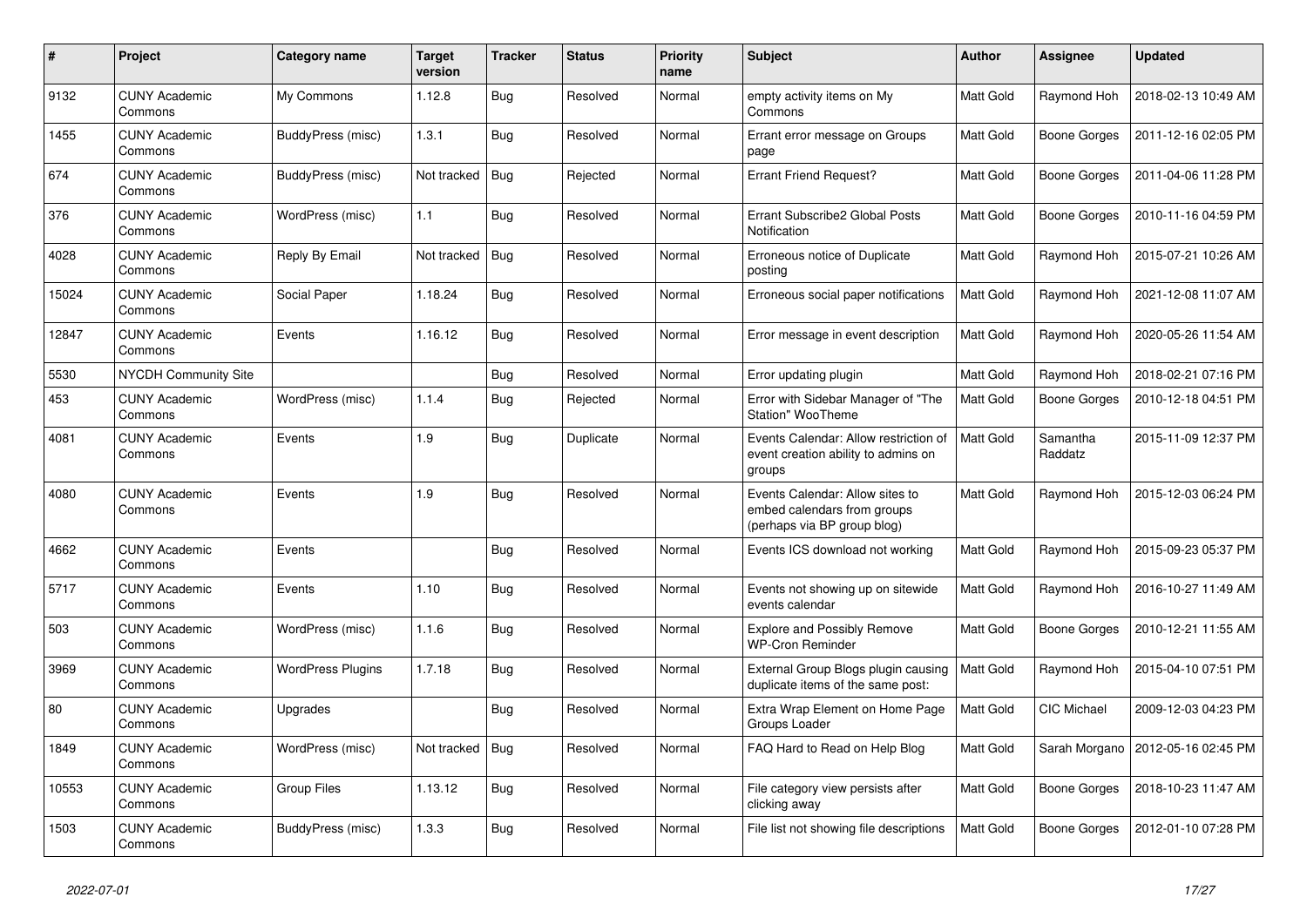| #     | Project                         | Category name              | <b>Target</b><br>version | <b>Tracker</b> | <b>Status</b> | <b>Priority</b><br>name | <b>Subject</b>                                                      | <b>Author</b>    | <b>Assignee</b>     | <b>Updated</b>      |
|-------|---------------------------------|----------------------------|--------------------------|----------------|---------------|-------------------------|---------------------------------------------------------------------|------------------|---------------------|---------------------|
| 2105  | <b>CUNY Academic</b><br>Commons | BuddyPress (misc)          | 1.4.9                    | <b>Bug</b>     | Resolved      | Normal                  | File name in a file uploaded to group<br>contains escape characters | <b>Matt Gold</b> | Dominic Giglio      | 2012-11-01 12:02 PM |
| 162   | <b>CUNY Academic</b><br>Commons | WordPress (misc)           |                          | <b>Bug</b>     | Resolved      | Normal                  | File Size Error on Upload                                           | Matt Gold        |                     | 2010-03-22 03:49 PM |
| 4979  | <b>CUNY Academic</b><br>Commons | Group Forums               | Not tracked              | Bug            | Resolved      | Normal                  | File size limit exceeded?                                           | <b>Matt Gold</b> | Matt Gold           | 2016-01-26 05:16 PM |
| 3544  | <b>CUNY Academic</b><br>Commons | Group Files                | 1.7                      | <b>Bug</b>     | Resolved      | Normal                  | Files list upload button placement<br>after upload                  | Matt Gold        | <b>Boone Gorges</b> | 2014-10-10 09:09 AM |
| 14737 | <b>CUNY Academic</b><br>Commons |                            |                          | <b>Bug</b>     | Duplicate     | Normal                  | Final step of group/site clone reloads   Matt Gold<br>page          |                  | Boone Gorges        | 2021-08-31 11:41 AM |
| 1400  | <b>CUNY Academic</b><br>Commons | <b>BuddyPress (misc)</b>   | 1.2.7                    | Bug            | Resolved      | Normal                  | Firefox Login Caching Issue                                         | Matt Gold        | <b>Boone Gorges</b> | 2011-12-06 05:53 PM |
| 2231  | <b>CUNY Academic</b><br>Commons | commonsinabox.org          | Not tracked              | Bug            | Resolved      | Normal                  | Fix Header issue on<br>Commonsinabox.org                            | Matt Gold        | Boone Gorges        | 2014-05-01 07:51 PM |
| 86    | <b>CUNY Academic</b><br>Commons | Upgrades                   |                          | <b>Bug</b>     | Resolved      | Normal                  | Fix width of feed column on news<br>page                            | <b>Matt Gold</b> | <b>Boone Gorges</b> | 2009-12-09 12:26 PM |
| 2038  | <b>CUNY Academic</b><br>Commons | WordPress (misc)           | 1.4.2                    | <b>Bug</b>     | Resolved      | Normal                  | Fixing homepage spacing                                             | Matt Gold        | Matt Gold           | 2012-08-13 10:12 PM |
| 710   | <b>CUNY Academic</b><br>Commons | WordPress (misc)           | 1.2.1                    | Bug            | Resolved      | Normal                  | Flickr Photo Album Plugin Doesn't<br>Activate                       | Matt Gold        | <b>Boone Gorges</b> | 2011-05-08 04:56 PM |
| 2714  | <b>CUNY Academic</b><br>Commons | BuddyPress (misc)          | 1.5.0.1                  | Bug            | Resolved      | Normal                  | Font and Font Size Inconsistent in<br><b>Commons Profile</b>        | Matt Gold        | Boone Gorges        | 2013-08-23 04:17 PM |
| 2712  | <b>CUNY Academic</b><br>Commons | <b>BuddyPress (misc)</b>   | 1.5.0.1                  | <b>Bug</b>     | Resolved      | Normal                  | Font Size in BP Profile Menu Should<br>be Larger                    | Matt Gold        | Boone Gorges        | 2013-08-23 04:36 PM |
| 15196 | <b>CUNY Academic</b><br>Commons | Layout                     | 1.19.2                   | <b>Bug</b>     | Resolved      | Normal                  | footer positioning on GCDI site                                     | Matt Gold        | Raymond Hoh         | 2022-01-25 11:33 AM |
| 3587  | <b>CUNY Academic</b><br>Commons | My Commons                 | 1.8.1                    | <b>Bug</b>     | Resolved      | Normal                  | Force SSL issue                                                     | Matt Gold        | Boone Gorges        | 2015-06-01 11:39 AM |
| 3429  | <b>NYCDH Community Site</b>     |                            |                          | Bug            | Resolved      | Normal                  | Forum Attachments not working                                       | Matt Gold        | Raymond Hoh         | 2014-09-01 04:04 PM |
| 2654  | <b>CUNY Academic</b><br>Commons | commonsinabox.org          | Not tracked              | Bug            | Resolved      | Normal                  | Forum creation step in group setup<br>doesn't stick                 | Matt Gold        | Boone Gorges        | 2013-08-11 11:51 AM |
| 2584  | <b>NYCDH Community Site</b>     |                            |                          | <b>Bug</b>     | Resolved      | Normal                  | Forum disabled                                                      | Matt Gold        | Raymond Hoh         | 2013-06-13 01:46 PM |
| 15087 | <b>CUNY Academic</b><br>Commons | Group Forums               | 1.18.24                  | Bug            | Resolved      | Normal                  | Forum file limit                                                    | Matt Gold        | Boone Gorges        | 2021-12-14 11:39 AM |
| 12471 | <b>CUNY Academic</b><br>Commons | <b>Email Notifications</b> | 1.16.7                   | <b>Bug</b>     | Resolved      | Normal                  | forum notificaiton not sent                                         | Matt Gold        | Raymond Hoh         | 2020-03-10 10:59 AM |
| 172   | <b>CUNY Academic</b><br>Commons | BuddyPress (misc)          |                          | <b>Bug</b>     | Resolved      | Normal                  | Forum Notifications not working                                     | Matt Gold        |                     | 2010-03-04 07:28 AM |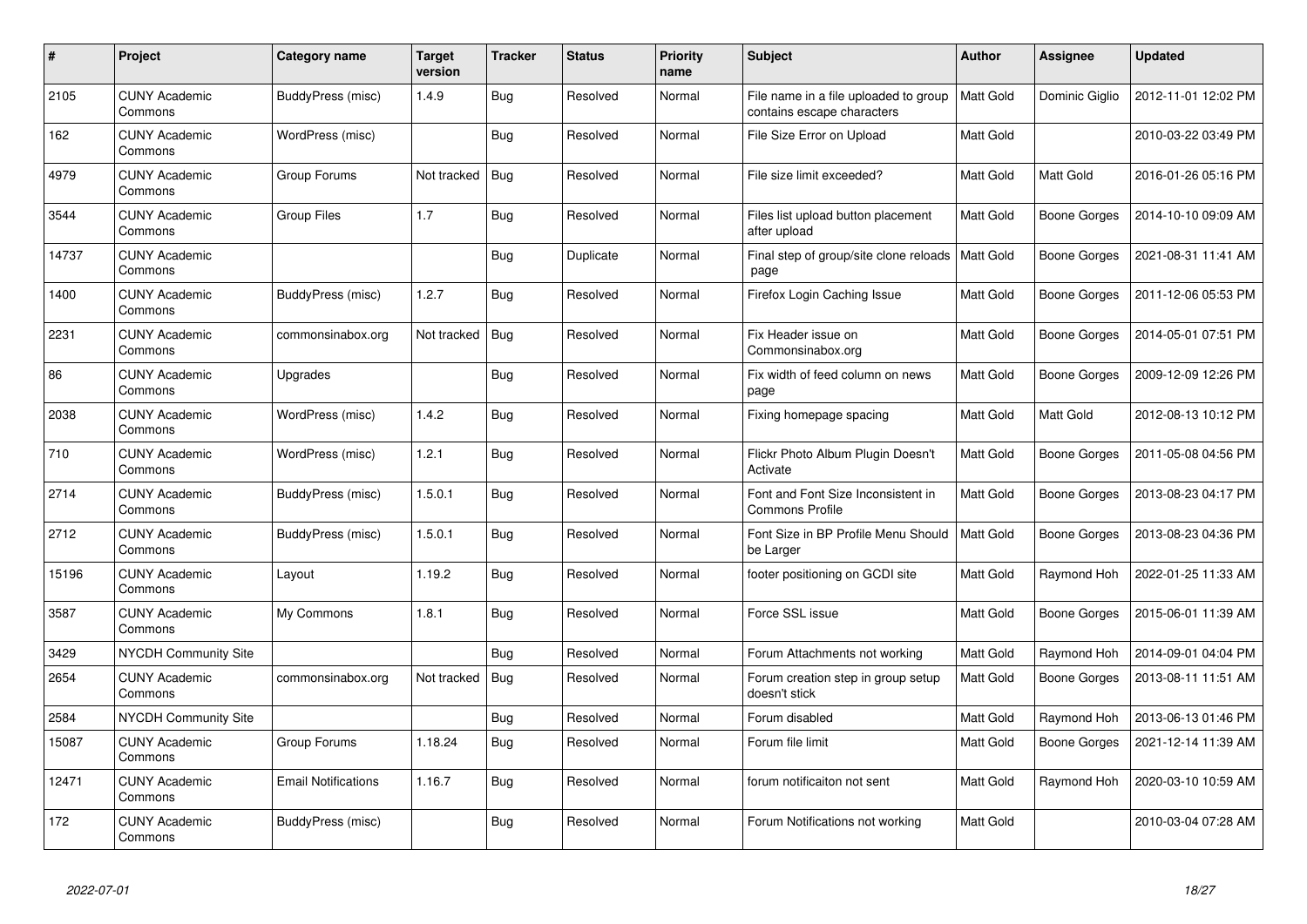| #     | Project                         | Category name              | Target<br>version | <b>Tracker</b> | <b>Status</b> | <b>Priority</b><br>name | Subject                                                           | <b>Author</b>    | Assignee            | <b>Updated</b>      |
|-------|---------------------------------|----------------------------|-------------------|----------------|---------------|-------------------------|-------------------------------------------------------------------|------------------|---------------------|---------------------|
| 239   | <b>CUNY Academic</b><br>Commons | BuddyPress (misc)          |                   | <b>Bug</b>     | Resolved      | Normal                  | Forum Post Error                                                  | <b>Matt Gold</b> | Boone Gorges        | 2010-05-12 11:48 AM |
| 5738  | <b>CUNY Academic</b><br>Commons | Group Forums               |                   | Bug            | Rejected      | Normal                  | Forum post list formatting didn't<br>come through                 | <b>Matt Gold</b> | <b>Boone Gorges</b> | 2016-07-02 01:09 PM |
| 1997  | <b>CUNY Academic</b><br>Commons | BuddyPress (misc)          | 1.4.6             | <b>Bug</b>     | Resolved      | Normal                  | Forum post notification didn't<br>indicate image attachments      | <b>Matt Gold</b> | <b>Boone Gorges</b> | 2012-09-23 05:03 PM |
| 5447  | <b>NYCDH Community Site</b>     |                            |                   | <b>Bug</b>     | Resolved      | Normal                  | Forum post notification doesn't note<br>presence of an attachment | Matt Gold        | Raymond Hoh         | 2016-04-15 12:19 PM |
| 5127  | <b>CUNY Academic</b><br>Commons | <b>Email Notifications</b> | 1.9.7             | <b>Bug</b>     | Resolved      | Normal                  | Forum posts to multiple groups -- no<br>notice in attachment      | <b>Matt Gold</b> | Daniel Jones        | 2016-02-07 10:08 PM |
| 4765  | <b>CUNY Academic</b><br>Commons | Group Forums               | 1.8.13            | Bug            | Resolved      | Normal                  | Forum preview not showing HTML<br>tags                            | Matt Gold        | Boone Gorges        | 2015-10-11 10:30 PM |
| 8121  | <b>CUNY Academic</b><br>Commons | Group Forums               |                   | <b>Bug</b>     | Rejected      | Normal                  | Forum reply oddities -- RBE/Hidden<br>replies                     | Matt Gold        | Raymond Hoh         | 2017-05-10 01:39 PM |
| 2660  | <b>CUNY Academic</b><br>Commons | commonsinabox.org          | Not tracked       | <b>Bug</b>     | Resolved      | Normal                  | Forum Role Display errors                                         | Matt Gold        | Raymond Hoh         | 2013-08-11 11:48 AM |
| 2979  | <b>CUNY Academic</b><br>Commons | BuddyPress (misc)          |                   | Bug            | Resolved      | Normal                  | Frame error in Invite Anyone                                      | <b>Matt Gold</b> | Boone Gorges        | 2014-01-29 03:53 PM |
| 908   | <b>CUNY Academic</b><br>Commons | BuddyPress (misc)          | 1.2.4             | <b>Bug</b>     | Resolved      | Normal                  | Free a BP Doc from Locked Status                                  | Matt Gold        | <b>Boone Gorges</b> | 2011-07-02 11:15 PM |
| 143   | <b>CUNY Academic</b><br>Commons | BuddyPress (misc)          |                   | <b>Bug</b>     | Resolved      | Normal                  | Friendship Acceptance Error<br>Message                            | Matt Gold        | <b>Boone Gorges</b> | 2010-05-11 04:44 PM |
| 2795  | <b>CUNY Academic</b><br>Commons | BuddyPress (misc)          | 1.6               | Bug            | Resolved      | Normal                  | Friendship Request Acceptance<br>interface                        | Matt Gold        | Chris Stein         | 2014-03-27 03:07 PM |
| 466   | <b>CUNY Academic</b><br>Commons | BuddyPress (misc)          | Not tracked       | Bug            | Rejected      | Normal                  | Friendship Requests coming out of<br>nowhere                      | Matt Gold        | <b>Boone Gorges</b> | 2011-08-22 06:52 PM |
| 2099  | <b>CUNY Academic</b><br>Commons | WordPress (misc)           | Not tracked       | Bug            | Resolved      | Normal                  | <b>Gallery Slide Widget Reset</b>                                 | Matt Gold        | <b>Boone Gorges</b> | 2012-09-04 06:26 PM |
| 4402  | <b>CUNY Academic</b><br>Commons | <b>Public Portfolio</b>    | 1.9               | Bug            | Resolved      | Normal                  | Github link needs full URL rather<br>than ID                      | Matt Gold        | Daniel Jones        | 2015-11-09 02:21 PM |
| 2295  | <b>CUNY Academic</b><br>Commons | commonsinabox.org          |                   | Bug            | Rejected      | Normal                  | Glitch in CBOX Logo                                               | Matt Gold        | Boone Gorges        | 2012-12-11 01:08 AM |
| 192   | <b>CUNY Academic</b><br>Commons | WordPress (misc)           |                   | Bug            | Rejected      | Normal                  | Google Custom Search on Blogs                                     | <b>Matt Gold</b> | Chris Stein         | 2014-05-01 09:18 AM |
| 15137 | <b>CUNY Academic</b><br>Commons | Search                     | Not tracked       | <b>Bug</b>     | Resolved      | Normal                  | Google search not working?                                        | Matt Gold        | Boone Gorges        | 2022-01-04 04:17 PM |
| 2815  | <b>NYCDH Community Site</b>     |                            |                   | <b>Bug</b>     | Resolved      | Normal                  | Group Activity dates don't match<br>latest activity               | Matt Gold        | Raymond Hoh         | 2013-10-14 11:40 PM |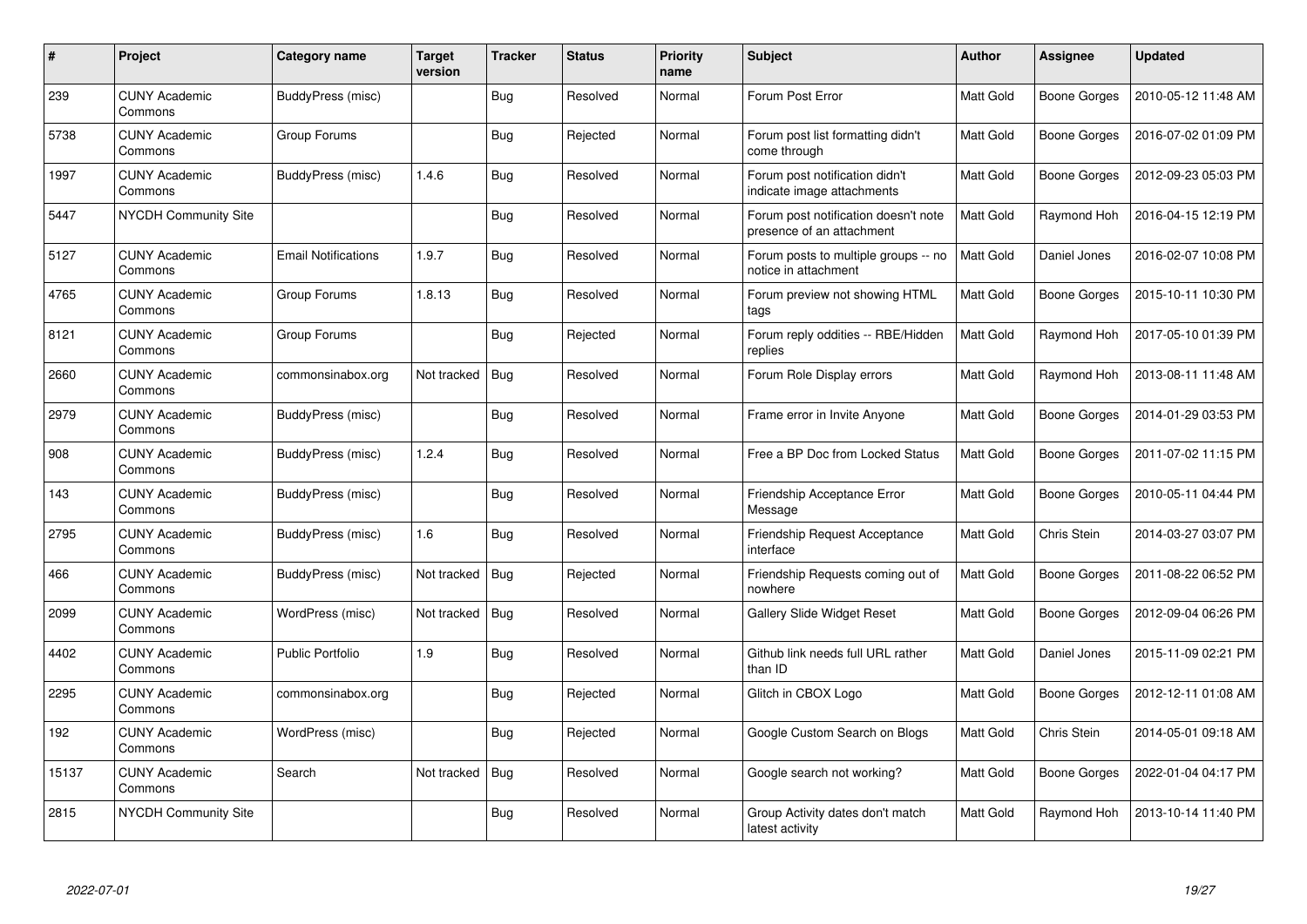| #     | Project                         | Category name              | <b>Target</b><br>version | <b>Tracker</b> | <b>Status</b> | <b>Priority</b><br>name | Subject                                                         | Author           | Assignee            | <b>Updated</b>      |
|-------|---------------------------------|----------------------------|--------------------------|----------------|---------------|-------------------------|-----------------------------------------------------------------|------------------|---------------------|---------------------|
| 88    | <b>CUNY Academic</b><br>Commons | Upgrades                   |                          | Bug            | Resolved      | Normal                  | <b>Group Admin Screens</b>                                      | <b>Matt Gold</b> | CIC Michael         | 2009-12-03 08:20 PM |
| 13913 | <b>CUNY Academic</b><br>Commons | Groups (misc)              |                          | Bug            | Rejected      | Normal                  | Group Avatar lost after group<br>creation process               | Matt Gold        | <b>Boone Gorges</b> | 2021-02-23 10:45 AM |
| 10381 | <b>CUNY Academic</b><br>Commons | Email Notifications        | 1.13.11                  | <b>Bug</b>     | Resolved      | Normal                  | Group Blog Comment notification<br>doesn't include username     | Matt Gold        | Raymond Hoh         | 2018-10-09 10:36 AM |
| 5878  | <b>CUNY Academic</b><br>Commons | Group Blogs                | 1.10                     | Bug            | Resolved      | Normal                  | Group Blog creation improvements                                | Matt Gold        | <b>Boone Gorges</b> | 2016-08-10 09:36 PM |
| 278   | <b>CUNY Academic</b><br>Commons | <b>BuddyPress (misc)</b>   | 1.0.1                    | <b>Bug</b>     | Resolved      | Normal                  | Group Blog plugin creates<br>subdirectory, not subdomain blogs  | Matt Gold        | <b>Boone Gorges</b> | 2010-08-29 01:52 PM |
| 3448  | <b>CUNY Academic</b><br>Commons | Groups (misc)              | 1.7                      | Bug            | Resolved      | Normal                  | Group changes email slug/link issue                             | Matt Gold        | Raymond Hoh         | 2014-09-15 08:29 PM |
| 726   | <b>CUNY Academic</b><br>Commons | <b>Group Files</b>         |                          | Bug            | Rejected      | Normal                  | Group Docs - New Doc Deletion<br>Notifications?                 | Matt Gold        | Matt Gold           | 2014-05-01 09:42 AM |
| 1542  | <b>CUNY Academic</b><br>Commons | <b>BuddyPress Docs</b>     | 1.6                      | <b>Bug</b>     | Resolved      | Normal                  | Group Docs Locked                                               | Matt Gold        | <b>Boone Gorges</b> | 2014-03-21 03:38 PM |
| 9814  | <b>CUNY Academic</b><br>Commons | Groups (misc)              | Not tracked              | Bug            | Resolved      | Normal                  | Group email settings "No Email"<br>issue                        | Matt Gold        | Raymond Hoh         | 2018-05-22 11:45 AM |
| 3859  | <b>CUNY Academic</b><br>Commons | Group Forums               | 1.7.14                   | Bug            | Resolved      | Normal                  | Group Forum Button Layout                                       | Matt Gold        | <b>Boone Gorges</b> | 2015-03-05 10:57 AM |
| 4640  | <b>CUNY Academic</b><br>Commons |                            |                          | Bug            | Resolved      | Normal                  | Group forum problem                                             | Matt Gold        | <b>Boone Gorges</b> | 2015-09-21 03:44 PM |
| 11456 | <b>NYCDH Community Site</b>     |                            |                          | <b>Bug</b>     | Resolved      | Normal                  | Group has no admins                                             | Matt Gold        | Raymond Hoh         | 2019-06-01 04:24 PM |
| 3226  | <b>CUNY Academic</b><br>Commons | Groups (misc)              | 1.6.4.1                  | <b>Bug</b>     | Resolved      | Normal                  | Group home: content pushed below<br>sidebar                     | Matt Gold        | <b>Boone Gorges</b> | 2014-05-23 09:55 AM |
| 3342  | <b>CUNY Academic</b><br>Commons | <b>Email Notifications</b> |                          | Bug            | Duplicate     | Normal                  | Group Invitation Email Links<br>Incorrect/Non-Working           | Matt Gold        | <b>Boone Gorges</b> | 2015-04-01 09:04 PM |
| 3307  | <b>CUNY Academic</b><br>Commons | Group Invitations          |                          | Bug            | Rejected      | Normal                  | Group Invites Sent before clicking<br>"send invites"            | Matt Gold        | <b>Boone Gorges</b> | 2014-07-14 11:09 AM |
| 187   | <b>CUNY Academic</b><br>Commons | <b>BuddyPress (misc)</b>   |                          | <b>Bug</b>     | Resolved      | Normal                  | Group Member unable to be<br>promoted to admin status           | Matt Gold        | <b>Boone Gorges</b> | 2010-04-02 09:26 PM |
| 10854 | <b>CUNY Academic</b><br>Commons | Groups (misc)              | 1.14.3                   | <b>Bug</b>     | Resolved      | Normal                  | Group membership request not<br>appearing on Requests admin tab | <b>Matt Gold</b> |                     | 2018-12-21 04:12 PM |
| 3642  | <b>CUNY Academic</b><br>Commons |                            |                          | <b>Bug</b>     | Rejected      | Normal                  | Group search hanging                                            | Matt Gold        | <b>Boone Gorges</b> | 2014-11-10 12:50 PM |
| 9114  | <b>CUNY Academic</b><br>Commons | Home Page                  | 1.12.8                   | <b>Bug</b>     | Resolved      | Normal                  | group with long name messes up<br>homepage layout               | Matt Gold        | <b>Boone Gorges</b> | 2018-01-24 05:17 PM |
| 3286  | NYCDH Community Site            |                            |                          | <b>Bug</b>     | Resolved      | Normal                  | Have BP Docs take on Access<br>Defaults of group                | Matt Gold        | Raymond Hoh         | 2018-02-21 07:23 PM |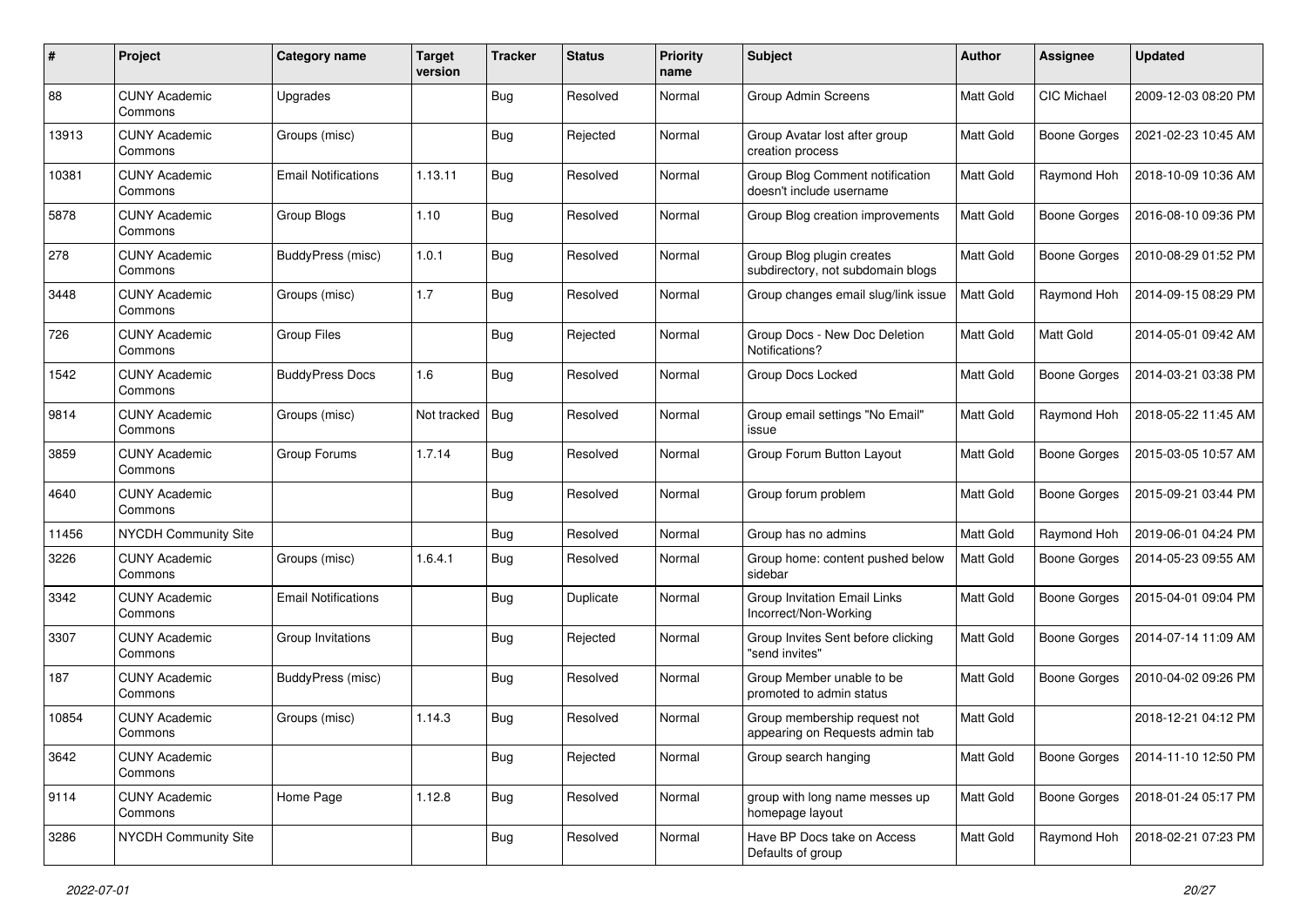| $\#$  | <b>Project</b>                  | Category name            | Target<br>version | <b>Tracker</b> | <b>Status</b> | <b>Priority</b><br>name | <b>Subject</b>                                                             | <b>Author</b>    | Assignee            | <b>Updated</b>      |
|-------|---------------------------------|--------------------------|-------------------|----------------|---------------|-------------------------|----------------------------------------------------------------------------|------------------|---------------------|---------------------|
| 1467  | <b>CUNY Academic</b><br>Commons | Upgrades                 |                   | <b>Bug</b>     | Rejected      | Normal                  | Have UserVoice Show "Report a<br>Bug" on pop-up                            | Matt Gold        | Boone Gorges        | 2012-08-01 03:37 PM |
| 8659  | <b>CUNY Academic</b><br>Commons | Help/Codex               | 1.11.16           | <b>Bug</b>     | Resolved      | Normal                  | Help email us link not working                                             | <b>Matt Gold</b> | Raymond Hoh         | 2017-10-11 03:51 PM |
| 3043  | <b>CUNY Academic</b><br>Commons | Redmine                  | Not tracked       | <b>Bug</b>     | Resolved      | Normal                  | Help Marilyn Figure out Redmine<br>notification issues                     | <b>Matt Gold</b> | Micki Kaufman       | 2014-05-06 03:01 PM |
| 4125  | <b>CUNY Academic</b><br>Commons | <b>WordPress Themes</b>  | 1.8.2             | <b>Bug</b>     | Resolved      | Normal                  | Help overlay layer issue                                                   | Matt Gold        | Daniel Jones        | 2015-06-08 10:34 AM |
| 7755  | <b>CUNY Academic</b><br>Commons | Help/Codex               | Not tracked       | Bug            | Resolved      | Normal                  | help page not loading                                                      | Matt Gold        | scott voth          | 2017-03-25 11:10 AM |
| 8239  | <b>CUNY Academic</b><br>Commons |                          |                   | <b>Bug</b>     | Duplicate     | Normal                  | Help page should have an email<br>address on it                            | Matt Gold        | Paige Dupont        | 2017-10-11 11:28 AM |
| 101   | <b>CUNY Academic</b><br>Commons | Upgrades                 |                   | Bug            | Resolved      | Normal                  | <b>Help Pages</b>                                                          | Matt Gold        | Matt Gold           | 2009-12-08 07:34 PM |
| 499   | <b>CUNY Academic</b><br>Commons | WordPress (misc)         | 1.1.6             | <b>Bug</b>     | Resolved      | Normal                  | Help with Atahualpa Issues                                                 | Matt Gold        | scott voth          | 2010-12-21 07:30 PM |
| 786   | <b>CUNY Academic</b><br>Commons | WordPress (misc)         | 1.2.3             | <b>Bug</b>     | Resolved      | Normal                  | Hero Image Slider Overlay Display<br>on IE                                 | Matt Gold        | Boone Gorges        | 2011-06-06 09:51 AM |
| 30    | <b>CUNY Academic</b><br>Commons | BuddyPress (misc)        |                   | Bug            | Resolved      | Normal                  | Hidden Forum Activity Showing up in<br>News Feed                           | Matt Gold        | <b>Boone Gorges</b> | 2009-09-30 02:51 PM |
| 3588  | <b>CUNY Academic</b><br>Commons | Groups (misc)            | 1.7.2             | Bug            | Resolved      | Normal                  | Hidden group not appearing in<br>search results                            | Matt Gold        | <b>Boone Gorges</b> | 2014-11-01 02:57 PM |
| 775   | <b>CUNY Academic</b><br>Commons | WordPress (misc)         | 1.2.2             | <b>Bug</b>     | Rejected      | Normal                  | Hit Counter Plugin Problem                                                 | Matt Gold        | Boone Gorges        | 2011-05-28 08:42 AM |
| 3614  | <b>CUNY Academic</b><br>Commons | Home Page                | 1.7.2             | <b>Bug</b>     | Resolved      | Normal                  | Homepage member widget filter<br>feature not working                       | Matt Gold        | Boone Gorges        | 2014-11-01 02:24 PM |
| 2596  | <b>CUNY Academic</b><br>Commons | <b>BuddyPress (misc)</b> |                   | <b>Bug</b>     | Rejected      | Normal                  | Homepage Recent blog posts widget<br>display                               | Matt Gold        | Boone Gorges        | 2013-05-23 10:50 PM |
| 8702  | <b>CUNY Academic</b><br>Commons | Homepage Slides          | 1.11.13           | Bug            | Resolved      | Normal                  | Homepage slider doesn't offer option   Matt Gold<br>to move through slides |                  | Boone Gorges        | 2017-09-14 11:37 PM |
| 11610 | <b>CUNY Academic</b><br>Commons |                          | 1.15.5            | <b>Bug</b>     | Resolved      | Normal                  | Homepage thumbnails not loading                                            | Matt Gold        | Boone Gorges        | 2019-06-29 10:38 PM |
| 11619 | <b>CUNY Academic</b><br>Commons |                          | 1.15.5            | <b>Bug</b>     | Rejected      | Normal                  | Homepage thumbnails not loading                                            | Matt Gold        | Raymond Hoh         | 2019-07-09 03:49 AM |
| 8025  | <b>CUNY Academic</b><br>Commons | Group Forums             | 1.11.11           | Bug            | Resolved      | Normal                  | HTML markup in group forum<br>notification                                 | Matt Gold        | Daniel Jones        | 2017-08-25 11:38 AM |
| 8692  | <b>CUNY Academic</b><br>Commons | Email Notifications      | 1.11.15           | Bug            | Resolved      | Normal                  | HTML not rendering in email<br>notifications                               | <b>Matt Gold</b> | Raymond Hoh         | 2017-10-11 11:08 AM |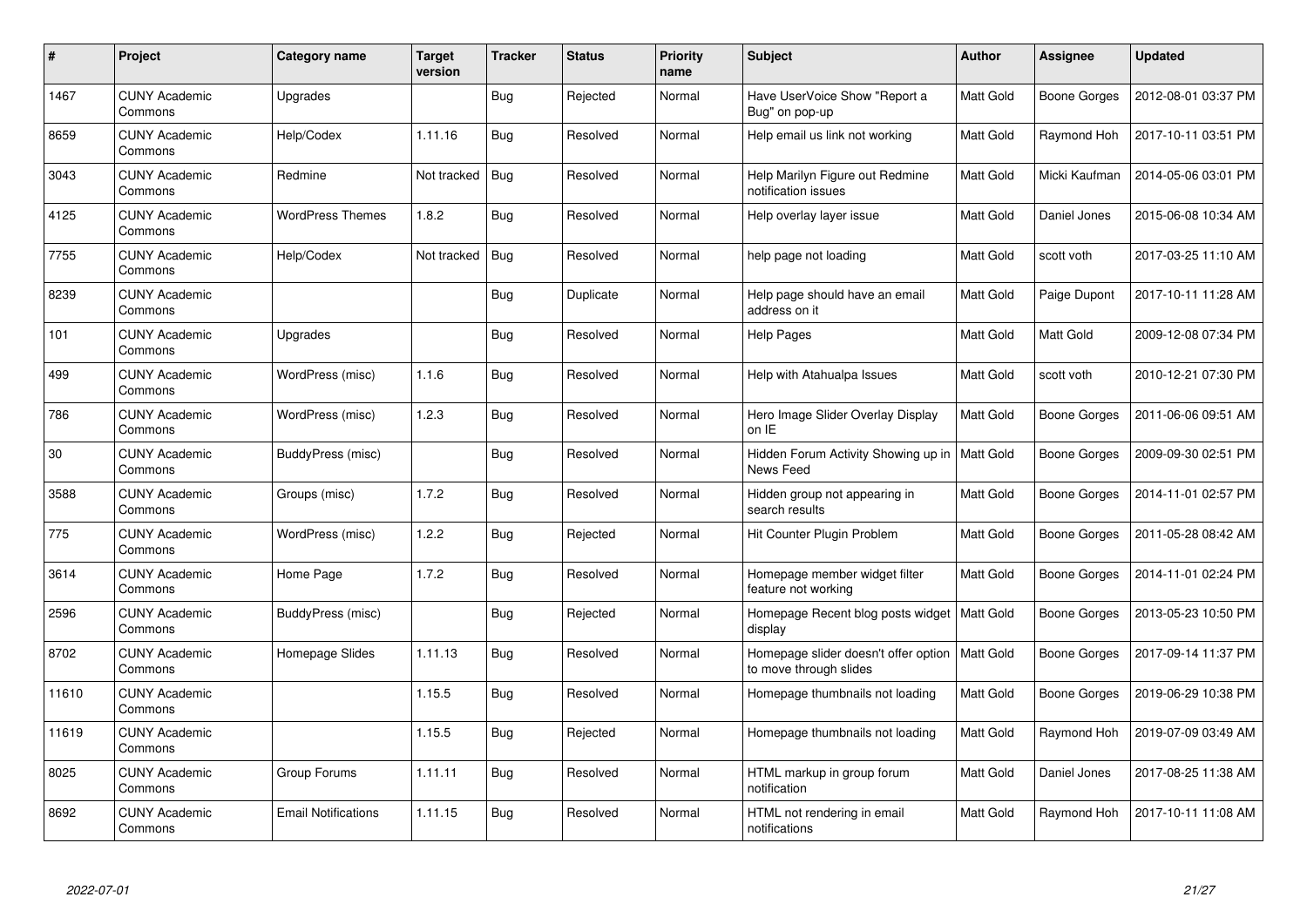| $\pmb{\#}$ | Project                         | Category name              | <b>Target</b><br>version | <b>Tracker</b> | <b>Status</b> | <b>Priority</b><br>name | <b>Subject</b>                                                                                  | <b>Author</b>    | Assignee            | <b>Updated</b>      |
|------------|---------------------------------|----------------------------|--------------------------|----------------|---------------|-------------------------|-------------------------------------------------------------------------------------------------|------------------|---------------------|---------------------|
| 3165       | <b>CUNY Academic</b><br>Commons | <b>Email Notifications</b> |                          | <b>Bug</b>     | Rejected      | Normal                  | HTML notification of post with<br>attachments didn't include mention<br>of/links to attachments | Matt Gold        | <b>Boone Gorges</b> | 2015-03-21 09:05 PM |
| 152        | <b>CUNY Academic</b><br>Commons | BuddyPress (misc)          |                          | Bug            | Resolved      | Normal                  | HTML Tags Added to Email<br><b>Notifications</b>                                                | Matt Gold        | Boone Gorges        | 2010-05-11 04:52 PM |
| 2363       | <b>CUNY Academic</b><br>Commons | WordPress (misc)           | 1.4.16                   | <b>Bug</b>     | Resolved      | Normal                  | HTTP Error 500 (Internal Server<br>Error) on GC DSL blog                                        | Matt Gold        | <b>Boone Gorges</b> | 2013-01-02 10:10 AM |
| 12433      | <b>NYCDH Community Site</b>     |                            |                          | Bug            | Resolved      | Normal                  | hyperlinks not accepted in forum<br>post                                                        | Matt Gold        | Raymond Hoh         | 2020-11-23 08:42 PM |
| 2798       | <b>CUNY Academic</b><br>Commons | BuddyPress (misc)          | 1.5.4                    | Bug            | Resolved      | Normal                  | <b>IE10 Profile Display Errors</b>                                                              | Matt Gold        | Raymond Hoh         | 2013-09-25 03:33 PM |
| 5742       | NYCDH Community Site            |                            |                          | Bug            | Resolved      | Normal                  | images in slideshow not working                                                                 | Matt Gold        | Raymond Hoh         | 2016-07-20 07:24 PM |
| 6413       | <b>CUNY Academic</b><br>Commons | WordPress - Media          |                          | Bug            | Duplicate     | Normal                  | Images not showing up                                                                           | Matt Gold        | <b>Boone Gorges</b> | 2016-10-24 10:16 AM |
| 761        | <b>CUNY Academic</b><br>Commons | WordPress (misc)           | 1.3                      | Bug            | Resolved      | Normal                  | Implement "Send a Comment"<br><b>Function</b>                                                   | Matt Gold        | <b>Boone Gorges</b> | 2011-06-02 04:51 PM |
| 2014       | <b>CUNY Academic</b><br>Commons | BuddyPress (misc)          | 1.5                      | Bug            | Resolved      | Normal                  | Improper margins on Members<br>Directory                                                        | Matt Gold        | Dominic Giglio      | 2012-12-18 10:37 AM |
| 3858       | <b>CUNY Academic</b><br>Commons | Reply By Email             | Future<br>release        | <b>Bug</b>     | Duplicate     | Normal                  | Improved groupblog-RBE integration                                                              | <b>Matt Gold</b> | Raymond Hoh         | 2019-03-11 02:32 PM |
| 2116       | <b>CUNY Academic</b><br>Commons | BuddyPress (misc)          | 1.4.31                   | Bug            | Resolved      | Normal                  | Include failed message in RBE<br><b>Failure Notification</b>                                    | Matt Gold        | Raymond Hoh         | 2013-07-08 11:01 PM |
| 3324       | <b>CUNY Academic</b><br>Commons | <b>Public Portfolio</b>    | 1.6.10                   | <b>Bug</b>     | Resolved      | Normal                  | Incorrect display of send<br>message/mention on portfolio page                                  | Matt Gold        | <b>Boone Gorges</b> | 2014-07-22 09:06 PM |
| 180        | <b>CUNY Academic</b><br>Commons | BuddyPress (misc)          |                          | <b>Bug</b>     | Resolved      | Normal                  | Incorrect Link on Friendship Request   Matt Gold<br><b>Notification Issues</b>                  |                  | <b>Boone Gorges</b> | 2010-03-13 08:47 AM |
| 26         | <b>CUNY Academic</b><br>Commons |                            |                          | <b>Bug</b>     | Resolved      | Normal                  | Install Akismet Sitewide                                                                        | Matt Gold        | Matt Gold           | 2009-09-22 11:43 PM |
| 1067       | <b>CUNY Academic</b><br>Commons | WordPress (misc)           | 1.2.5                    | Bug            | Rejected      | Normal                  | <b>Install Disable Trackbacks</b>                                                               | Matt Gold        | Boone Gorges        | 2011-07-22 12:05 AM |
| 1912       | <b>CUNY Academic</b><br>Commons | WordPress (misc)           | 1.3.13                   | <b>Bug</b>     | Resolved      | Normal                  | Install the VéritéCo Timeline Plugin                                                            | Matt Gold        | <b>Boone Gorges</b> | 2012-05-23 04:13 PM |
| 10357      | <b>CUNY Academic</b><br>Commons | Onboarding                 |                          | <b>Bug</b>     | Rejected      | Normal                  | Invitation snafu                                                                                | Matt Gold        | <b>Boone Gorges</b> | 2018-09-20 02:14 PM |
| 240        | <b>CUNY Academic</b><br>Commons | BuddyPress (misc)          |                          | <b>Bug</b>     | Resolved      | Normal                  | Invite Anyone - CUNY email domain<br>produces error                                             | Matt Gold        | <b>Boone Gorges</b> | 2010-05-14 12:39 PM |
| 1295       | CUNY Academic<br>Commons        | Group Invitations          |                          | Bug            | Rejected      | Normal                  | Invite to Group Ajax Search Buggy                                                               | Matt Gold        | Matt Gold           | 2014-05-01 10:31 AM |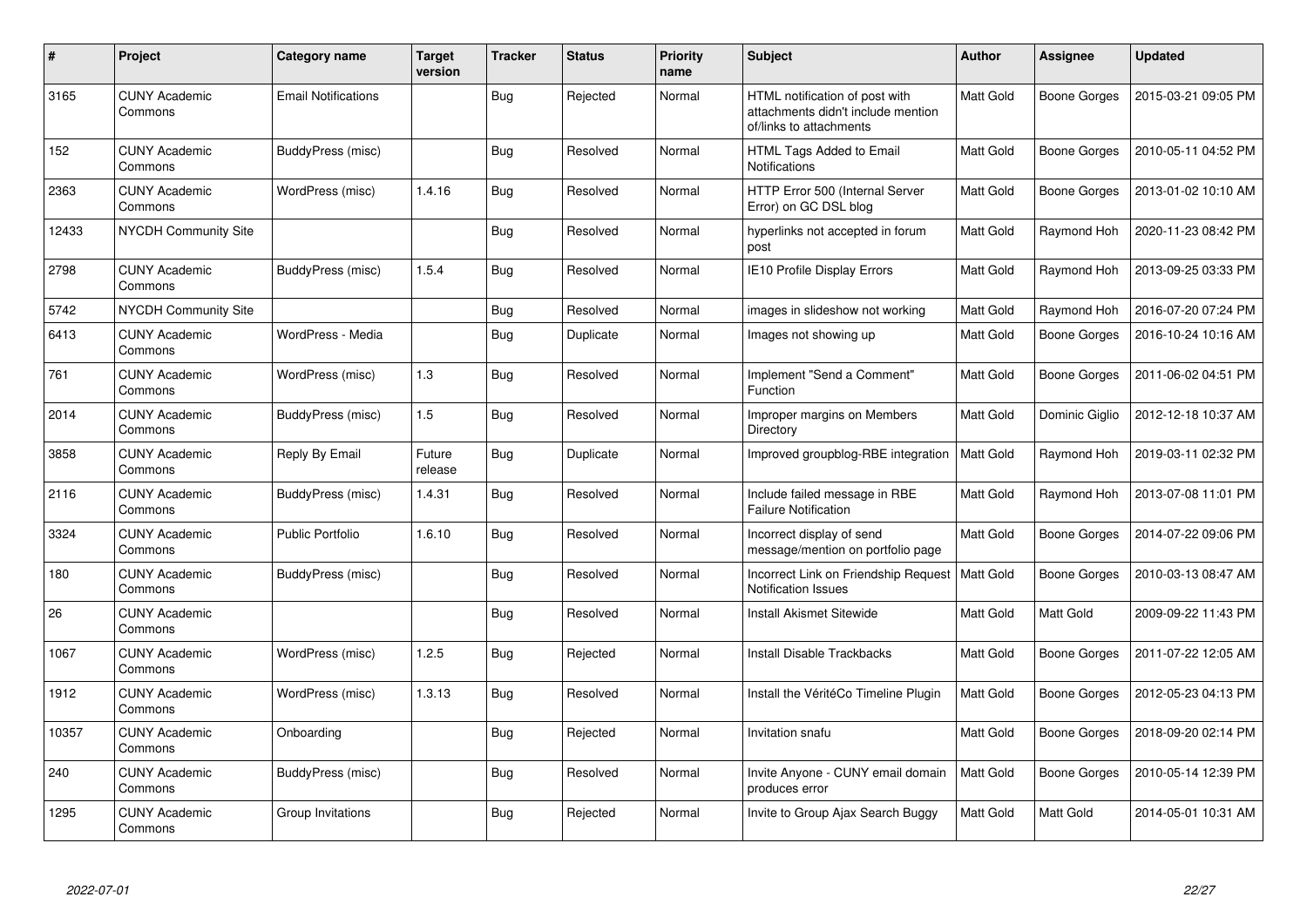| $\#$  | Project                         | Category name            | <b>Target</b><br>version | <b>Tracker</b> | <b>Status</b> | <b>Priority</b><br>name | Subject                                                                 | Author           | Assignee            | <b>Updated</b>      |
|-------|---------------------------------|--------------------------|--------------------------|----------------|---------------|-------------------------|-------------------------------------------------------------------------|------------------|---------------------|---------------------|
| 351   | <b>CUNY Academic</b><br>Commons | <b>BuddyPress (misc)</b> | Not tracked              | Bug            | Rejected      | Normal                  | Invited Group Members Aren't<br>Automatically Added to Groups           | Matt Gold        | <b>Boone Gorges</b> | 2011-08-22 06:54 PM |
| 3217  | <b>CUNY Academic</b><br>Commons | <b>Public Portfolio</b>  |                          | <b>Bug</b>     | Resolved      | Normal                  | Issue with Link button on Profile<br>Fields                             | <b>Matt Gold</b> | <b>Boone Gorges</b> | 2014-05-21 10:29 PM |
| 3954  | <b>CUNY Academic</b><br>Commons | Email Notifications      | 1.7.18                   | Bug            | Resolved      | Normal                  | Issues with Email notifications for<br>Groups w/RSS Feeds attached      | <b>Matt Gold</b> | Raymond Hoh         | 2015-04-08 05:04 PM |
| 628   | <b>CUNY Academic</b><br>Commons | Wiki                     | 1.2.1                    | <b>Bug</b>     | Resolved      | Normal                  | LaTeX support for MediaWiki                                             | Matt Gold        | <b>Boone Gorges</b> | 2011-05-11 09:50 PM |
| 2950  | <b>CUNY Academic</b><br>Commons | commonsinabox.org        | Not tracked              | Bug            | Resolved      | Normal                  | Layout broken on<br>commonsinabox.org forum 404                         | Matt Gold        | <b>Boone Gorges</b> | 2014-05-06 02:59 PM |
| 2730  | <b>CUNY Academic</b><br>Commons | BuddyPress (misc)        |                          | Bug            | Duplicate     | Normal                  | Limits on Publications Entry Field                                      | Matt Gold        | <b>Boone Gorges</b> | 2013-08-29 09:36 AM |
| 13459 | <b>CUNY Academic</b><br>Commons | Layout                   | 1.17.6                   | <b>Bug</b>     | Resolved      | Normal                  | Line spacing on forum post title is<br>too small                        | Matt Gold        | Raymond Hoh         | 2020-10-27 11:00 AM |
| 2188  | <b>CUNY Academic</b><br>Commons | <b>BuddyPress (misc)</b> | 1.4.9                    | Bug            | Resolved      | Normal                  | Line Spacing/Breaks on BP Docs                                          | <b>Matt Gold</b> | Chris Stein         | 2012-11-01 03:15 PM |
| 335   | <b>CUNY Academic</b><br>Commons | Wiki                     |                          | <b>Bug</b>     | Rejected      | Normal                  | Link attribute on images is stripped<br>when MW pages are edited        | Matt Gold        | <b>Boone Gorges</b> | 2016-05-31 12:17 PM |
| 130   | <b>CUNY Academic</b><br>Commons | BuddyPress (misc)        |                          | Bug            | Resolved      | Normal                  | Link to Blog on Group Pages leads<br>back to Group                      | Matt Gold        | <b>Boone Gorges</b> | 2009-12-10 01:28 PM |
| 3287  | <b>NYCDH Community Site</b>     |                          |                          | <b>Bug</b>     | Resolved      | Normal                  | Link to Private Doc bounces<br>non-logged-in users to homepage          | Matt Gold        | Raymond Hoh         | 2014-06-25 05:30 PM |
| 2250  | <b>CUNY Academic</b><br>Commons | WordPress (misc)         |                          | Bug            | Rejected      | Normal                  | Livestreaming page error                                                | Matt Gold        | <b>Boone Gorges</b> | 2012-11-15 11:35 AM |
| 3640  | <b>CUNY Academic</b><br>Commons |                          | Future<br>release        | Bug            | Rejected      | Normal                  | Logged out of commons when trying<br>to publish a post                  | Matt Gold        | Daniel Jones        | 2015-03-09 11:27 AM |
| 12893 | <b>NYCDH Community Site</b>     |                          |                          | Bug            | Resolved      | Normal                  | Login issue                                                             | Matt Gold        | Raymond Hoh         | 2020-06-05 10:31 AM |
| 1558  | <b>CUNY Academic</b><br>Commons | BuddyPress (misc)        | 1.3.6                    | Bug            | Resolved      | Normal                  | Login Issues                                                            | Matt Gold        | <b>Boone Gorges</b> | 2012-02-08 06:40 PM |
| 2239  | <b>CUNY Academic</b><br>Commons | Email Notifications      | 1.7                      | Bug            | Resolved      | Normal                  | Login redirects when clicking on<br>private group addresses not working | Matt Gold        | Raymond Hoh         | 2014-11-01 11:41 AM |
| 540   | <b>CUNY Academic</b><br>Commons | BuddyPress (misc)        | 1.1.8                    | <b>Bug</b>     | Resolved      | Normal                  | Long BP Group Doc Names Hide<br>Edit/Delete Options                     | Matt Gold        | <b>Boone Gorges</b> | 2011-02-02 10:58 AM |
| 2944  | <b>CUNY Academic</b><br>Commons | <b>BuddyPress (misc)</b> | 1.5.13                   | <b>Bug</b>     | Resolved      | Normal                  | Long load time on send invites group   Matt Gold<br>pages               |                  | <b>Boone Gorges</b> | 2014-01-02 02:50 PM |
| 3802  | <b>CUNY Academic</b><br>Commons | Home Page                | 1.7.14                   | <b>Bug</b>     | Resolved      | Normal                  | Long user name causes problems<br>with Who's Online homepage display    | Matt Gold        | Daniel Jones        | 2015-02-23 03:39 PM |
| 297   | <b>CUNY Academic</b><br>Commons | Wiki                     |                          | <b>Bug</b>     | Resolved      | Normal                  | Lost write privileges to wiki images<br>directory                       | <b>Matt Gold</b> |                     | 2010-08-25 05:47 PM |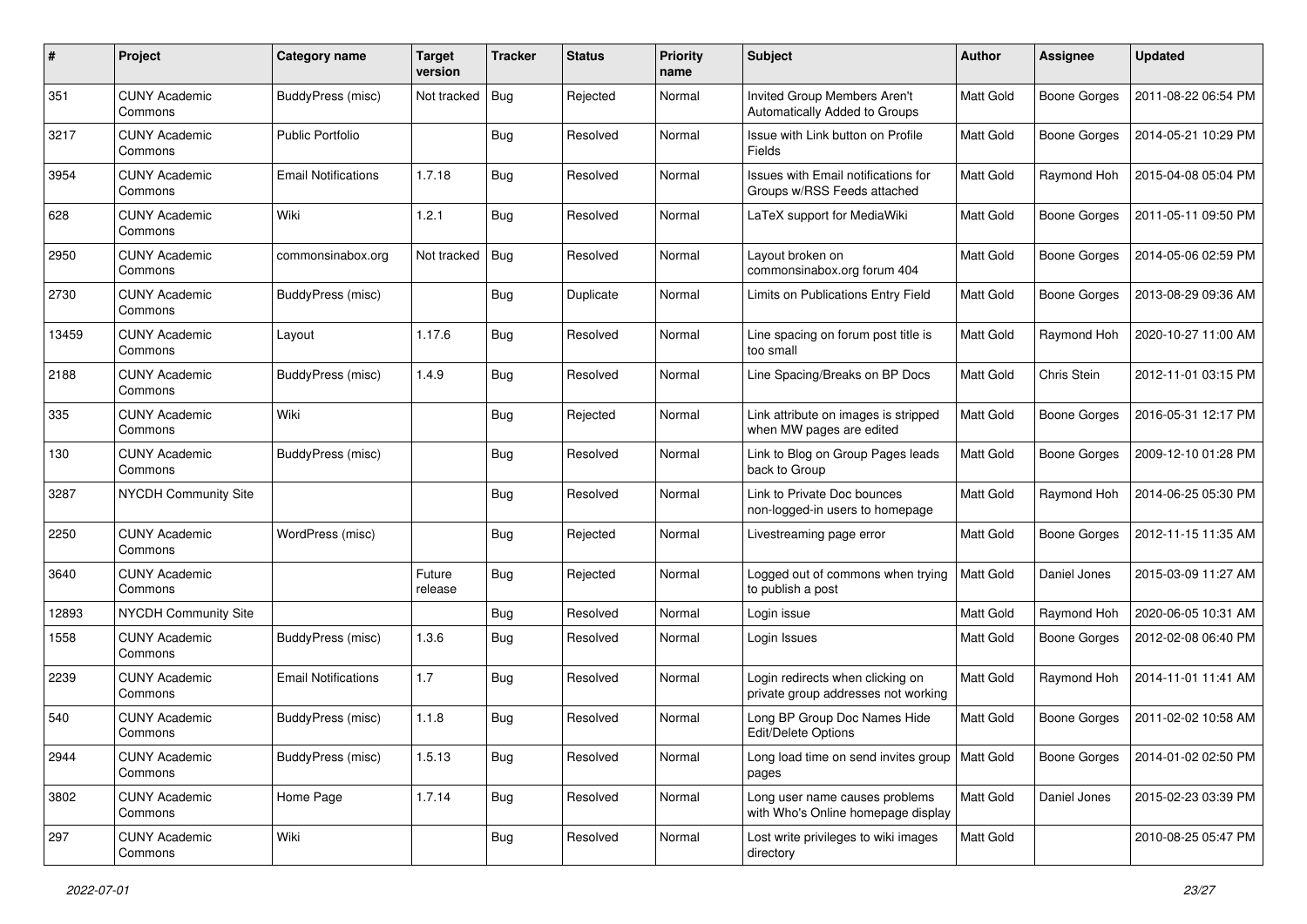| #     | Project                         | Category name              | <b>Target</b><br>version | <b>Tracker</b> | <b>Status</b> | <b>Priority</b><br>name | <b>Subject</b>                                                               | Author           | Assignee            | <b>Updated</b>      |
|-------|---------------------------------|----------------------------|--------------------------|----------------|---------------|-------------------------|------------------------------------------------------------------------------|------------------|---------------------|---------------------|
| 3449  | <b>CUNY Academic</b><br>Commons | Groups (misc)              | 1.7                      | <b>Bug</b>     | Resolved      | Normal                  | Make Default Option for "Create<br>Forum" in Group Creation Process<br>"Yes" | Matt Gold        | <b>Boone Gorges</b> | 2014-09-22 08:39 PM |
| 6995  | <b>CUNY Academic</b><br>Commons | Home Page                  | Not tracked              | Bug            | Assigned      | Normal                  | member filter on homepage not<br>working                                     | Matt Gold        | Raymond Hoh         | 2016-12-11 09:46 PM |
| 12353 | <b>CUNY Academic</b><br>Commons | BuddyPress (misc)          | Not tracked              | <b>Bug</b>     | Abandoned     | Normal                  | Member filtering not working                                                 | Matt Gold        | <b>Boone Gorges</b> | 2020-03-10 11:14 AM |
| 3717  | <b>CUNY Academic</b><br>Commons | Groups (misc)              | 1.7.7                    | <b>Bug</b>     | Resolved      | Normal                  | Member invitations to Group<br>Members error alert                           | Matt Gold        | <b>Boone Gorges</b> | 2014-12-22 02:25 PM |
| 363   | <b>CUNY Academic</b><br>Commons | BuddyPress (misc)          | Not tracked              | <b>Bug</b>     | Resolved      | Normal                  | Member listed twice in group                                                 | Matt Gold        | <b>Boone Gorges</b> | 2010-10-06 10:35 AM |
| 6674  | <b>CUNY Academic</b><br>Commons | Reply By Email             | 1.10.3                   | Bug            | Resolved      | Normal                  | Member RBE responses to<br>document uploads                                  | Matt Gold        | Raymond Hoh         | 2016-11-29 09:44 PM |
| 6695  | <b>CUNY Academic</b><br>Commons | Group Announcments         | 1.10.3                   | <b>Bug</b>     | Duplicate     | Normal                  | Member reply to announcement<br>goes to Commons address                      | Matt Gold        | Raymond Hoh         | 2016-11-22 01:46 AM |
| 731   | <b>CUNY Academic</b><br>Commons | BuddyPress (misc)          | 1.2.1                    | Bug            | Resolved      | Normal                  | Member reports a problem posting to<br>a private group                       | <b>Matt Gold</b> | Boone Gorges        | 2011-05-03 07:10 PM |
| 613   | <b>CUNY Academic</b><br>Commons | BuddyPress (misc)          | 1.1.10                   | Bug            | Resolved      | Normal                  | Member reports group blog / group<br>member syncing                          | Matt Gold        | Boone Gorges        | 2011-03-03 09:26 AM |
| 1568  | <b>CUNY Academic</b><br>Commons | BuddyPress (misc)          | Not tracked              | <b>Bug</b>     | Resolved      | Normal                  | Member reports problem with email<br>notifications                           | Matt Gold        |                     | 2012-02-28 10:51 AM |
| 352   | <b>CUNY Academic</b><br>Commons | BuddyPress (misc)          | 1.1                      | Bug            | Resolved      | Normal                  | Member reports problems with<br>avatar cropping                              | Matt Gold        | <b>Boone Gorges</b> | 2010-11-16 05:07 PM |
| 612   | <b>CUNY Academic</b><br>Commons | BuddyPress (misc)          | 1.1.10                   | <b>Bug</b>     | Resolved      | Normal                  | Member reports trouble uploading<br>documents to groups                      | Matt Gold        | <b>Boone Gorges</b> | 2011-03-07 10:12 PM |
| 159   | <b>CUNY Academic</b><br>Commons | BuddyPress (misc)          |                          | Bug            | Resolved      | Normal                  | Member reports trouble with<br><b>Notification Settings</b>                  | Matt Gold        | <b>Boone Gorges</b> | 2010-05-11 04:50 PM |
| 11280 | <b>NYCDH Community Site</b>     |                            |                          | Bug            | Resolved      | Normal                  | Member search not working                                                    | Matt Gold        | Raymond Hoh         | 2019-04-01 06:23 PM |
| 605   | <b>CUNY Academic</b><br>Commons | BuddyPress (misc)          | 1.1.10                   | <b>Bug</b>     | Rejected      | Normal                  | Member search on Group Invite<br>Page Not Working                            | Matt Gold        | <b>Boone Gorges</b> | 2011-02-24 11:41 PM |
| 1352  | <b>CUNY Academic</b><br>Commons | WordPress (misc)           | Not tracked              | Bug            | Resolved      | Normal                  | Members listed as Authors on Main<br><b>Blog</b>                             | Matt Gold        | <b>Boone Gorges</b> | 2011-11-16 09:15 AM |
| 279   | <b>CUNY Academic</b><br>Commons | BuddyPress (misc)          | 1.1                      | Bug            | Rejected      | Normal                  | Members Report Problems with<br>Notifications                                | Matt Gold        | Boone Gorges        | 2010-11-16 04:37 PM |
| 16    | <b>CUNY Academic</b><br>Commons | Redmine                    |                          | <b>Bug</b>     | Resolved      | Normal                  | Members unable to comment on<br><b>Tickets</b>                               | Matt Gold        | Matt Gold           | 2009-09-12 04:29 PM |
| 3420  | CUNY Academic<br>Commons        | <b>Email Notifications</b> | 1.6.14                   | <b>Bug</b>     | Resolved      | Normal                  | Membership approval link in email<br>notifications                           | Matt Gold        | Boone Gorges        | 2014-09-01 09:31 PM |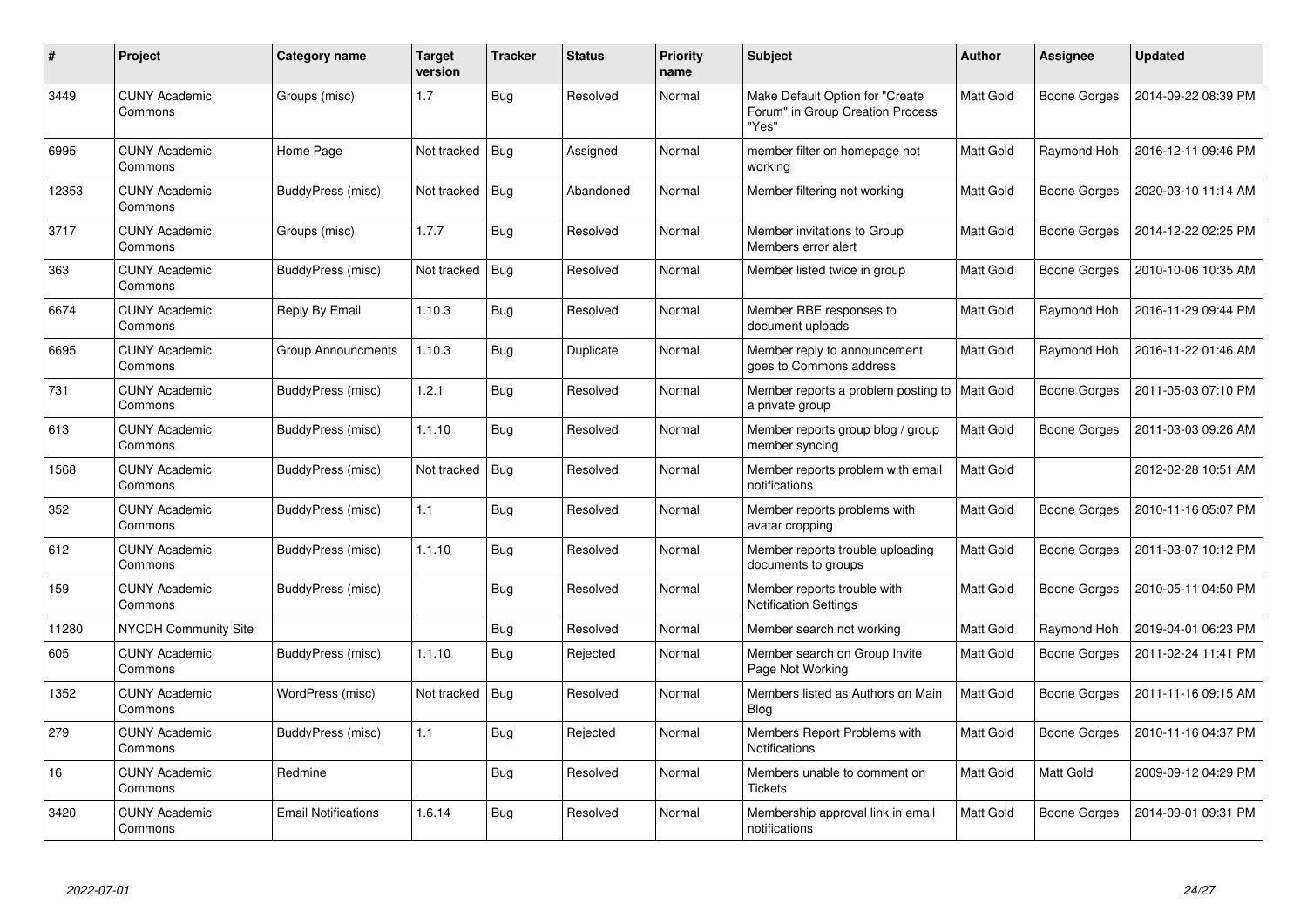| $\#$  | <b>Project</b>                  | Category name              | Target<br>version | <b>Tracker</b> | <b>Status</b>       | <b>Priority</b><br>name | <b>Subject</b>                                                                                     | <b>Author</b>    | Assignee            | <b>Updated</b>      |
|-------|---------------------------------|----------------------------|-------------------|----------------|---------------------|-------------------------|----------------------------------------------------------------------------------------------------|------------------|---------------------|---------------------|
| 3190  | <b>CUNY Academic</b><br>Commons | BuddyPress (misc)          | 1.6.3             | <b>Bug</b>     | Resolved            | Normal                  | Mention link on Member Profile<br>Leads to SiteWide activity stream                                | <b>Matt Gold</b> | <b>Boone Gorges</b> | 2014-05-12 02:53 PM |
| 13274 | <b>CUNY Academic</b><br>Commons | <b>Email Notifications</b> | 1.17.8            | Bug            | Resolved            | Normal                  | Messy links in CAC email<br>notifications                                                          | <b>Matt Gold</b> | Raymond Hoh         | 2020-11-17 12:31 PM |
| 533   | <b>CUNY Academic</b><br>Commons | BuddyPress (misc)          | 1.1.8             | Bug            | Resolved            | Normal                  | Minor CSS issue on group page                                                                      | Matt Gold        | <b>Boone Gorges</b> | 2011-02-02 09:44 AM |
| 2791  | <b>CUNY Academic</b><br>Commons | BuddyPress (misc)          | 1.5.19            | <b>Bug</b>     | Rejected            | Normal                  | Modify yellow profile bar alert                                                                    | Matt Gold        | Chris Stein         | 2014-02-21 03:52 PM |
| 2786  | <b>CUNY Academic</b><br>Commons | BuddyPress (misc)          | 1.5.3             | Bug            | Resolved            | Normal                  | Move position of close window<br>checkbox on overlay                                               | <b>Matt Gold</b> | Boone Gorges        | 2013-09-19 12:07 PM |
| 3427  | <b>CUNY Academic</b><br>Commons | <b>Email Notifications</b> |                   | <b>Bug</b>     | Rejected            | Normal                  | Multiple email notifications received                                                              | <b>Matt Gold</b> | Boone Gorges        | 2014-08-30 05:02 PM |
| 13429 | <b>CUNY Academic</b><br>Commons | <b>Email Notifications</b> | Not tracked       | <b>Bug</b>     | Resolved            | Normal                  | Multiple forum notifications                                                                       | Matt Gold        | Raymond Hoh         | 2020-10-13 05:24 PM |
| 320   | <b>CUNY Academic</b><br>Commons | BuddyPress (misc)          | Not tracked       | Bug            | Resolved            | Normal                  | Multiple listings of account in BP<br>group                                                        | Matt Gold        | Boone Gorges        | 2010-09-01 07:37 AM |
| 323   | <b>CUNY Academic</b><br>Commons | BuddyPress (misc)          | 1.0.3             | Bug            | Resolved            | Normal                  | Multiple listings of member account<br>in BP group                                                 | Matt Gold        | <b>Boone Gorges</b> | 2010-09-08 02:40 PM |
| 8992  | <b>NYCDH Community Site</b>     |                            |                   | <b>Bug</b>     | Assigned            | Normal                  | Multiple RBE error reports                                                                         | Matt Gold        | Raymond Hoh         | 2017-12-11 05:43 PM |
| 9191  | <b>CUNY Academic</b><br>Commons | Reply By Email             | Future<br>release | <b>Bug</b>     | Rejected            | Normal                  | multiple RBE messages                                                                              | <b>Matt Gold</b> | Raymond Hoh         | 2018-04-13 05:08 PM |
| 5961  | <b>CUNY Academic</b><br>Commons | <b>WordPress Plugins</b>   | 1.9.26            | <b>Bug</b>     | Resolved            | Normal                  | Multisite Clone duplicator plugin                                                                  | Matt Gold        | <b>Boone Gorges</b> | 2017-07-18 02:56 PM |
| 13739 | <b>CUNY Academic</b><br>Commons | Directories                | 2.0.0             | <b>Bug</b>     | Resolved            | Normal                  | My Sites and My Groups take user<br>to the profile page                                            | Matt Gold        | <b>Boone Gorges</b> | 2022-05-26 11:36 AM |
| 127   | <b>CUNY Academic</b><br>Commons | Upgrades                   |                   | Bug            | Resolved            | Normal                  | My-Groups Page Link on BP Admin<br><b>Bar Deadends</b>                                             | Matt Gold        | <b>CIC Michael</b>  | 2010-05-11 04:41 PM |
| 10410 | <b>CUNY Academic</b><br>Commons | Group Invitations          | 1.13.11           | Bug            | Resolved            | Normal                  | Navigating to another user's 'invites'<br>page leads to portfolio page without<br>redirect message | Matt Gold        | Raymond Hoh         | 2018-10-09 10:43 AM |
| 3419  | <b>CUNY Academic</b><br>Commons | Group Invitations          | 1.6.14            | Bug            | Testing<br>Required | Normal                  | Neatening the display of messages<br>on group requests                                             | Matt Gold        | Boone Gorges        | 2014-09-01 09:29 PM |
| 5440  | <b>CUNY Academic</b><br>Commons |                            |                   | Bug            | Rejected            | Normal                  | New account notification email<br>question                                                         | Matt Gold        | Raymond Hoh         | 2016-04-21 12:12 AM |
| 378   | <b>CUNY Academic</b><br>Commons | WordPress (misc)           | 1.2               | <b>Bug</b>     | Duplicate           | Normal                  | New blog post notification by email<br>for private blogs                                           | Matt Gold        | <b>Boone Gorges</b> | 2011-02-18 01:46 PM |
| 3785  | <b>CUNY Academic</b><br>Commons | Registration               | Not tracked       | <b>Bug</b>     | Resolved            | Normal                  | New CUNY email addresses                                                                           | Matt Gold        | Marilyn Weber       | 2017-11-15 05:47 PM |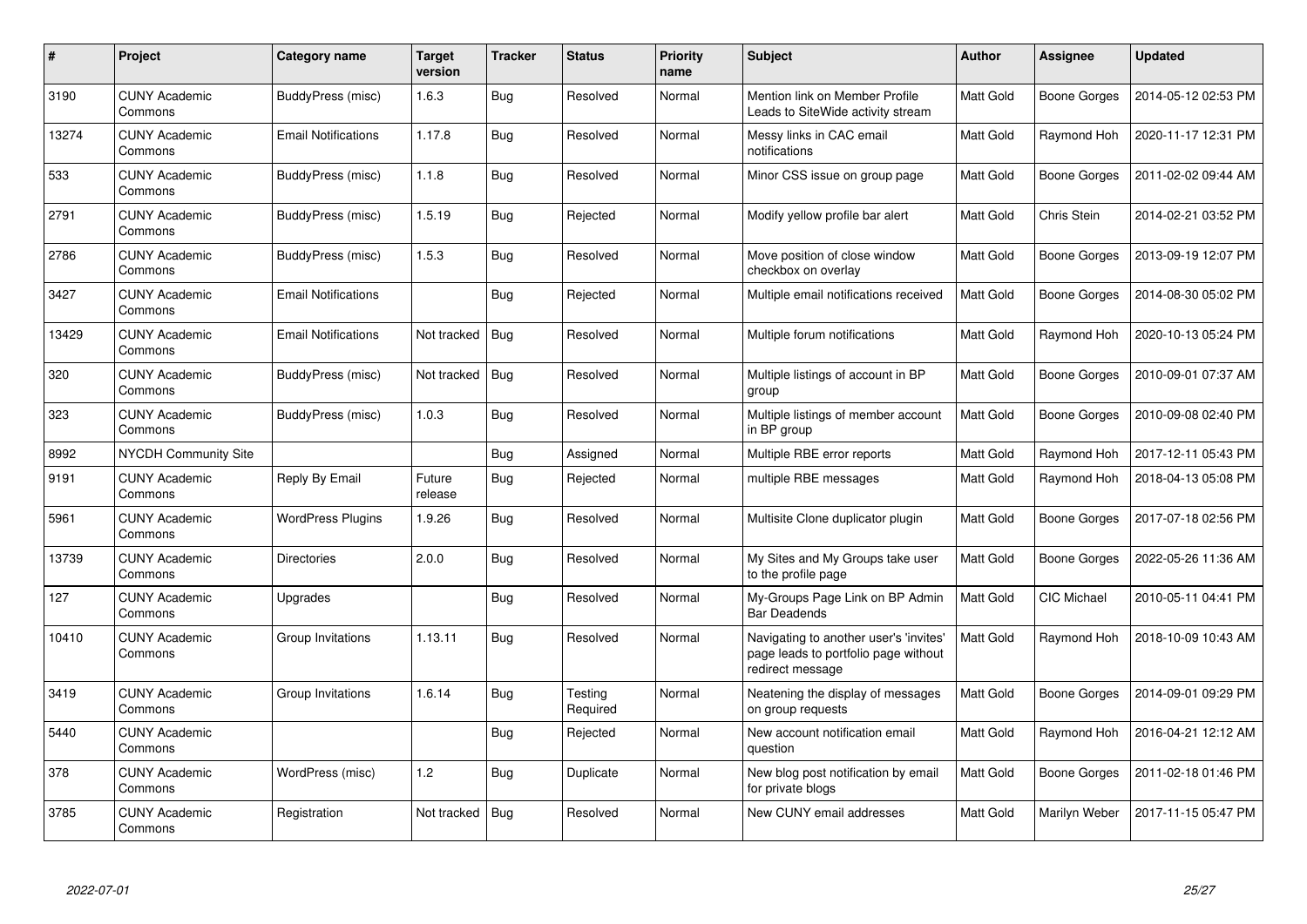| #     | Project                         | Category name              | <b>Target</b><br>version | <b>Tracker</b> | <b>Status</b> | <b>Priority</b><br>name | Subject                                                                             | Author           | Assignee            | <b>Updated</b>      |
|-------|---------------------------------|----------------------------|--------------------------|----------------|---------------|-------------------------|-------------------------------------------------------------------------------------|------------------|---------------------|---------------------|
| 249   | <b>CUNY Academic</b><br>Commons | <b>BuddyPress (misc)</b>   |                          | <b>Bug</b>     | Resolved      | Normal                  | New group contains activity stream<br>post from older group                         | Matt Gold        | <b>Boone Gorges</b> | 2010-05-20 03:00 PM |
| 3917  | <b>CUNY Academic</b><br>Commons | Home Page                  | 1.7.16                   | Bug            | Resolved      | Normal                  | New homepage display errors                                                         | <b>Matt Gold</b> | Raymond Hoh         | 2015-03-18 11:15 AM |
| 9749  | <b>CUNY Academic</b><br>Commons | Onboarding                 | 1.13.2                   | Bug            | Resolved      | Normal                  | New invitation message mentions<br>username as opposed to First/Last<br>Name        | <b>Matt Gold</b> | <b>Boone Gorges</b> | 2018-05-22 10:49 AM |
| 110   | <b>CUNY Academic</b><br>Commons | Upgrades                   |                          | Bug            | Resolved      | Normal                  | New Password through BP Settings<br>Not Taking                                      | Matt Gold        | <b>Boone Gorges</b> | 2010-03-02 08:12 PM |
| 4405  | <b>CUNY Academic</b><br>Commons | <b>Public Portfolio</b>    | 1.9.12                   | <b>Bug</b>     | Resolved      | Normal                  | New portfolio text not saving                                                       | Matt Gold        | <b>Boone Gorges</b> | 2016-04-04 02:12 PM |
| 1808  | <b>CUNY Academic</b><br>Commons | WordPress (misc)           | 1.3.11                   | <b>Bug</b>     | Resolved      | Normal                  | New title page titles                                                               | Matt Gold        | <b>Boone Gorges</b> | 2012-04-04 08:39 AM |
| 3219  | <b>CUNY Academic</b><br>Commons | BuddyPress (misc)          | 1.6.7                    | Bug            | Resolved      | Normal                  | new_groupblog_post emails not<br>being sent as HTML                                 | <b>Matt Gold</b> | Raymond Hoh         | 2014-06-23 08:36 AM |
| 2057  | <b>CUNY Academic</b><br>Commons | BuddyPress (misc)          | 1.4.3                    | Bug            | Resolved      | Normal                  | Newest/Active/Popular Filters Not<br>working on Homepage List of<br>Groups, Members | Matt Gold        | <b>Boone Gorges</b> | 2012-08-23 03:18 PM |
| 3497  | <b>CUNY Academic</b><br>Commons | Publicity                  | Not tracked              | Bug            | Resolved      | Normal                  | News blog post & hero slide on free<br>software contributions                       | Matt Gold        | scott voth          | 2016-03-09 06:48 PM |
| 538   | <b>CUNY Academic</b><br>Commons | <b>BuddyPress (misc)</b>   | 1.1.8                    | <b>Bug</b>     | Resolved      | Normal                  | News feed assigns incorrect<br>trackback origins                                    | Matt Gold        | <b>Boone Gorges</b> | 2011-02-02 11:22 AM |
| 1483  | <b>CUNY Academic</b><br>Commons | WordPress (misc)           | 1.3.3                    | Bug            | Resolved      | Normal                  | News page not showing posts from<br>News blog                                       | Matt Gold        | <b>Boone Gorges</b> | 2012-01-10 06:55 PM |
| 1482  | <b>CUNY Academic</b><br>Commons | WordPress (misc)           | 1.3.3                    | Bug            | Resolved      | Normal                  | News page twitter feed error                                                        | Matt Gold        | <b>Boone Gorges</b> | 2012-01-10 06:53 PM |
| 12499 | <b>CUNY Academic</b><br>Commons | <b>Email Notifications</b> | 1.16.7                   | <b>Bug</b>     | Resolved      | Normal                  | no email notification                                                               | Matt Gold        | Raymond Hoh         | 2020-03-03 09:31 PM |
| 12351 | <b>CUNY Academic</b><br>Commons | <b>Email Notifications</b> | 1.16.5                   | Bug            | Resolved      | Normal                  | No email notification for forum post                                                | <b>Matt Gold</b> | <b>Boone Gorges</b> | 2020-02-03 02:33 PM |
| 1614  | <b>CUNY Academic</b><br>Commons | <b>BuddyPress (misc)</b>   | 1.3.11                   | Bug            | Resolved      | Normal                  | Non-CUNY Sign-Up Code<br>Disappears After Creation                                  | <b>Matt Gold</b> | <b>Boone Gorges</b> | 2012-04-05 01:50 AM |
| 1498  | <b>CUNY Academic</b><br>Commons | BuddyPress (misc)          | 1.3.3                    | <b>Bug</b>     | Resolved      | Normal                  | Non-Logged in User Redirect<br>Feature not working                                  | Matt Gold        | <b>Boone Gorges</b> | 2012-01-11 04:57 PM |
| 3693  | <b>CUNY Academic</b><br>Commons | Reply By Email             |                          | <b>Bug</b>     | Resolved      | Normal                  | notification of RBE double posting                                                  | Matt Gold        | Raymond Hoh         | 2014-12-03 02:40 PM |
| 458   | <b>CUNY Academic</b><br>Commons | BuddyPress (misc)          | 1.1.3                    | <b>Bug</b>     | Resolved      | Normal                  | Notifications Not Received for Own<br>Messages                                      | Matt Gold        | <b>Boone Gorges</b> | 2010-12-13 08:28 PM |
| 1143  | <b>CUNY Academic</b><br>Commons | BuddyPress (misc)          | 1.2.5                    | <b>Bug</b>     | Resolved      | Normal                  | Notifications of Old Posts                                                          | Matt Gold        |                     | 2011-08-30 09:56 PM |